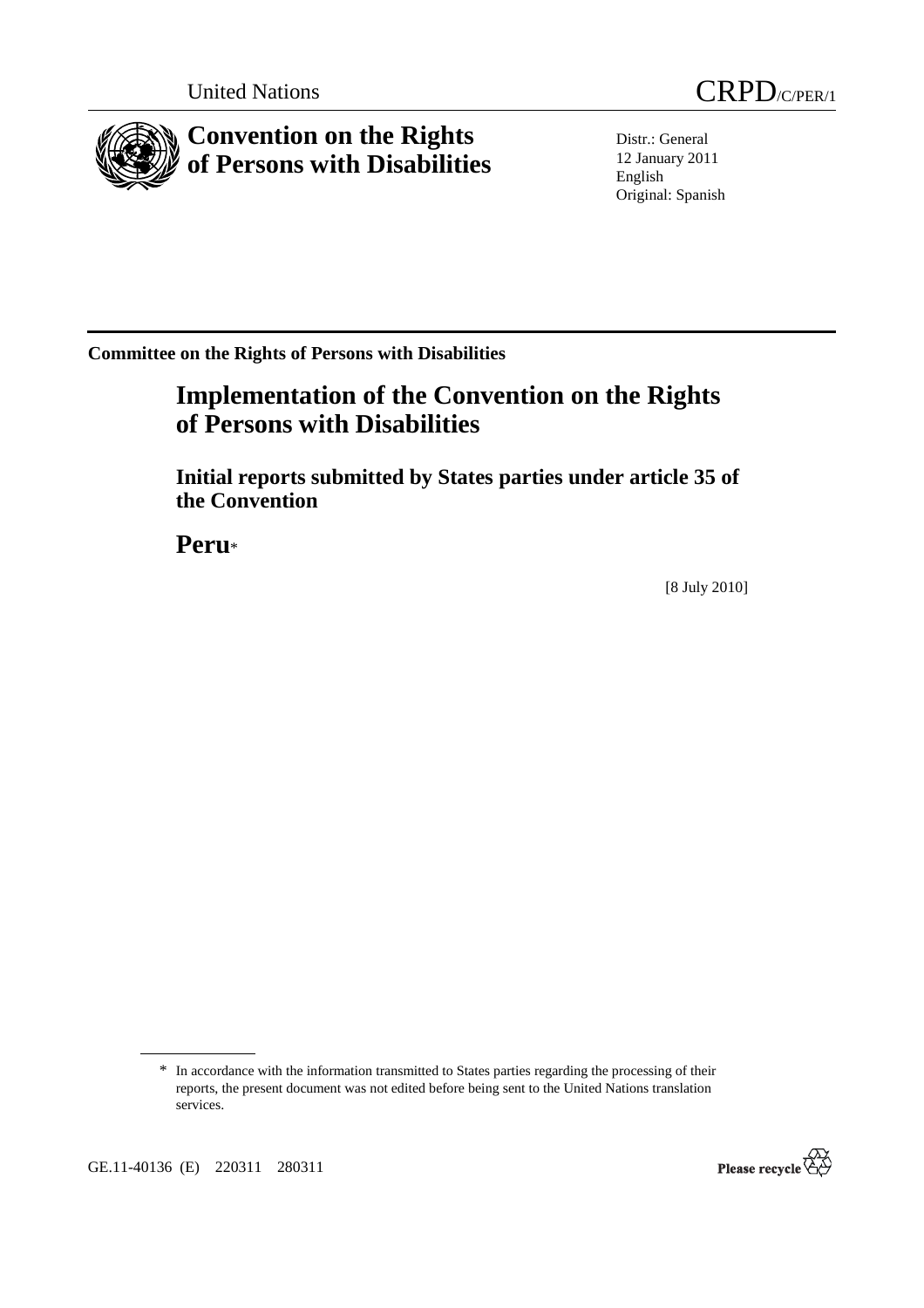# Contents

|         |           |                                                                          | Paragraphs | Page           |
|---------|-----------|--------------------------------------------------------------------------|------------|----------------|
| I.      |           |                                                                          | $1 - 8$    | 3              |
| $\Pi$ . |           |                                                                          | $9 - 52$   | $\overline{4}$ |
|         | А.        | Guidelines for a new approach to disability issues based on the          | $22 - 33$  | 6              |
|         | В.        | Participation of civil society in the work of the multisectoral          | $34 - 38$  | 8              |
|         |           |                                                                          | $39 - 52$  | 9              |
| Ш.      |           | Specific information relating to the implementation, in law and in fact, | $53 - 87$  | 17             |
|         | A.        |                                                                          | $53 - 57$  | 17             |
|         | <b>B.</b> |                                                                          | 58         | 19             |
|         | C.        |                                                                          | $59 - 82$  | 22             |
|         | D.        |                                                                          | $83 - 84$  | 54             |
|         | Е.        |                                                                          | $85 - 87$  | 56             |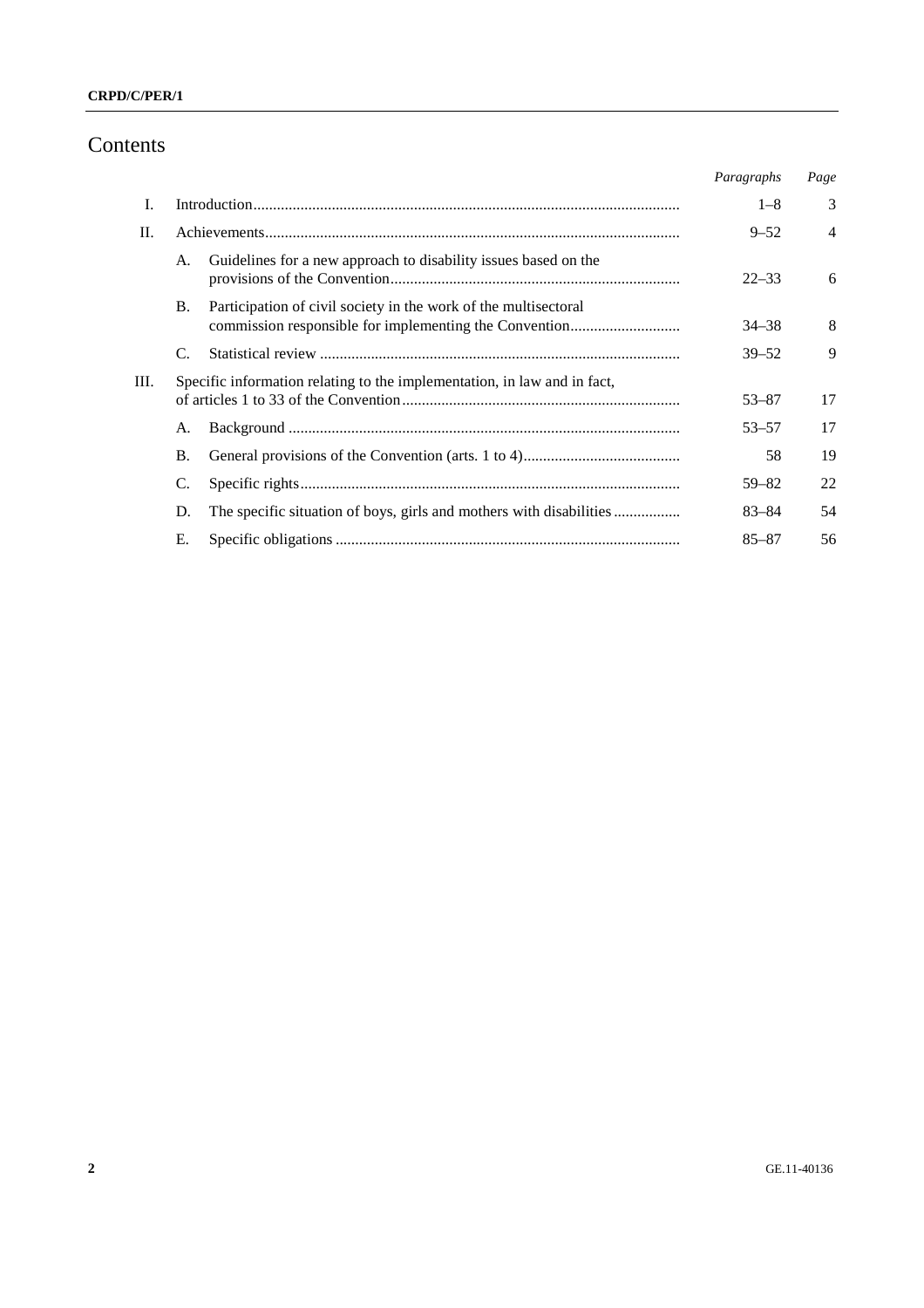# **I. Introduction**

1. The process of ensuring compliance with the Convention on the Rights of Persons with Disabilities and taking stock of achievements and challenges faced since its entry into force two years ago has provided us with an understanding of the true scale of the gap between what is and what ought to be. That contrast has pointed up the fact that the State is indeed more than just the central government, the executive branch, or the sum of the three branches of government established in the Constitution. Moreover, as the recently adopted Act on Offences and Penalties for Non-Compliance with the Omnibus Act on Persons with Disabilities and its Implementing Regulations has revealed, it is not simply by issuing decrees or taking particularly drastic measures that we change social and cultural norms or reduce discrimination.

2. We know that modern States face the major challenge of abandoning a futile, aidbased approach and moving towards sustainable development. Under these new circumstances, an increased public budget and its effective management play a decisive role in heightening the impact of public policies. We must therefore turn our attention to determining when and how strategic planning should be incorporated into the country's social and economic affairs. There is a direct relationship between a stable economic climate and the quantity and quality of equal opportunities for persons with disabilities seeking to share in the rewards of economic development. In an enabling environment of this sort, States will also be better placed to meet their obligations under international human rights treaties.

3. This could be described as a "structural approach" to disability issues; in the latest working papers published by public institutions on the subject, it is defined as adherence to the principles of a form of governance which involves de-politicizing social policies or, to be more precise, social programmes, and using them to mitigate poverty and to overcome apparently insignificant factors that turn out to be crucial in assessing the impact of social investments. Two examples will be used to support this argument and expand upon the reasons why the State should focus its main efforts on capacity-building.

4. The first example involves employment programmes designed to alleviate poverty. We are aware that, in the Andean highlands, there are heads of household who do not allow children who have a mild or moderate disability to work. This is another way that disability issues are kept out of sight. There are also still some cases in which families hide disabled children or family members.

5. The second example concerns the failure to meet quotas for persons with disabilities in education or employment owing to a lack of candidates having the necessary technical or professional qualifications; for example, the 5 per cent quota of university places reserved by law for persons with disabilities is not being filled.

6. These examples provide an indication of the level of responsibility borne by the Government, which has the task of implementing public policies and monitoring their impact, and by civil society. The Convention plays a key role in this regard by setting down legally binding obligations in operational and conceptual terms and clearly establishing the objective of preventing any further impairment of the human rights of persons with disabilities.

7. We believe that taking a realistic approach to the use of budgetary and planning measures to address the problems faced by persons with disabilities and their families is a way of showing respect for the dignity of persons with disabilities. We already have some experience in working on the development of technical agendas in conjunction with civil society organizations formed by persons with disabilities. As part of those initiatives, an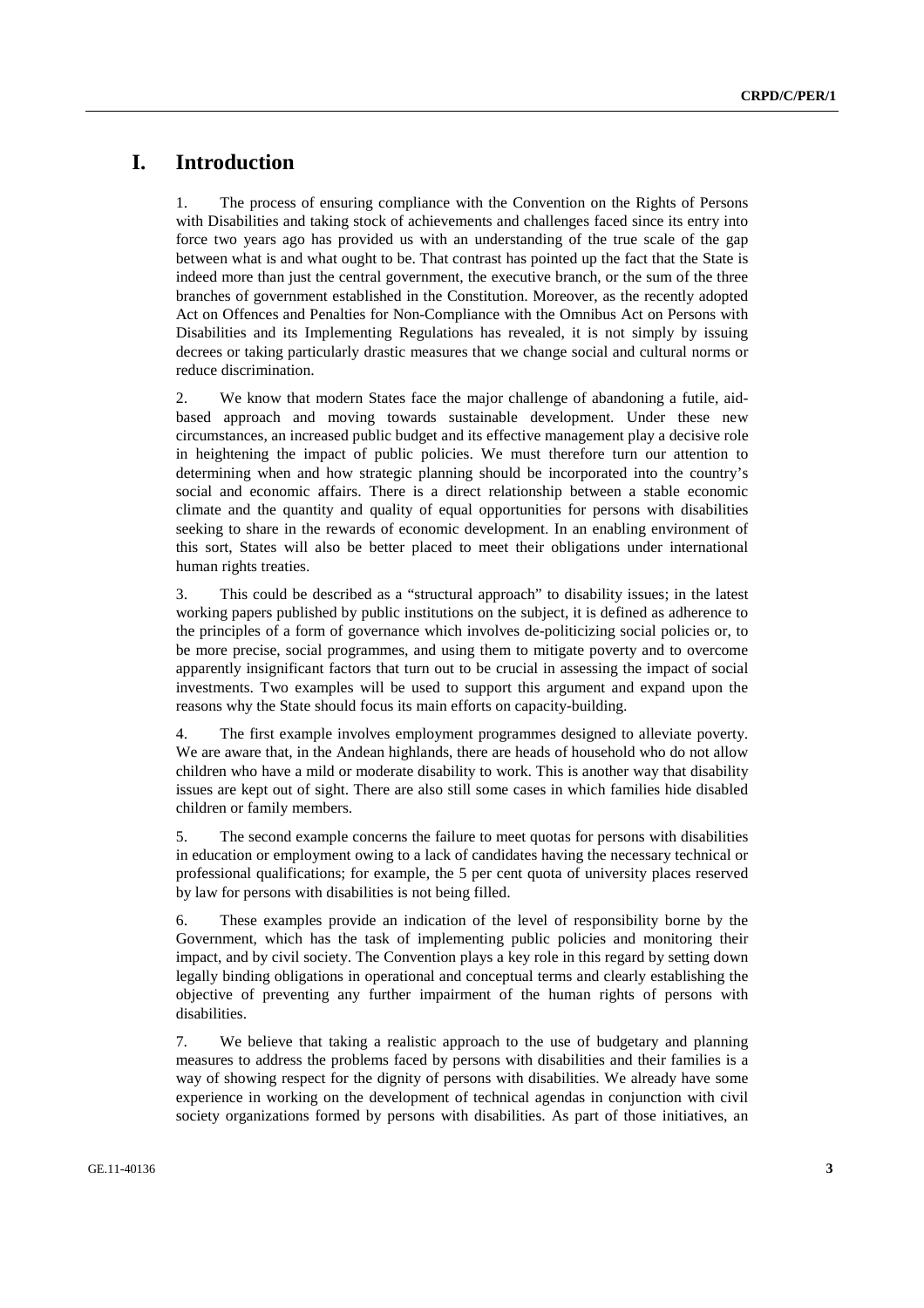effort is made to characterize the dynamics of countries such as Peru and to explain why it is important for actions and changes in attitudes to be the result of a dual approach.

8. In that regard, the lead agency in the field of disability has published a disability "workbook"<sup>1</sup> which sets out technical guidelines for addressing disability issues and, more generally, issues of concern to highly vulnerable populations from a strategic planning perspective, given the need to consolidate (harmonize) the widely varying array of plans in existence, which, in their current uncoordinated state, prevent the Government from increasing the effectiveness of its fiscal and social policy measures. The document entitled "Lineamientos para incorporar el tema discapacidad dentro del proceso de planificación de las entidades públicas" (guidelines for incorporating disability issues into public planning) is another practical guide on budgetary allocations for action in the field of disability.

# **II. Achievements**

9. Particular progress has been made in the last two years in engendering a stronger commitment at the sectoral level to a more inclusive society which fosters equal opportunities. In addition to public-sector efforts, the private sector has been working in the field of corporate responsibility, and civil society has organized efforts to promote and disseminate capacity- and skill-building initiatives for persons with disabilities.

10. Without neglecting the programming of activities provided for in their operational plans, and in spite of budgetary constraints, public institutions have backstopped the process of State reform by promoting and consolidating basic regulatory frameworks for the coordinated efforts required to implement public policies to support the social and economic integration of persons with disabilities, and particularly those living in extreme poverty.

11. Examples of achievements in this field include the establishment of multisectoral commissions to implement the 2009–2018 Equal Opportunities Plan for Persons with Disabilities and the Convention on the Rights of Persons with Disabilities by Supreme Decrees Nos. 007-2008-MIMDES and 080-2008-PCM, respectively. These two commissions have supported the mainstreaming of disability issues and an inter-sectoral initiative to incorporate disability issues into the strategic budget planning process of the Ministry of Economic Affairs and Finance. The aim of this effort is to improve the monitoring of benchmarks and indicators, such as those adopted in the 2009–2018 Equal Opportunities Plan for Persons with Disabilities, in terms of both quantitative measurements and the design of baselines.

12. Another strategic achievement was the adoption of Act No. 29392 on Offences and Penalties for Non-Compliance with the Omnibus Act on Persons with Disabilities and its Implementing Regulations, which authorizes the Ministry of Women and Social Development to impose penalties for violations of laws that protect the labour, education and accessibility rights of persons with disabilities. The National Council for the Integration of Persons with Disabilities (CONADIS) has the specific task of assessing the complaints and preparing the case files that serve as a basis for decisions to impose penalties or fines, depending on whether the offence is classed as minor, serious or very serious.

13. However, preventive action and interventions in public and private institutions continue to form part of the CONADIS awareness-raising policy.

<sup>1</sup> See www.conadisperu.gob.pe/web/principal.php.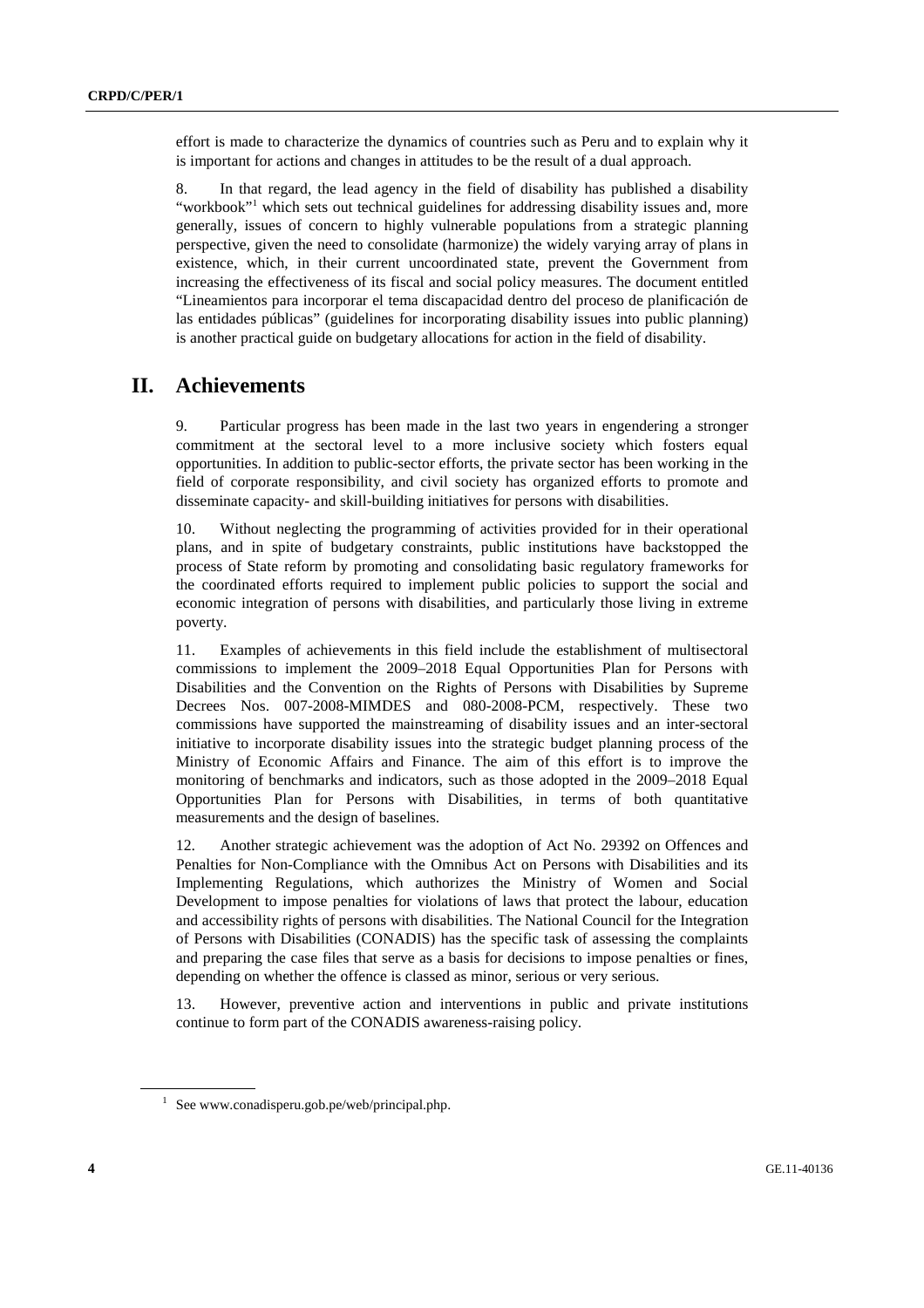14. Another achievement has been the approval of the 40 per cent increase proposed by CONADIS in the 2010 public budget in order to fund the opening of 12 new regional coordination offices. These new offices, together with the 11 existing ones, will provide full coverage at national level, thereby fostering better coordination with regional and local governments, private agencies and organizations formed by persons with disabilities.

15. The approval of this larger budget allocation also means that CONADIS must comply with the results-based budget requirements of the Ministry of Economic Affairs and Finance. It must therefore meet targets in four areas: the provision of biomechanical aids, the recognition and accreditation of persons with disabilities, the provision of technical assistance to regional and local governments in opening disability services offices, and capacity-building for local and regional officials.

16. The work of regional and local governments deserves special mention, given the influential role that they play in the decentralization process and in the effort to achieve tangible results as swiftly as possible. Under the current legislation, they are responsible for establishing and running disability services offices within the framework of their organizational structures. To that end, the public budget acts for 2009 and 2010 authorized the implementation of specific budget items. A national network of offices set up by 25 regional and 1,834 local (district and provincial) governments will provide direct services to the disabled. By the end of 2009, 8 regions and 328 municipalities had opened specialized advisory offices for persons with disabilities. The multisectoral commissions established to monitor compliance with the Equal Opportunities Plan and the Convention are developing a public impact plan in this regard; this plan is closely linked to the training provided by the CONADIS technical secretariat to public officials and civil society organizations.

17. As part of its 2009–2013 Strategic Institutional Plan, CONADIS (a public agency that reports to the Ministry of Women and Social Development) and the Special Commission on Disability of Congress have also been directly involved in developing legislation relating to issues that are of vital importance to persons with disabilities. Legislation of this type includes Supreme Decree No. 013-2009-MIMDES of 2009, which provides for the adoption of the implementing regulations for Act No. 28530 on the Promotion of Internet Access for Persons with Disabilities and the Adaptation of Public Internet Booths; a bill to amend articles 43, 241 and 274 of the Civil Code, which deal with the unequivocal expression by persons with disabilities of their wishes; and a draft supreme decree to replace Supreme Decree No. 129-95-EF, which deals with waivers of customs duties and other taxes on imports of special vehicles and prostheses for the exclusive use of persons with disabilities.

18. Ministerial Decision No. 498-2009-MIMDES establishing the Order of Merit for the Social Inclusion of Persons with Disabilities has made a decisive contribution to placing disability rights on the public agenda in Peru and promoting good practice with respect to persons with disabilities. Thus, campaigns are being implemented not only to identify violations and impose the relevant sanctions, but also to acknowledge individual efforts and public-spirited actions to promote a more inclusive society.

19. Other achievements under the Convention have included the adoption of Act No. 29478, which deals with the provision of facilities to enable persons with disabilities to vote; Act No. 29524 on Deafblind Persons, which recognizes deafblindness as a single disability; Administrative Decision No. 0269-2009 of the National Identity and Civil Status Registry (RENIEC), which establishes that national identity documents are to be issued free of charge to persons with disabilities and provides for expedited procedures for persons, especially children, who do not have a birth certificate; and legislation on health-care provisions for members of the armed forces and police.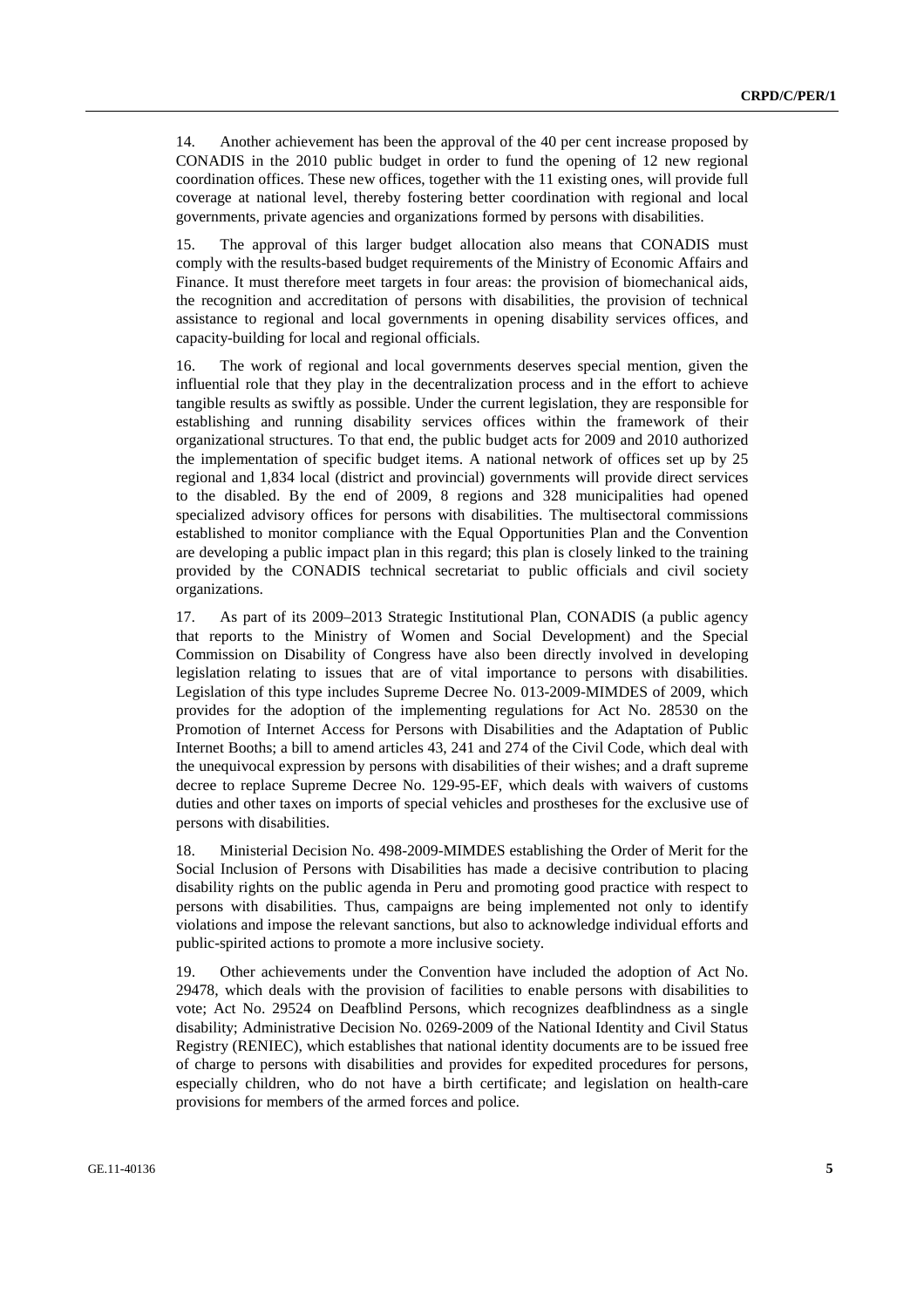20. The above provides an outline of some of the achievements to date. More detailed information is provided in the tables which have been included at the suggestions of the United Nations. These tables conform to the guidelines which were provided for their preparation and which were discussed at a special meeting of the multisectoral commission set up in 2008 to monitor the implementation of the Convention. At that meeting, a decision was taken to require ministries, autonomous bodies, and regional and provincial governments to provide information on progress made in implementing the Convention. The multisectoral commission also called on civil society to designate representatives of each of the recognized disabilities in Peru, and steps have been taken to address their main demands. (The 2009–2018 Equal Opportunities Plan for Persons with Disabilities was the outcome of public hearings organized by the Peruvian Government.) Civil society also has access to the media through, for example, the radio programme "Sin Barreras" (without barriers), which is broadcast by a State-owned radio station; the new programme "Fortaleciendo Capacidades" (capacity-building) (www.radiobacan.com/bacan\_tv.php); forums on the website of CONADIS, which is the lead agency in the field of disability; and the online survey on the website of the Special Commission on Disability of Congress.

21. This year, with the support of the United Nations Development Programme (UNDP), widely attended workshops and public hearings on issues relating to the human rights of persons with disabilities within the framework of the Convention were held in 14 regions of the country. These events were attended by experts from the Special Commission on Disability of Congress and CONADIS, who took note of the main contributions and concerns expressed by civil society. That information has been incorporated into this document.

# **A. Guidelines for a new approach to disability issues based on the provisions of the Convention**

22. During the last two years, in addition to its efforts to work effectively in order to reach its targets and achieve a high level of budget performance, the lead agency in the field of disability in Peru, CONADIS, has focused on assessing developments in the field of disability over the last decade and gauging the outlook for the future. The study is directly linked to new aspects of social policy, as well as to other elements which have been taking on greater significance in the development and implementation of public policies.

23. One example would be the increasing importance of statistics, a field in which there are currently no baselines for disability that would allow us to accurately measure the situation of persons with disabilities in Peru. As yet we also have not defined base years for use in monitoring essential legislation more closely (e.g., Supreme Decree No. 027-2007- PCM, which sets out binding domestic policies in the public sector). More accurate data are also needed in order to set sectoral priorities for implementation of the 2009–2018 Equal Opportunities for Persons with Disabilities Plan and the Convention on the Rights of Persons with Disabilities. In addition, CONADIS is working with its Ecuadorian counterpart on a pilot project to create a baseline for the border region between Peru and Ecuador under the Peru-Ecuador Bilateral Good Neighbour Agreement.

24. National plans are being developed in line with economic policies under Plan Peru 2021, which was prepared by the National Centre for Strategic Planning (CEPLAN). Incorporating disability issues into that context will involve directly addressing the issue of sectoral mainstreaming and budgetary allocations. At the same time, it will also entail tying in the human rights problems faced by persons with disabilities with national strategies such as the "Crecer Juntos" (let's grow together) social programme and strategic budget programmes, such as the "Articulación Nutricional" (food network) programme.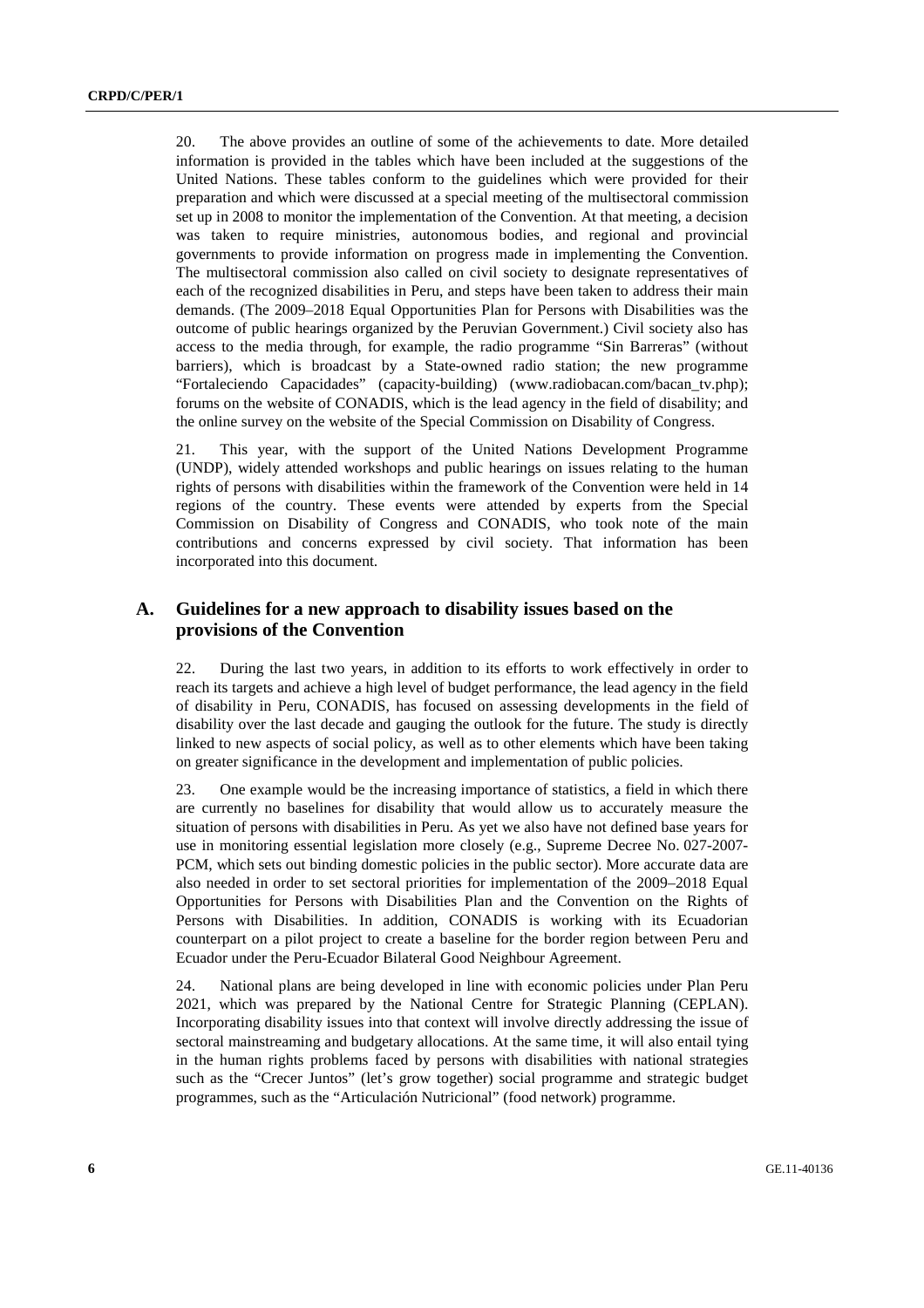25. Platforms for dialogue have also been developed. One example is the National Anti-Poverty Round Table, whose 579 forums (26 at the regional level, 146 at the provincial level, 400 at the district level and 7 in various population centres) can complement the work being done with regional and local governments.

26. These inputs for the redesign of a baseline assessment of developments in the field of disability are part of the critical analysis of the available information, which includes the data contained in the draft CEPLAN Plan Peru 2021 in tables such as the following:

#### **Educational Coverage of the Disabled Population in Peru**

(In percentages, by age group)

|                      | Ages $3-5$ |      | Ages $6-11$ |      | Ages 12-16 |      |
|----------------------|------------|------|-------------|------|------------|------|
|                      | 1993       | 2006 | 1993        | 2006 | 1993       | 2006 |
| Peru                 | 13.2       | 64.3 | 64.6        | 88.3 | 54.7       | 80.4 |
| Disability           |            |      |             |      |            |      |
| Physical             | 28.1       | 57.7 | 65.4        | 85.9 | 61.8       | 82.1 |
| Learning             | 33.5       | 87.3 | 59.0        | 89.2 | 46.2       | 71.0 |
| Sight                | 41.5       | 80.7 | 76.5        | 98.4 | 64.5       | 94.7 |
| Hearing              | 50.2       | 86.8 | 74.3        | 96.8 | 60.0       | 80.8 |
| Speaking             | 33.6       | 71.2 | 52.1        | 92.0 | 44.5       | 66.7 |
| Hearing and speaking | 22.7       | 60.7 | 41.9        | 65.9 | 41.5       | 38.0 |
| Other/multiple       | 23.5       | 34.6 | 42.0        | 58.1 | 36.3       | 44.6 |

*Source:* Ministry of Education, ESCALE statistics on education, 2009.

27. According to the Ministry of Education, there has been an increase in the school enrolment rate for persons with some kind of disability in all age groups; the 3–5 age group lags the farthest behind in this respect. The question that the State should then ask is whether, once these pupils finish school, this greater educational coverage will translate into better and more numerous employment and learning opportunities. A particularly pertinent issue, within the framework of the Decade of Inclusive Education in Peru, is the situation faced by persons with learning difficulties after leaving school.

28. As provided for in existing international and domestic legislation on the rights of persons with disabilities, words need to be turned into action based on effective policies aimed at creating a genuinely inclusive, equal opportunity society. Although the public institutions involved with disability issues at an operational level may be meeting their budgetary and quantitative targets, they also need to identify the factors that are standing in the way of the full social and economic integration of persons with disabilities, as well as any new elements which can foster progress in this area.

29. Concerns such as these were the driving force behind a number of initiatives in 2009, existing budgetary constraints notwithstanding, such as the establishment of round tables and agreements aimed at helping people to become more knowledgeable about disabilities such as deafblindness and at improving related services. Efforts also continued to be directed towards prevention and mitigation of the growing impact of risk factors for disability, such as air pollution and traffic accidents.

30. Given these developments, it is the duty of the State, as part of its efforts to improve the quality of public services, to provide special training to civil servants who come into direct contact with persons with disabilities and their families. This effort is founded upon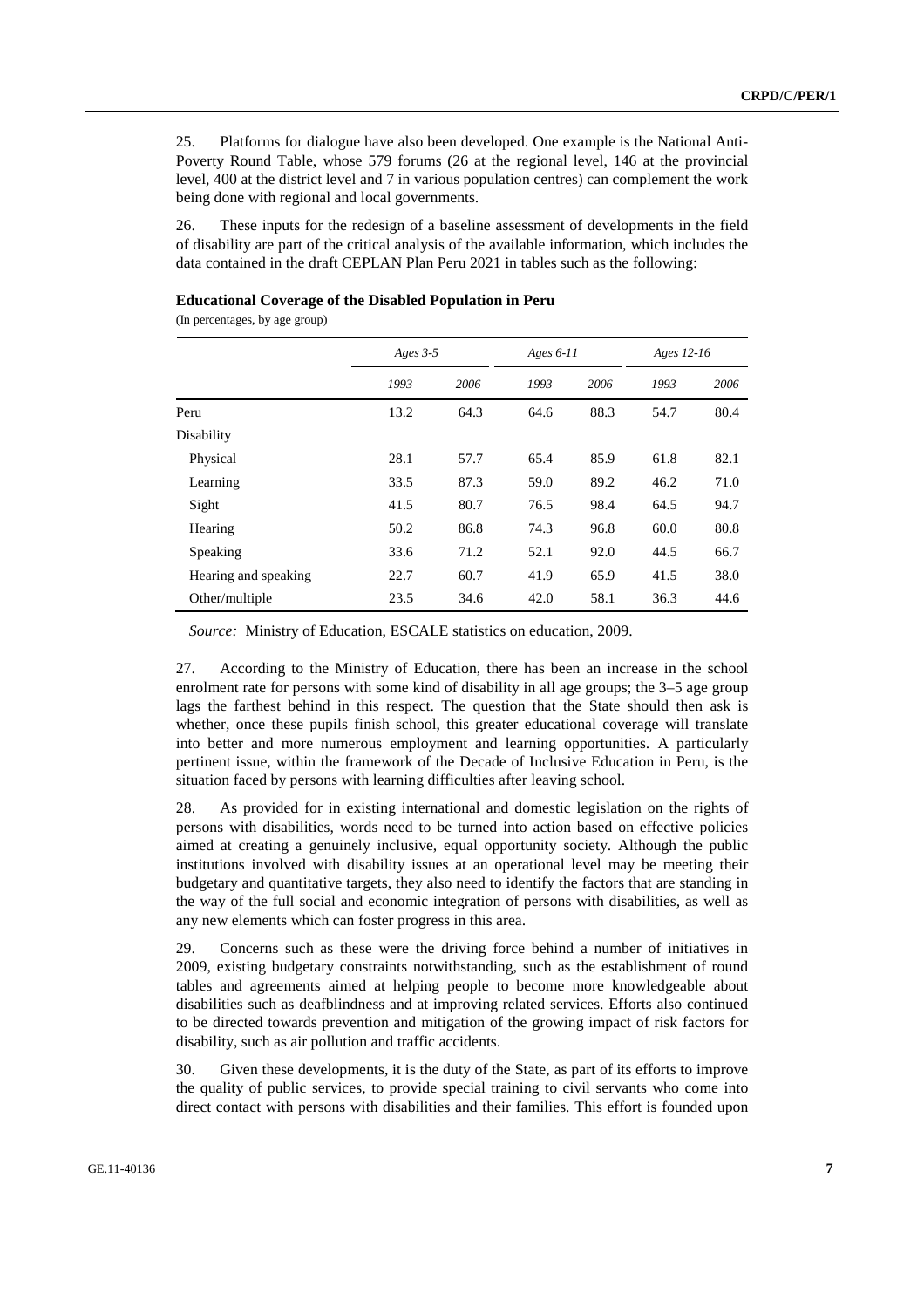the belief that a stronger institutional framework is a basic building block for the creation of a modern government apparatus that works to serve the country's citizens.

31. The steps taken by the Ministry of Economic Affairs and Finance to draw up a strategic programme on disability are also part of the effort to reassess the situation. A formal request was submitted to the General Secretariat of the Ministry for confirmation that public bodies would have the operational programming infrastructure they would need to target and allocate budget resources for disability-related issues. Following receipt of this confirmation, CONADIS has taken on the task of notifying the various sectors of these new measures, which are intended to lead to a more structured approach to disability-related issues. Strategic budget planning is expected to help to overcome a structural shortcoming in the organization of sectoral functions which has prevented public bodies from identifying the needs of persons with disabilities or from earmarking budgetary resources to address them. This anomaly had also impeded more in-depth monitoring of State action on behalf of this segment of the population. The clarification provided by the Ministry should be a first step towards resolving the problem during the budget planning stage for relevant activities, projects and programmes.

32. With the incorporation of a strategic programme on disability into the 2011 Finance Act, the necessary framework will be in place for the creation of synergies among sectoral commitments, thus enabling CONADIS to fully perform its role as a specialized body responsible for providing technical assistance and promoting disability rights, oversight, legislative improvements and sectoral coordination.

33. Until this is accomplished, however, the current operating structure of CONADIS (and it should be noted here that we are preparing the ground for reversing this situation in 2010) restricts the scope of its work in effectively mainstreaming disability-related issues (including budget commitments). The State intends to consolidate a supra-regional position so that it can monitor compliance with legislative provisions and support the delivery of services to persons with disabilities in order to speed progress in bringing all spheres of the public sector into compliance with the Convention.

## **B. Participation of civil society in the work of the multisectoral commission responsible for implementing the Convention**

34. With a view to promoting the direct participation of civil society, hearing its members' opinions and obtaining inputs for the improvement of public policies on disability, CONADIS, as the technical secretariat of the multisectoral commission responsible for following up on and developing measures to implement the Convention on the Rights of Persons with Disabilities, invited associations of persons with disabilities and their relatives to take part in the election of the five representatives of persons with disabilities and their families who are to sit on the commission.

35. This invitation to civil society representatives garnered little response from associations of persons with disabilities and their families. The only representatives to be named were from the Associations of Visually Impaired Persons, the Associations of Persons with Physical Disabilities and the Associations of Deaf-Blind Persons.

36. CONADIS and the Special Commission on Disability of Congress are working with the media to advocate the participation of associations of persons with disabilities, their families and individuals with disabilities. Examples of their efforts include the radio programme called "Sin Barreras" (without barriers), which is broadcast nationally and is now also being broadcast over the Internet; the creation of forums on institutional web portals; the organization of decentralized public hearings; and the development of a weekly television programme on disability to be broadcast in partnership with the State television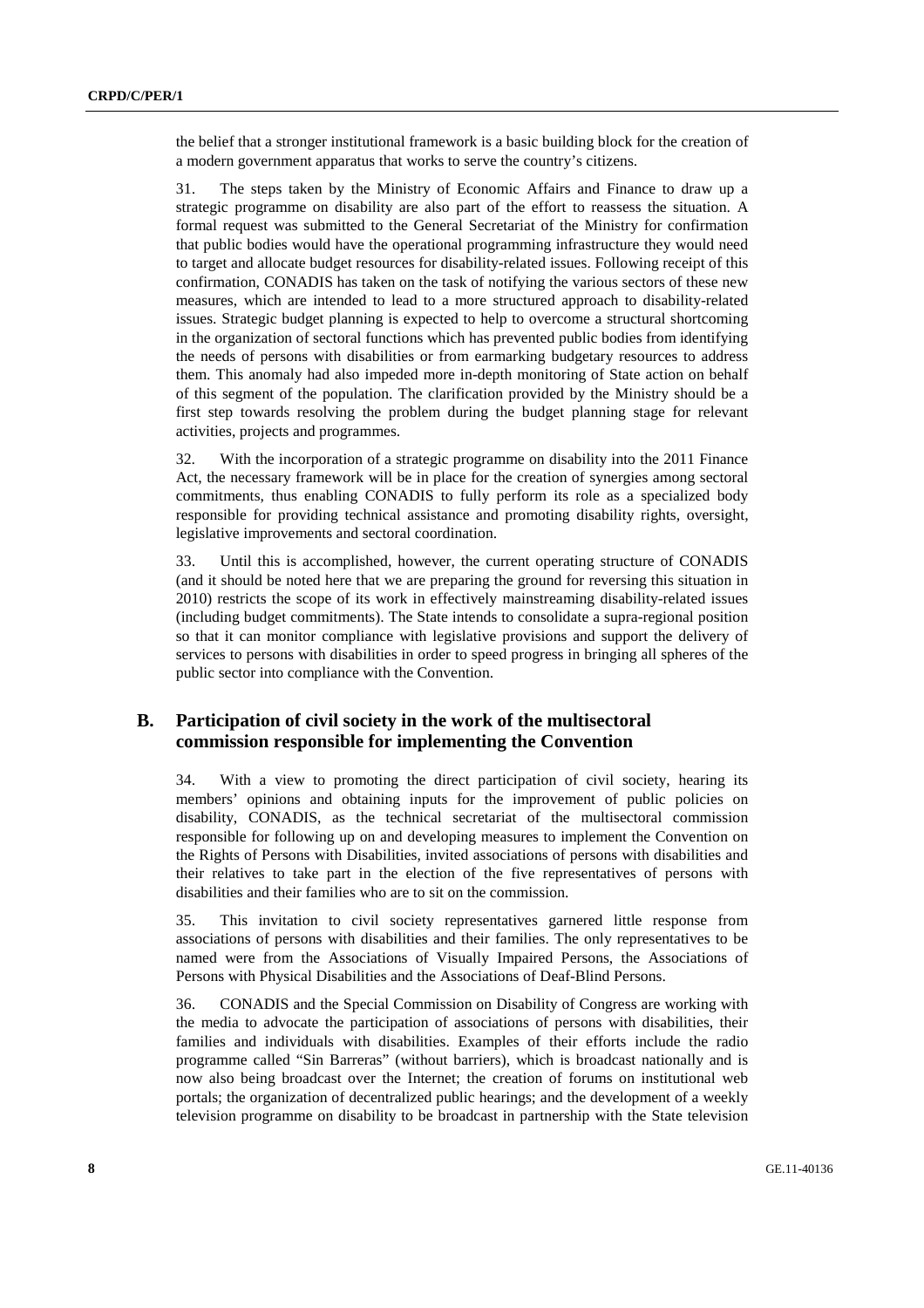channel. People are encouraged to provide contributions, suggestions and ideas that can help to improve the design of policies, plans and projects for persons with disabilities.

37. In order to encourage these good practices, the Ministry of Women and Social Development adopted Ministerial Decision No. 498-2009, which laid out the rules of procedure for the award of decorations in the women and social development sector and created the Order of Merit for the Social Inclusion of Persons with Disabilities. The main objective of this initiative is to place the issue of disability on the public agenda by recognizing, as a matter of policy, the work carried out by organized civil society and by individuals and thus raising awareness among public officials, the staff of public and private institutions and the public in general about the rights of persons with disabilities.

38. These and other achievements are described in the tables given later in this document; more needs to be done, however, in order to increase the participation of civil society and its organizations, particularly those that represent persons with disabilities and their relatives. The aim here is to ensure that the approach taken by the State in providing services and promoting integration will engage the beneficiaries of its policies and public investment in a two-way partnership, as discussed at the beginning of this document. A report recently produced by UNDP on the level of human development in Peru in 2009 explores this subject as well.<sup>2</sup>

### **C. Statistical review**

39. According to the Continuous National Survey carried out by the National Institute of Statistics (INEI) in 2006,<sup>3</sup> 8.4 per cent of the population in Peru has some form of disability; this means that 8 out of 100 people who were canvassed at the national level stated that they have at least one disability. The percentage was higher in urban areas (8.9 per cent) than in rural areas (6.9 per cent), with women in both urban and rural areas reporting higher rates of disability.

40. The most prevalent form of disability is visual disability (4.5 per cent), followed by motor disability (2.7 per cent) and hearing disability (2.2 per cent). The least prevalent forms of disability are speech and communication disabilities (0.7 per cent and 0.6 per cent, respectively). The full results are shown in the following table:

| Type of disability/sex | <b>Total</b> | Urban | Rural |
|------------------------|--------------|-------|-------|
| Sight                  | 4.5          | 5.0   | 3.2   |
| Men                    | 3.8          | 4.1   | 2.9   |
| Women                  | 5.2          | 5.8   | 3.5   |
| Motor <sup>1</sup>     | 2.7          | 2.7   | 2.5   |
| Men                    | 2.2          | 2.2   | 2.1   |
| Women                  | 3.1          | 3.2   | 2.8   |

| Percentage of the population who reported having a physical or mental difficulty or |
|-------------------------------------------------------------------------------------|
| limitation, by area of residence, type of disability and sex, 2006                  |
| (Prevalence rate)                                                                   |

<sup>2</sup> See www.pnud.org.pe/data/publicacion/idh2009vol1.pdf.<br><sup>3</sup> See www.l.insi.gob.pe/biblioinainub/banconub/Est/Lib07

See www1.inei.gob.pe/biblioineipub/bancopub/Est/Lib0734/Libro.pdf: Statistical research was carried out on the basis of a sample of 382,000 private households at the national level in urban and rural areas in the country's 24 departments and the Constitutional Province of Callao.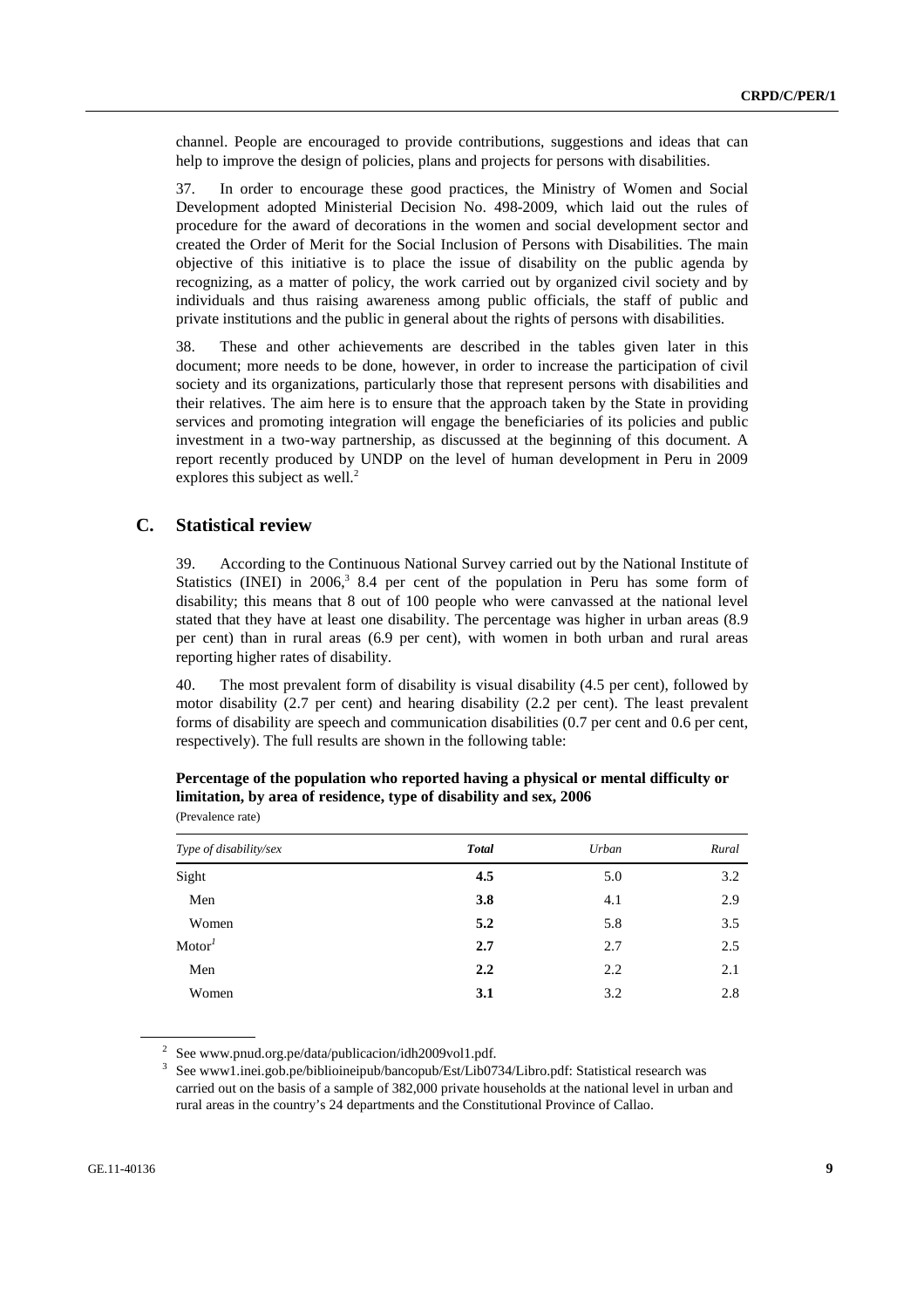### **CRPD/C/PER/1**

| Type of disability/sex | <b>Total</b> | Urban | Rural |
|------------------------|--------------|-------|-------|
| Hearing                | 2.2          | 2.2   | 2.1   |
| Men                    | 2.2          | 2.2   | 2.1   |
| Women                  | 2.2          | 2.2   | 2.2   |
| Mental <sup>2</sup>    | 1.1          | 1.2   | 1.1   |
| Men                    | 1.0          | 1.0   | 0.9   |
| Women                  | 1.3          | 1.3   | 1.2   |
| Speech                 | 0.7          | 0.7   | 0.6   |
| Men                    | $0.8\,$      | 0.9   | 0.7   |
| Women                  | 0.6          | 0.6   | 0.6   |
| Communication          | 0.6          | 0.7   | 0.5   |
| Men                    | 0.7          | 0.7   | 0.5   |
| Women                  | 0.6          | 0.7   | 0.5   |
| Other <sup>3</sup>     | 0.1          | 0.1   | 0.1   |
| <b>Total</b>           | 8.4          | 8.9   | 6.9   |
| Men                    | 7.6          | 8.0   | 6.5   |
| Women                  | 9.2          | 9.9   | 7.4   |

Source: National Institute of Statistics (INEI) – Continuous National Survey, 2006.<br><sup>*1*</sup> Includes limited use of the upper or lower extremities.<br><sup>2</sup> Includes learning and comprehension difficulties.

<sup>3</sup> Includes other difficulties or limitations.

41. The correlation between type of disability and regional distribution was as follows:

# **Percentage of the population with a disability, by type of disability and department, 2006**

(Prevalence rate)

| Department                     | <b>Total</b> | Sight | Motor <sup>1</sup> | <b>Hearing</b> | Mental <sup>2</sup> | Speech | Communication |
|--------------------------------|--------------|-------|--------------------|----------------|---------------------|--------|---------------|
| Amazonas                       | 7.2          | 4.7   | 1.5                | 1.8            | 0.8                 | 0.8    | 0.6           |
| Ancash                         | 6.9          | 2.9   | 2.9                | 1.7            | 1.3                 | 0.6    | 0.7           |
| Apurimac                       | 5.6          | 2.3   | 2.2                | 1.6            | 0.6                 | 0.6    | 0.4           |
| Arequipa                       | 10.4         | 5.0   | 4.1                | 4.0            | 1.1                 | 0.6    | 0.7           |
| Ayacucho                       | 6.7          | 2.7   | 2.0                | 1.7            | 1.5                 | 0.5    | 0.5           |
| Cajamarca                      | 7.3          | 4.0   | 2.5                | 2.2            | 0.9                 | 0.7    | 0.6           |
| Cusco                          | 8.5          | 2.8   | 3.5                | 3.7            | 0.8                 | 0.6    | 0.4           |
| Huancavelica                   | 6.6          | 4.2   | 1.6                | 2.0            | 0.7                 | 0.5    | 0.3           |
| Huánuco                        | 4.5          | 1.6   | 1.6                | 1.3            | 0.8                 | 0.6    | 0.6           |
| Ica                            | 9.2          | 5.3   | 2.6                | 1.9            | 1.6                 | 0.9    | 0.8           |
| Junín                          | 5.0          | 2.2   | 1.4                | 1.7            | 0.5                 | 0.5    | 0.4           |
| La Libertad                    | 7.1          | 4.8   | 1.8                | 1.5            | 0.6                 | 0.6    | 0.5           |
| Lambayeque                     | 2.2          | 0.5   | 0.9                | 0.4            | 0.4                 | 0.4    | 0.4           |
| Metropolitan Lima <sup>3</sup> | 11.7         | 6.7   | 3.5                | 2.9            | 1.6                 | 1.0    | 0.9           |
| $Lima-Provinces4$              | 11.7         | 7.4   | 3.4                | 2.5            | 1.7                 | 0.7    | 0.7           |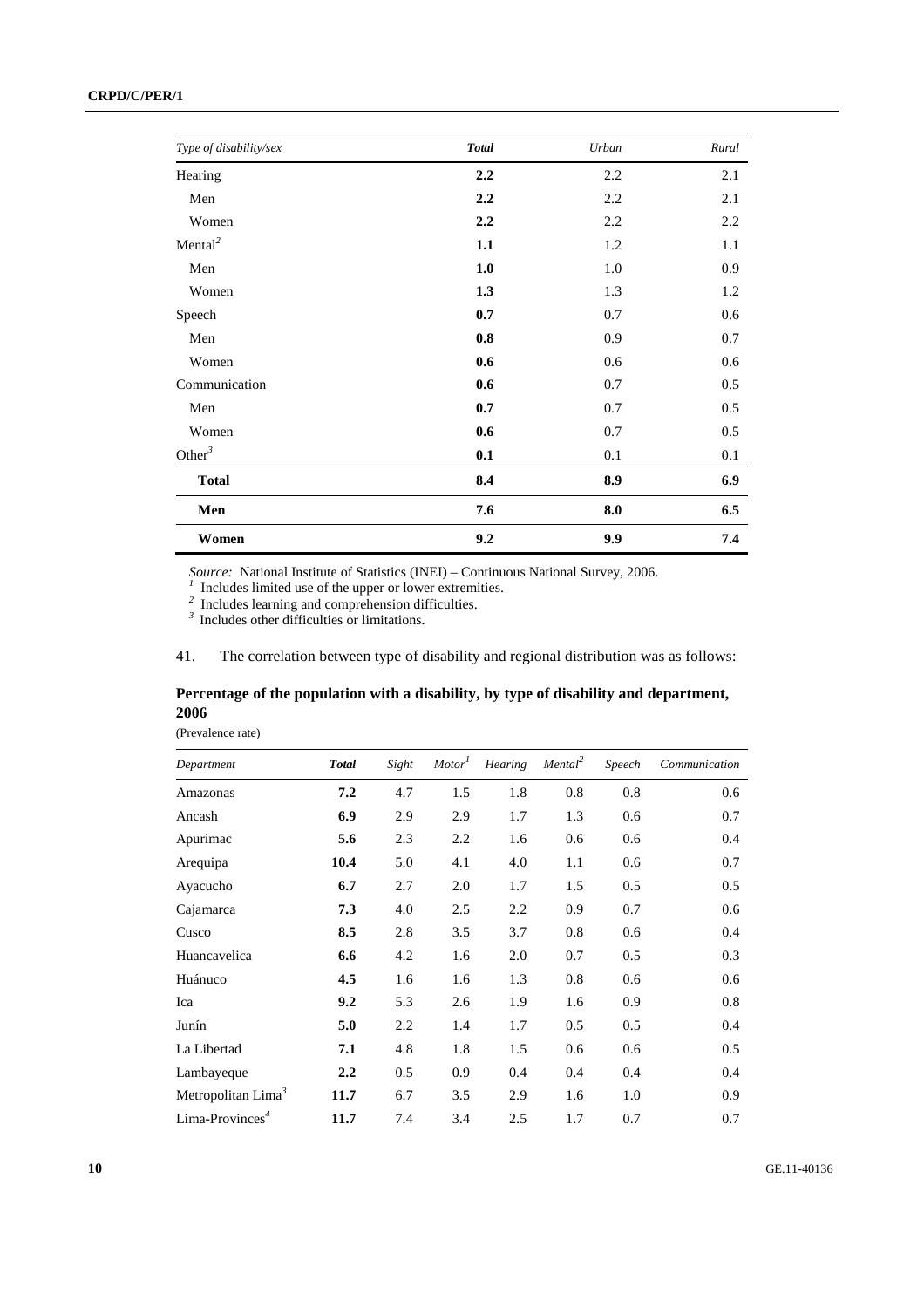| Department    | <b>Total</b> | Sight | Motor <sup>1</sup> | Hearing | Mental <sup>2</sup> | Speech           | Communication    |
|---------------|--------------|-------|--------------------|---------|---------------------|------------------|------------------|
| Loreto        | 4.1          | 2.2   | 1.3                | 0.6     | 0.4                 | 0.4              | 0.3              |
| Madre de Dios | 2.6          | 0.8   | 1.0                | 0.5     | 0.4                 | 0.5              | 0.3 <sup>a</sup> |
| Moquegua      | 9.9          | 3.1   | 4.9                | 3.0     | 1.9                 | 0.6              | 0.8              |
| Pasco         | 10.3         | 5.8   | 2.5                | 2.4     | 2.3                 | 0.6              | 0.7              |
| Piura         | 6.6          | 3.3   | 2.4                | 1.3     | 0.9                 | 0.6              | 0.5              |
| Puno          | 9.0          | 4.8   | 2.9                | 2.4     | 1.5                 | 0.4              | 0.4              |
| San Martín    | 6.6          | 4.2   | 1.6                | 1.3     | 0.8                 | 0.6              | 0.5              |
| Tacna         | 6.2          | 2.9   | 2.7                | 1.4     | 1.0 <sup>a</sup>    | 0.4 <sup>a</sup> | 0.4 <sup>a</sup> |
| Tumbes        | 3.4          | 1.1   | 1.3                | 0.8     | 0.8                 | 0.8              | 0.7              |
| Ucayali       | 8.5          | 5.7   | 2.4                | 1.2     | 0.6                 | 0.7              | 0.3 <sup>a</sup> |
| <b>Total</b>  | 8.4          | 4.5   | 2.7                | 2.2     | 1.1                 | 0.7              | 0.6              |

*Source*: National Institute of Statistics (INEI) – Continuous National Survey, 2006. *<sup>a</sup>*

 $a$  This is an indicative value only, as the variation coefficient is over 15 per cent.

*1* Includes limited use of the upper or lower extremities.

<sup>2</sup> Includes learning and comprehension difficulties.<br><sup>3</sup> Includes Lima Province and the Constitutional Province of Callao.

*4* Does not include Lima Province.

42. Consolidated statistics published in 2009<sup>4</sup> show the distribution of persons with disabilities by region:

#### **Percentage of the population with disabilities, by department**

INEI census values, adjusted on the basis of a prevalence study conducted by the National Rehabilitation Institute (INR)

Updated to 2006 based on the INEI 2005 census

|             | Urban and rural populations with disabilities |            |         |            |              |            |  |  |  |
|-------------|-----------------------------------------------|------------|---------|------------|--------------|------------|--|--|--|
|             | Urban                                         |            | Rural   |            | <b>Total</b> |            |  |  |  |
| Department  |                                               | Percentage |         | Percentage |              | Percentage |  |  |  |
| Lima        | 852 834                                       | 37.86      | 34 054  | 2.73       | 886888       | 25.34      |  |  |  |
| Puno        | 72759                                         | 3.23       | 207 318 | 16.62      | 280 077      | 8.00       |  |  |  |
| Cusco       | 80 868                                        | 3.59       | 141954  | 11.38      | 222822       | 6.37       |  |  |  |
| Piura       | 141 914                                       | 6.30       | 70 977  | 5.69       | 212891       | 6.08       |  |  |  |
| La Libertad | 134 030                                       | 5.95       | 71476   | 5.73       | 205 506      | 5.88       |  |  |  |
| Cajamarca   | 41 4 48                                       | 1.84       | 135 717 | 10.88      | 177 165      | 5.06       |  |  |  |
| Junín       | 107 900                                       | 4.79       | 59 626  | 4.78       | 167 525      | 4.78       |  |  |  |
| Ancash      | 85 824                                        | 3.81       | 80 5 82 | 6.46       | 166406       | 4.75       |  |  |  |
| Arequipa    | 111 278                                       | 4.94       | 22 079  | 1.77       | 133 357      | 3.81       |  |  |  |
| Huánuco     | 41898                                         | 1.86       | 73 347  | 5.88       | 115 245      | 3.29       |  |  |  |

<sup>4</sup> *Estudio de Línea de Base: Demanda Laboral de Trabajadores con Discapacidad en las Empresas del Perú* [Baseline study: Demand for workers with disabilities in companies in Peru], Japan International Cooperation Agency and CONADIS, 2009, p. 38.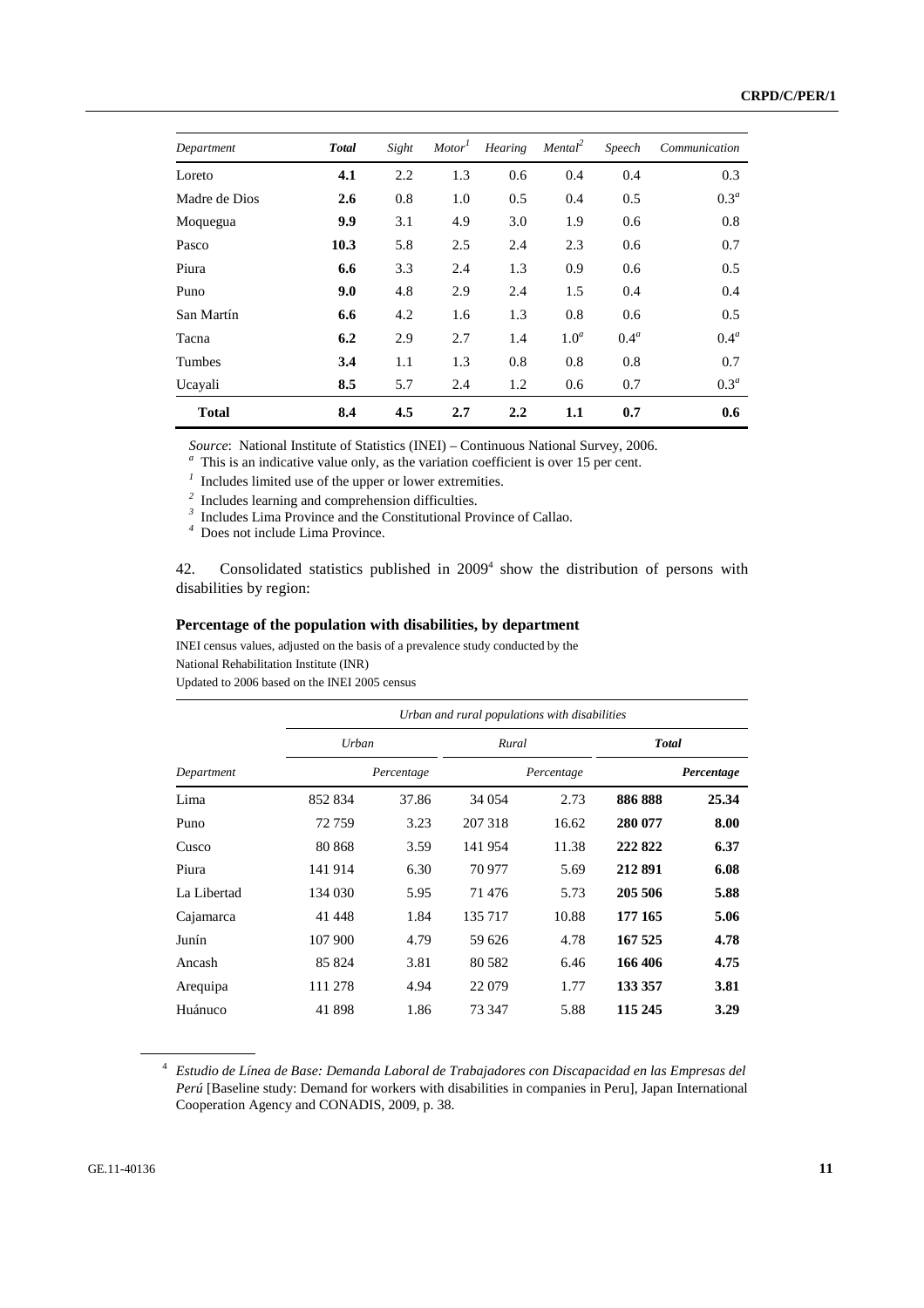|               |               |            | Urban and rural populations with disabilities |            |              |            |
|---------------|---------------|------------|-----------------------------------------------|------------|--------------|------------|
|               | <b>Urban</b>  |            | Rural                                         |            | <b>Total</b> |            |
| Department    |               | Percentage |                                               | Percentage |              | Percentage |
| Lambayeque    | 85 599        | 3.80       | 22827                                         | 1.83       | 108 426      | 3.10       |
| Ayacucho      | 47 755        | 2.12       | 59 750                                        | 4.79       | 107 506      | 3.07       |
| Loreto        | 60 595        | 2.69       | 39 667                                        | 3.18       | 100 262      | 2.87       |
| Callao        | 97 763        | 4.34       | 125                                           | 0.01       | 97888        | 2.79       |
| San Martín    | 54 288        | 2.41       | 31 4 34                                       | 2.52       | 85722        | 2.45       |
| Apurimac      | 26 3 5 5      | 1.17       | 58 628                                        | 4.70       | 84 983       | 2.43       |
| Huancavelica  | 20 724        | 0.92       | 47 900                                        | 3.84       | 68 624       | 1.96       |
| Ica           | 55 189        | 2.45       | 10728                                         | 0.86       | 65916        | 1.88       |
| Amazonas      | 19 5 98       | 0.87       | 34 179                                        | 2.74       | 53776        | 1.54       |
| Ucayali       | 28 608        | 1.27       | 14 470                                        | 1.16       | 43 078       | 1.23       |
| Pasco         | 23 652        | 1.05       | 16715                                         | 1.34       | 40 367       | 1.15       |
| Tacna         | 24 3 28       | 1.08       | 3867                                          | 0.31       | 28 195       | 0.81       |
| Tumbes        | 19 147        | 0.85       | 2 3 7 0                                       | 0.19       | 21517        | 0.62       |
| Moquegua      | 12 3 8 9      | 0.55       | 4 615                                         | 0.37       | 17 005       | 0.49       |
| Madre de Dios | 5 6 3 2       | 0.25       | 3 1 1 9                                       | 0.25       | 8750         | 0.25       |
| <b>Total</b>  | 2 2 5 2 3 7 5 | 99.99      | 1 247 525                                     | 100.01     | 3 499 899    | 100.00     |

43. **Disability, by age group and sex**: The population group containing the largest proportion of persons with disabilities is the 60-and-over age group, with 39.9 per cent of the total, followed by the 40–59 age group (27.5 per cent). When breaking down the results by sex, there is a similar trend, with 39.7 per cent of men and 40.0 per cent of women aged 60 or over reporting some form of disability.

#### **Percentage of the population with a disability, by age group and sex, 2006**

(Percentage distribution)

| Sex          |       | <b>Total</b> Up to 11 years 12 to 17 years 18 to 24 years 25 to 39 years |     |     |      | $40$ to 59 years | 60 years and<br>over |
|--------------|-------|--------------------------------------------------------------------------|-----|-----|------|------------------|----------------------|
| Men          | 100.0 | 8.8                                                                      | 7.0 | 7.0 | 12.8 | 24.8             | 39.7                 |
| Women        | 100.0 | 5.7                                                                      | 6.2 | 5.6 | 12.9 | 29.6             | 40.0                 |
| <b>Total</b> | 100.0 | 7.1                                                                      | 6.5 | 6.2 | 12.8 | 27.5             | 39.9                 |

*Source*: National Institute of Statistics (INEI) – Continuous National Survey, 2006.

#### **Percentage of the population with a disability, by age group and department, 2006**  (Percentage distribution)

| Department | Total | Up to $11$ years | $12$ to $17$ years | $18$ to $24$ years | $25$ to 39 years | 40 to 59 years | 60 years and over |
|------------|-------|------------------|--------------------|--------------------|------------------|----------------|-------------------|
| Amazonas   | 100.0 | 6.7              | 6.7                | 5.1                | 11.8             | 32.7           | 36.9              |
| Ancash     | 100.0 | 5.6              | 4.9                | 4.7                | 10.7             | 25.7           | 48.4              |
| Apurimac   | 100.0 | 7.1              | 7.5                | 4.9                | 8.6              | 19.5           | 52.5              |
| Arequipa   | 100.0 | 4.2              | 3.3                | 4.8                | 12.9             | 26.1           | 48.8              |
| Ayacucho   | 100.0 | 10.9             | 8.0                | 5.8                | 10.9             | 22.5           | 41.9              |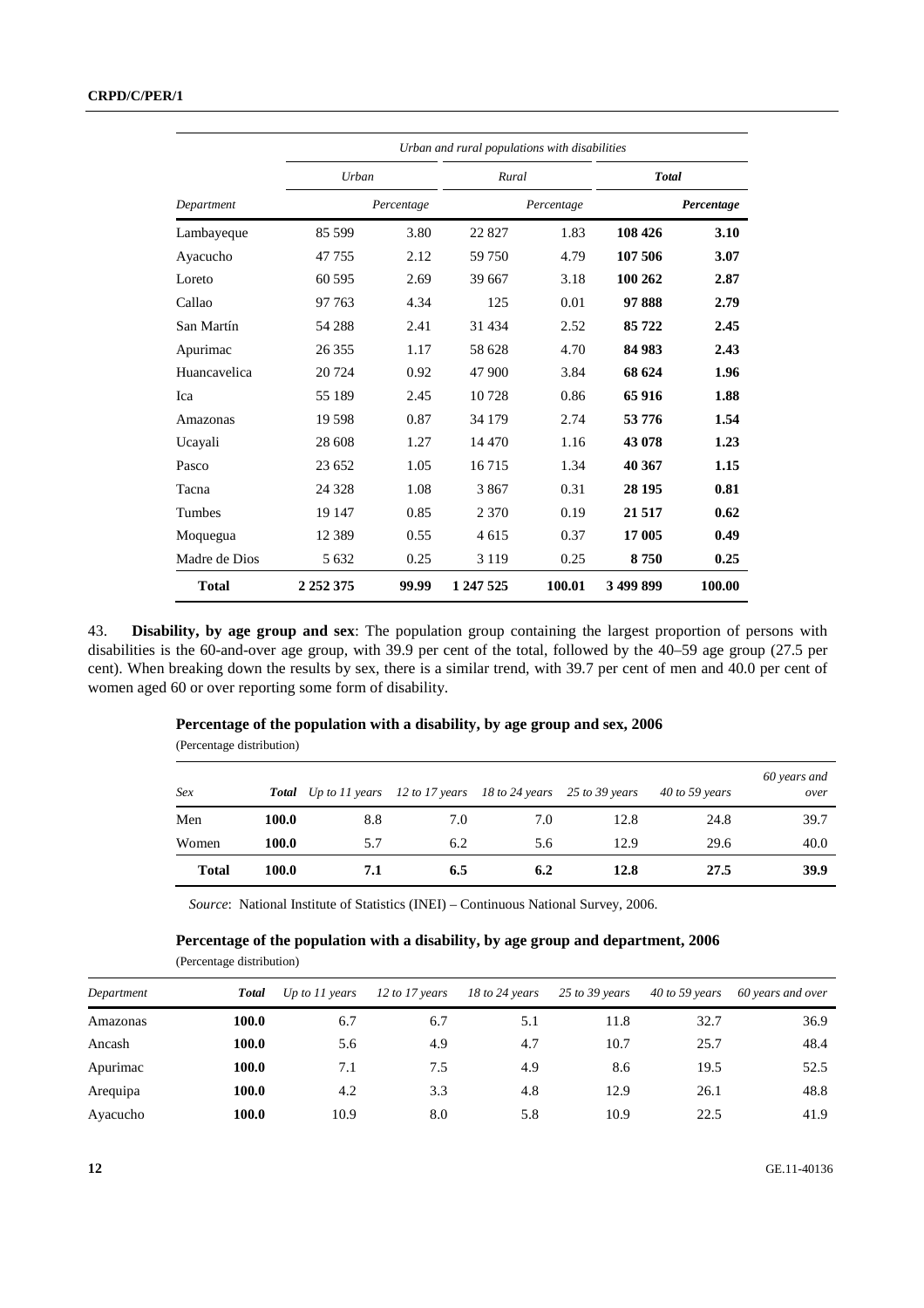| Department                     | <b>Total</b> | Up to 11 years   | 12 to 17 years   | 18 to 24 years   | $25$ to $39$ years | $40$ to 59 years | 60 years and over |
|--------------------------------|--------------|------------------|------------------|------------------|--------------------|------------------|-------------------|
| Cajamarca                      | 100.0        | 6.6              | 5.8              | 4.6              | 11.4               | 25.0             | 46.5              |
| Cusco                          | 100.0        | 5.3              | 4.1              | 4.8              | 13.1               | 28.6             | 44.1              |
| Huancavelica                   | 100.0        | 5.4              | 5.3              | 4.8              | 10.7               | 28.2             | 45.6              |
| Huánuco                        | 100.0        | 9.6              | 7.7              | 5.9              | 12.2               | 24.1             | 40.6              |
| Ica                            | 100.0        | 6.1              | 7.2              | 6.9              | 14.4               | 28.0             | 37.5              |
| Junín                          | 100.0        | 6.8              | 5.6              | 6.2              | 12.3               | 23.8             | 45.3              |
| La Libertad                    | 100.0        | 6.0              | 6.9              | 5.9              | 10.9               | 28.9             | 41.4              |
| Lambayeque                     | 100.0        | 10.1             | 5.9              | 6.6              | 12.5               | 20.0             | 44.9              |
| Metropolitan Lima <sup>1</sup> | 100.0        | 7.7              | 7.2              | 7.2              | 14.2               | 27.8             | 35.9              |
| Lima-Provinces <sup>2</sup>    | 100.0        | 5.8              | 7.6              | 7.0              | 10.7               | 27.0             | 42.0              |
| Loreto                         | 100.0        | 11.3             | 8.6              | 7.2              | 12.8               | 28.0             | 32.1              |
| Madre de Dios                  | 100.0        | 17.9             | 8.6 <sup>a</sup> | 5.9 <sup>a</sup> | 11.6               | 24.1             | 31.8              |
| Moquegua                       | 100.0        | 3.8              | 4.1              | 5.3              | 12.5               | 28.8             | 45.4              |
| Pasco                          | 100.0        | 6.8              | 6.9              | 6.4              | 11.0               | 29.2             | 39.6              |
| Piura                          | 100.0        | 7.6              | 7.9              | 6.7              | 11.0               | 27.2             | 39.7              |
| Puno                           | 100.0        | 6.4              | 4.9              | 4.2              | 10.3               | 27.5             | 46.8              |
| San Martín                     | 100.0        | 7.1              | 7.0              | 6.2              | 15.9               | 36.3             | 27.4              |
| Tacna                          | 100.0        | 3.6 <sup>a</sup> | 4.0 <sup>a</sup> | $3.4^a$          | 11.8               | 30.1             | 47.1              |
| Tumbes                         | 100.0        | 13.4             | 8.7              | 7.6              | 12.0               | 17.3             | 41.0              |
| Ucayali                        | 100.0        | 6.6              | 6.8              | 6.3              | 14.7               | 36.7             | 28.9              |
| <b>Total</b>                   | 100.0        | 7.1              | 6.5              | 6.2              | 12.8               | 27.5             | 39.9              |

*Source:* National Institute of Statistics (INEI) – Continuous National Survey, 2006. *<sup>a</sup>*

 $a$  This is an indicative value only, as the variation coefficient is over 15 per cent.

*1* Includes Lima Province and the Constitutional Province of Callao.

*2* Does not include Lima Province.

44. **Disability by level of education**: State-provided special education uses an inclusive approach to help integrate persons with special educational needs into community life and ensure that they participate in society. The law establishes the right to attend a regular school and make use of special testing systems in Braille for the blind and in sign language for the deaf, as well as containing provisions regarding the adaptation of the infrastructure of educational facilities and the curriculum. Despite these efforts, the exclusion of children with disabilities still occurs: one out of every five persons with disabilities has no schooling and only 11.3 per cent reach higher education.

#### **Percentage of the population with a disability, by level of education, area of residence and sex, 2006**

(Percentage distribution)

| Area of residence/sex | Total | No schooling | Primary | Secondary | Higher |
|-----------------------|-------|--------------|---------|-----------|--------|
| Urban                 | 100.0 | 100.0        | 100.0   | 100.0     | 100.0  |
| Men                   | 43.6  | 29.6         | 44.3    | 46.6      | 49.1   |
| Women                 | 56.4  | 70.4         | 55.7    | 53.4      | 50.9   |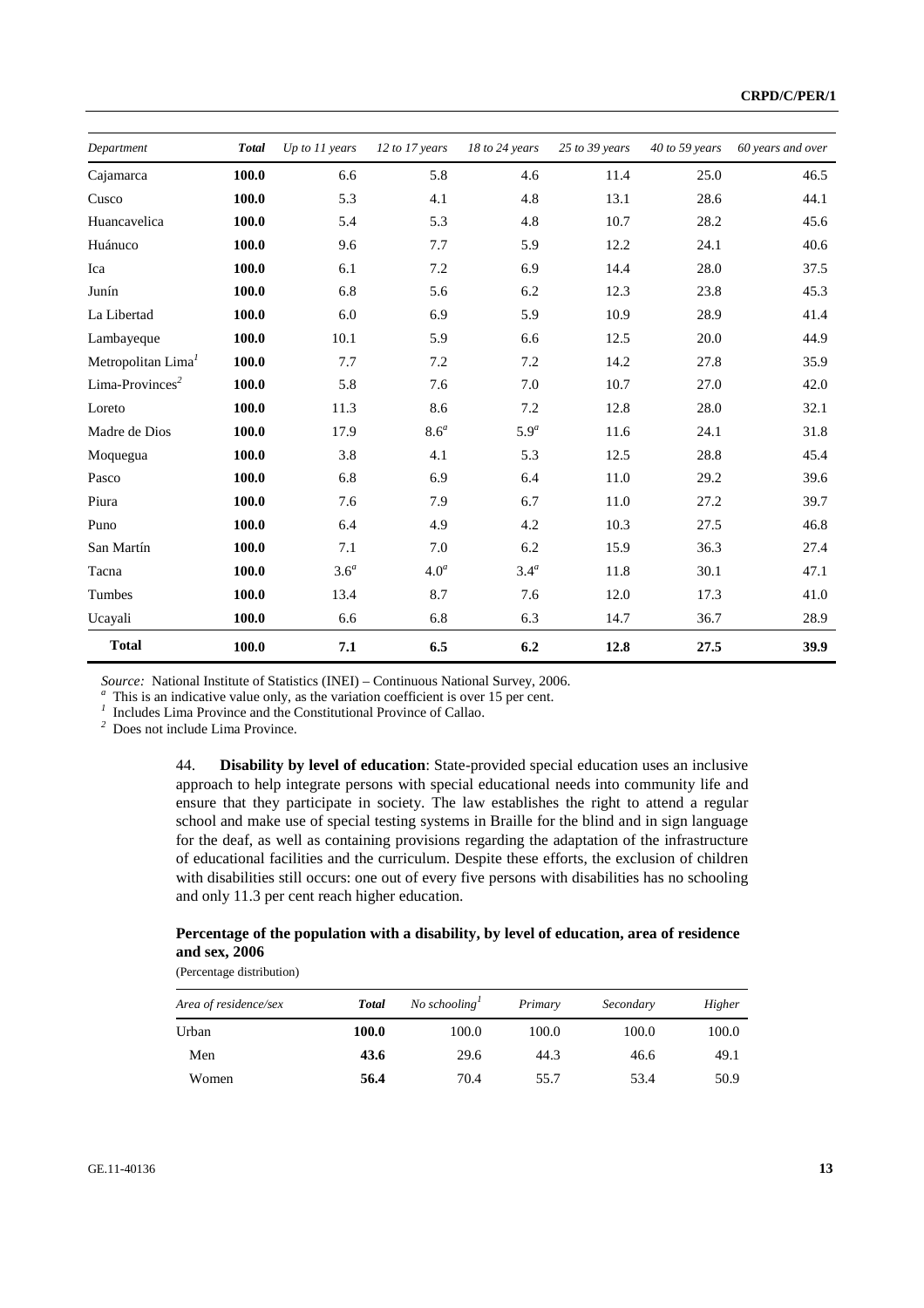| Area of residence/sex | <b>Total</b> | No schooling | Primary | Secondary | Higher |
|-----------------------|--------------|--------------|---------|-----------|--------|
| Rural                 | 100.0        | 100.0        | 100.0   | 100.0     | 100.0  |
| Men                   | 47.7         | 29.6         | 61.6    | 64.7      | 65.6   |
| Women                 | 52.3         | 70.4         | 38.4    | 35.3      | 34.4   |
| Total                 | 100.0        | 100.0        | 100.0   | 100.0     | 100.0  |
| Men                   | 44.4         | 29.6         | 48.6    | 47.8      | 49.5   |
| Women                 | 55.6         | 70.4         | 51.4    | 52.2      | 50.5   |

*Source:* National Institute of Statistics (INEI) – Continuous National Survey, 2006. *<sup>1</sup>* Includes nursery school.

## **Percentage of the population with a disability, by level of education and department, 2006**

(Percentage distribution)

| Department                     | <b>Total</b> | No schooling $\int$ | Primary | Secondary | Higher           |
|--------------------------------|--------------|---------------------|---------|-----------|------------------|
| Amazonas                       | 100.0        | 28.2                | 52.2    | 13.8      | 5.8              |
| Ancash                         | 100.0        | 38.0                | 41.3    | 13.7      | 7.1              |
| Apurimac                       | 100.0        | 48.7                | 33.8    | 13.3      | 4.2              |
| Arequipa                       | 100.0        | 17.0                | 39.2    | 28.4      | 15.5             |
| Ayacucho                       | 100.0        | 41.7                | 39.8    | 13.5      | 5.0              |
| Cajamarca                      | 100.0        | 44.7                | 41.9    | 9.7       | 3.6              |
| Cusco                          | 100.0        | 37.0                | 35.6    | 18.8      | 8.6              |
| Huancavelica                   | 100.0        | 41.6                | 40.8    | 13.6      | 4.0              |
| Huánuco                        | 100.0        | 42.2                | 41.4    | 12.2      | 4.3              |
| Ica                            | 100.0        | 13.4                | 39.1    | 31.6      | 15.9             |
| Junín                          | 100.0        | 24.8                | 41.8    | 23.1      | 10.3             |
| La Libertad                    | 100.0        | 22.2                | 43.4    | 23.4      | 10.9             |
| Lambayeque                     | 100.0        | 38.1                | 40.6    | 16.4      | 4.9 <sup>a</sup> |
| Metropolitan Lima <sup>2</sup> | 100.0        | 10.6                | 34.4    | 39.5      | 15.4             |
| Lima-Provinces <sup>3</sup>    | 100.0        | 16.5                | 45.5    | 29.5      | 8.5              |
| Loreto                         | 100.0        | 21.0                | 49.3    | 23.1      | 6.5              |
| Madre de Dios                  | 100.0        | 22.8                | 50.4    | 20.8      | 6.0 <sup>a</sup> |
| Moquegua                       | 100.0        | 19.7                | 43.2    | 24.7      | 12.4             |
| Pasco                          | 100.0        | 29.0                | 43.8    | 19.1      | 8.1              |
| Piura                          | 100.0        | 28.9                | 45.5    | 19.4      | 6.1              |
| Puno                           | 100.0        | 34.1                | 43.4    | 14.8      | 7.7              |
| San Martín                     | 100.0        | 22.0                | 55.4    | 17.1      | 5.6              |
| Tacna                          | 100.0        | 18.8                | 46.8    | 25.6      | $8.7^{a}$        |
| Tumbes                         | 100.0        | 25.4                | 51.9    | 16.4      | 6.3 <sup>a</sup> |
| Ucayali                        | 100.0        | 12.6                | 49.7    | 27.9      | 9.7              |
| <b>Total</b>                   | 100.0        | 21.2                | 39.4    | 28.1      | 11.3             |

*Source*: National Institute of Statistics (INEI) – Continuous National Survey, 2006.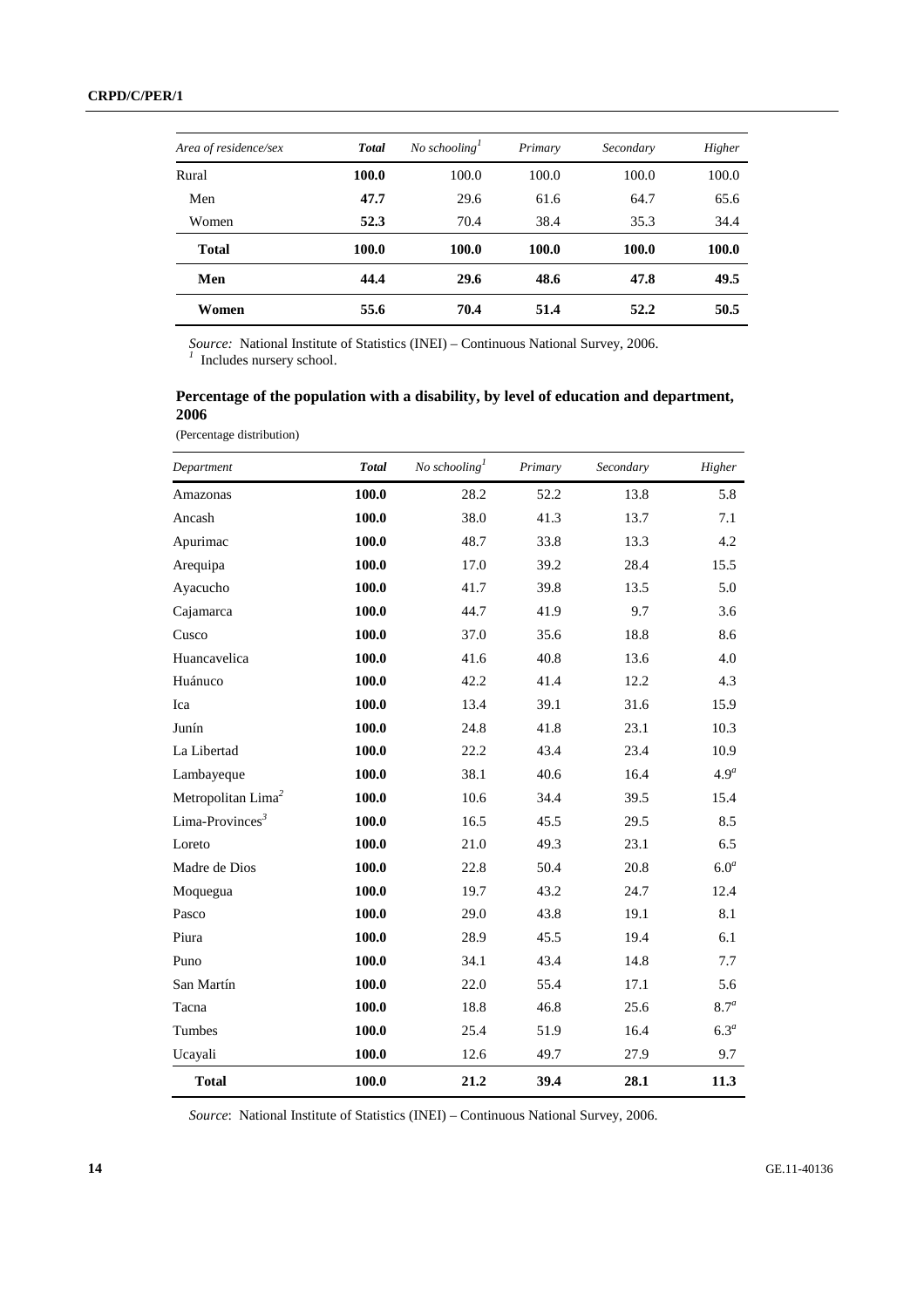- <sup>*a*</sup> This is an indicative value only, as the variation coefficient is over 15 per cent.
- *1* Includes nursery school.
- <sup>2</sup> Includes Lima Province and the Constitutional Province of Callao.

*3* Does not include Lima Province.

#### **Percentage of the population with a disability, by type of disability and level of education, 2006**

(Percentage distribution)

| Level of education        | <b>Total</b> | Sight | Motor <sup>1</sup> | <b>Hearing</b> | Mental <sup>2</sup> | Speech | Communication |
|---------------------------|--------------|-------|--------------------|----------------|---------------------|--------|---------------|
| No schooling <sup>3</sup> | 21.2         | 17.5  | 27.0               | 29.2           | 35.0                | 46.8   | 44.9          |
| Primary                   | 39.4         | 38.9  | 40.8               | 41.1           | 41.6                | 34.2   | 34.2          |
| Secondary                 | 28.1         | 30.8  | 22.9               | 20.8           | 18.4                | 15.1   | 16.5          |
| Higher                    | 11.3         | 12.8  | 9.2                | 9.0            | 5.0                 | 3.9    | 4.4           |
| <b>Total</b>              | 100.0        | 100.0 | 100.0              | 100.0          | 100.0               | 100.0  | 100.0         |

*Source*: National Institute of Statistics (INEI) – Continuous National Survey, 2006.

 $I$  Includes limited use of the upper or lower extremities.

*2* Includes learning and comprehension difficulties.

*3* Includes nursery school.

45. **Disability by employment status and occupational category**: Persons with disabilities should have the opportunity to freely choose their occupation within the context of an open and accessible labour market and working environment. However, the actual situation is otherwise, and it is difficult for them to obtain jobs. A number of steps have been taken to combat the exclusion of persons with disabilities from the labour market. These measures include a commitment on the part of the State to hire a given percentage of persons with disabilities and tax benefits for companies that employ persons with disabilities.

46. According to the Continuous National Survey results, 48.2 per cent of persons with disabilities of working age were in employment, which is 18.5 per cent lower than the rate of employment for persons without disabilities. These statistics provide evidence of the exclusion of people in this sector of the population from the labour market.

47. The following table shows the percentages of persons with disabilities of working age, by type of disability, and the percentages of persons with disabilities aged 14 and over who are in employment, by type of disability.

#### **Percentage of persons with disabilities of working age, by type of disability and employment status, 2006**

(Percentage distribution)

| Employment status       | <b>Total</b> | Sight |       |              |       |       | $Motor1$ Hearing Mental <sup>2</sup> Speech Communication |
|-------------------------|--------------|-------|-------|--------------|-------|-------|-----------------------------------------------------------|
| Employed                | 48.2         | 48.6  | 38.5  | 44.7         | 31.4  | 28.9  | 19.1                                                      |
| Unemployed <sup>3</sup> | 51.8         | 51.4  | 61.5  | 55.3         | 68.6  | 71.1  | 80.9                                                      |
| <b>Total</b>            | 100.0        | 100.0 | 100.0 | <b>100.0</b> | 100.0 | 100.0 | 100.0                                                     |

*Source*: National Institute of Statistics (INEI) – Continuous National Survey, 2006.

*Note*: The working-age population is defined as persons aged 14 and over.

 $\frac{1}{1}$  Includes limited use of the upper or lower extremities.

*2* Includes learning and comprehension difficulties.

*3* Includes unemployed and economically inactive persons.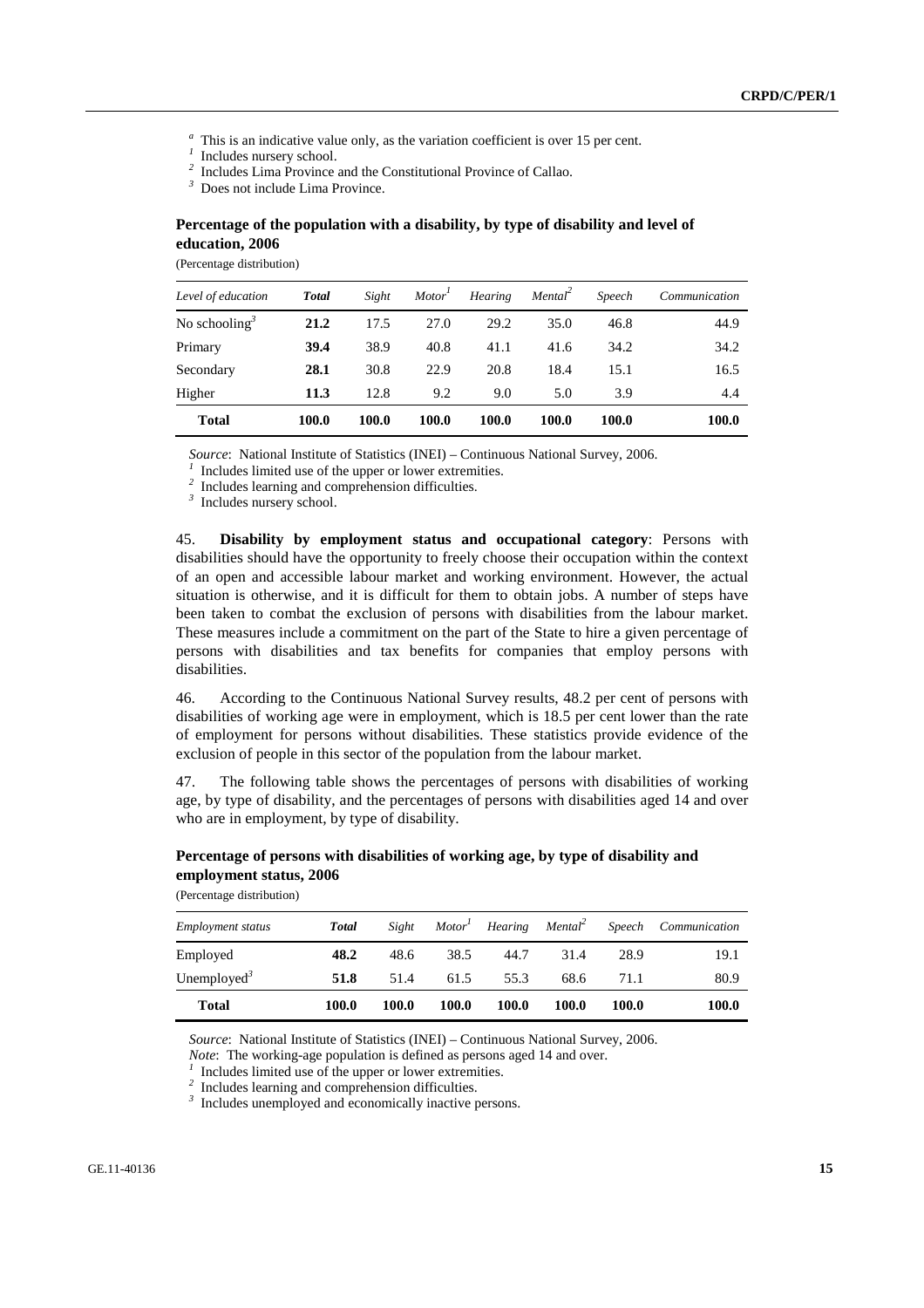# **Percentage of employed persons with disabilities over the age of 14, by type of disability and occupational category, 2006**

(Percentage distribution)

| Employment status and occupational category | <b>Total</b> | Sight   |       | Motor <sup>1</sup> Hearing Mental <sup>2</sup> |                  | Speech           | Communication    |
|---------------------------------------------|--------------|---------|-------|------------------------------------------------|------------------|------------------|------------------|
| Employer or business owner                  | 6.8          | 7.1     | 7.6   | 6.7                                            | 5.0              | 3.4              | 3.0              |
| Self-employed                               | 50.4         | 50.2    | 55.6  | 53.3                                           | 50.0             | 33.0             | 39.8             |
| Dependent                                   | 27.4         | 29.5    | 21.1  | 23.1                                           | 19.6             | 32.5             | 23.7             |
| Unpaid family worker                        | 11.9         | 9.5     | 12.5  | 13.7                                           | 20.9             | 27.8             | 30.9             |
| Domestic worker                             | 3.1          | 3.4     | 2.8   | 2.8                                            | 3.8 <sup>a</sup> | $2.3^a$          | 1.8 <sup>a</sup> |
| Other                                       | 0.4          | $0.3^a$ | 0.4   | 0.4 <sup>a</sup>                               | 0.8 <sup>a</sup> | 1.0 <sup>a</sup> | 0.9 <sup>a</sup> |
| <b>Total</b>                                | 100.0        | 100.0   | 100.0 | 100.0                                          | 100.0            | 100.0            | 100.0            |

*Source:* National Institute of Statistics (INEI) – Continuous National Survey, 2006.

 $\alpha$  This is an indicative value only, as the variation coefficient is over 15 per cent.

*1* Includes limited use of the upper or lower extremities.

*2* Includes learning and comprehension difficulties.

48. **Disability by ethnic origin**: The majority of persons with disabilities in Peru have Spanish as their mother tongue, since 7 out of 10 people learn Spanish during childhood. Quechua is the next most common mother tongue, with 24 per cent of persons with disabilities speaking that language. Only 1.2 per cent of the population with disabilities is deaf mute.

|                         |  | Percentage of persons with disabilities, by language learned during childhood, area of |
|-------------------------|--|----------------------------------------------------------------------------------------|
| residence and sex, 2006 |  |                                                                                        |

| Area of residence/sex | <b>Total</b> | Spanish |      | Ouechua Other languages <sup>1</sup> | Deaf mute |
|-----------------------|--------------|---------|------|--------------------------------------|-----------|
| Urban                 | 100.0        | 78.3    | 19.0 | 1.9                                  | 0.8       |
| Men                   | 100.0        | 78.7    | 18.3 | 1.9                                  | 1.0       |
| Women                 | 100.0        | 77.9    | 19.6 | 1.8                                  | 0.7       |
| Rural                 | 100.0        | 47.7    | 42.2 | 7.6                                  | 2.4       |
| Men                   | 100.0        | 49.6    | 40.2 | 7.5                                  | 2.6       |
| Women                 | 100.0        | 46.0    | 44.0 | 7.7                                  | 2.2       |
| <b>Total</b>          | 100.0        | 71.7    | 24.0 | 3.1                                  | $1.2\,$   |
| Men                   | 100.0        | 72.0    | 23.4 | 3.2                                  | 1.4       |
| Women                 | 100.0        | 71.5    | 24.5 | 3.0                                  | 1.0       |

(Percentage distribution)

*Source*: National Institute of Statistics (INEI) – Continuous National Survey, 2006.

<sup>1</sup> Includes Aymara, Asháninka, Aguaruna, Shipibo-Conibo, other indigenous languages and foreign languages.

49. **Comments**: More statistical work needs to be done, as more accurate and up-to-date data on the number of persons living in Peru are required. This is demonstrated by the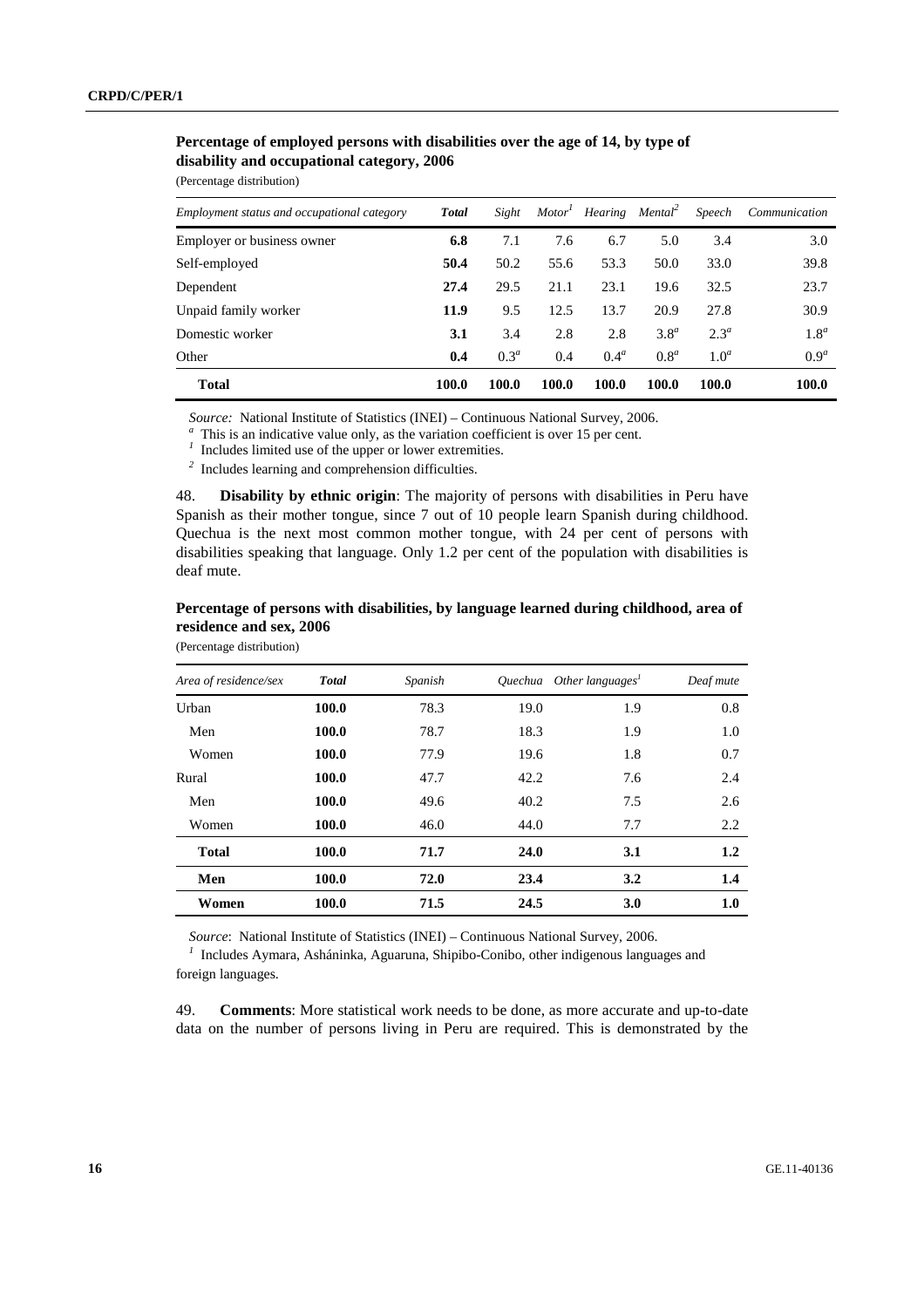report published by the Japan International Cooperation Agency and CONADIS<sup>5</sup> which notes that the data from previous censuses have yielded differing results:

| Census or survey                                         | Year | General population | Persons with disabilities | Percentage |
|----------------------------------------------------------|------|--------------------|---------------------------|------------|
| <b>INEI</b> census                                       | 1981 | 17 762 231         | 26 5 6 0                  | 0.15       |
| <b>INEI</b> census                                       | 1993 | 22 639 443         | 288 526                   | 1.27       |
| INR prevalence study                                     | 1993 | 22 639 443         | 2 961 239                 | 13.08      |
| Household Survey on<br>Disability – Lima-Callao          | 2005 | 8 030 533          | 457 550                   | 5.70       |
| <b>Continuous National Survey</b><br>- Nationwide        | 2006 | 27 219 264         | 2 368 076                 | 8.70       |
| <b>Continuous National Survey</b><br>- Metropolitan Lima | 2006 | 8 184 427          | 892 102                   | 10.90      |

#### **Main statistics on disability in Peru**

50. As a result, since 2005, CONADIS has been proposing that the Ministry of Economic Affairs and Finance and INEI provide funding for a survey of available census data on the sociodemographic characteristics of persons with disabilities.

51. The Household Survey on Disability in Metropolitan Lima in 2005<sup>6</sup> was an early achievement, although its coverage was limited to Lima. There is also a pilot project to carry out a census in Tumbes; the funding for that pilot is being arranged under the Ecuador-Peru Binational Border Region Development Plan.

52. This year, a framework agreement has been signed with INEI which provides for the development of a handbook on statistical methodologies for local and regional governments that are planning to survey the population with disabilities. One of the most prominent initiatives of this type has been undertaken by the Regional Government of Lambayeque, which sponsored the founding of the first inter-university council for the social inclusion of persons with disabilities. One of the objectives of that council is to compile information on disabilities at the regional level.

# **III. Specific information relating to the implementation, in law and in fact, of articles 1 to 33 of the Convention**

#### **A. Background**

53. By Supreme Decree No. 080-2008-PCM, Peru established a multisectoral commission to follow up on and develop measures to implement the Convention on the Rights of Persons with Disabilities. This commission has the following functions:

(a) Approve its rules of procedure;

 (b) Recommend measures for implementing the Convention on the Rights of Persons with Disabilities;

(c) Follow up on and monitor the implementation of the Convention;

<sup>5</sup> Ibid.

<sup>6</sup> Available at www.conadisperu.gob.pe/web/publicaciones/2.pdf.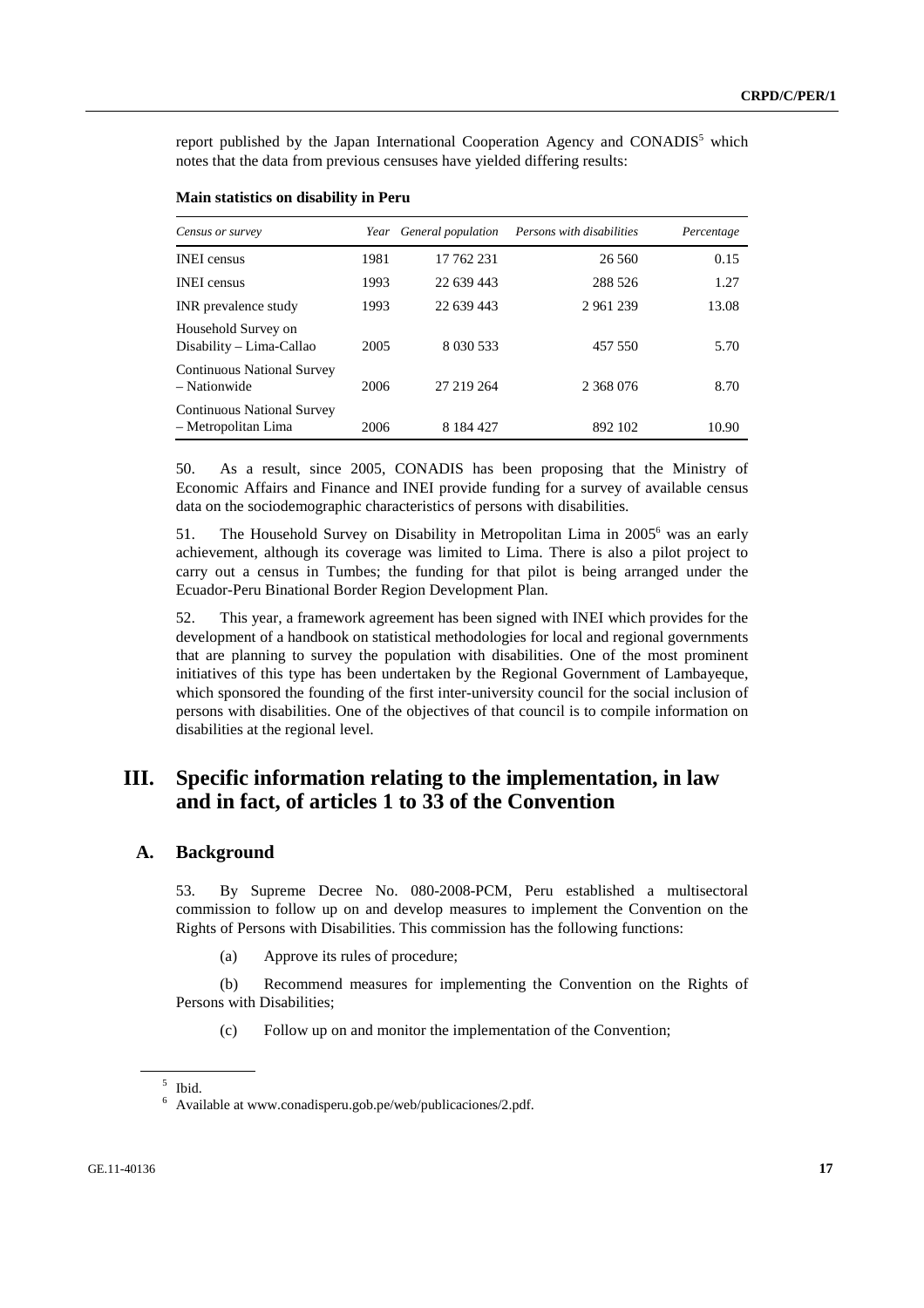(d) Promote the incorporation of the provisions of the Convention into the operational and strategic plans of the relevant ministries;

 (e) Develop indicators and benchmarks for use in evaluating the implementation of the Convention;

 (f) Produce an annual report, which should be nationwide in scope, on progress in implementing the Convention and a national report for submission to the Committee on the Rights of Persons with Disabilities in accordance with article 33 of the Convention;

Work in coordination with other sectors to implement effective measures for achieving the goals of the Convention;

(h) Coordinate with the Committee on the Rights of Persons with Disabilities.

54. The multisectoral commission comprises:

 (a) A representative of the Ministry of Women and Social Development, who serves as the Chairperson;

 (b) A representative of CONADIS, who serves as the Technical Secretary of the Commission;

- (c) A representative of the Special Commission on Disability;
- (d) A representative of the Office of the Presidency of the Council of Ministers;
- (e) A representative of the Ministry of Transport and Communications;
- (f) A representative of the Ministry of Housing, Construction and Sanitation;
- (g) A representative of the Ministry of Health;
- (h) A representative of the Ministry of Labour and Employment;
- (i) A representative of the Ministry of Education.

55. Within the framework of the Convention, Supreme Decree No. 007-2008-MIMDES established a second multisectoral commission to monitor and follow up on the 2009–2018 Equal Opportunities Plan for Persons with Disabilities.

56. The strategies developed by the two commissions, which have been described above, are designed to mainstream disability issues and ensure that they are incorporated into sectoral plans and regional and municipal development plans. These plans provide the matrix for the budgetary allocations which, once they have been incorporated into a functional programme of expenditure, will make closer monitoring of the indicators possible.

57. Therefore, in accordance with the guidelines for the preparation of tables on illustrative indicators provided by the Office of the United Nations High Commissioner for Human Rights (OHCHR) (HRI/MC/2008/3), the data contained in this initial report are derived from process indicators, since, until a structural approach to the issue is developed, outcome indicators cannot be used. This sequence also encompasses the regulatory context. (One of the key elements of the State reform process, whose pace is being increased, is completion of the transfer of functions, authorities and budgets to local and regional governments.) Along the same lines, CONADIS is arranging funding under, inter alia, the Ecuador-Peru Binational Border Region Development Plan for a project on the establishment of a disability rights monitoring centre (see the attached description).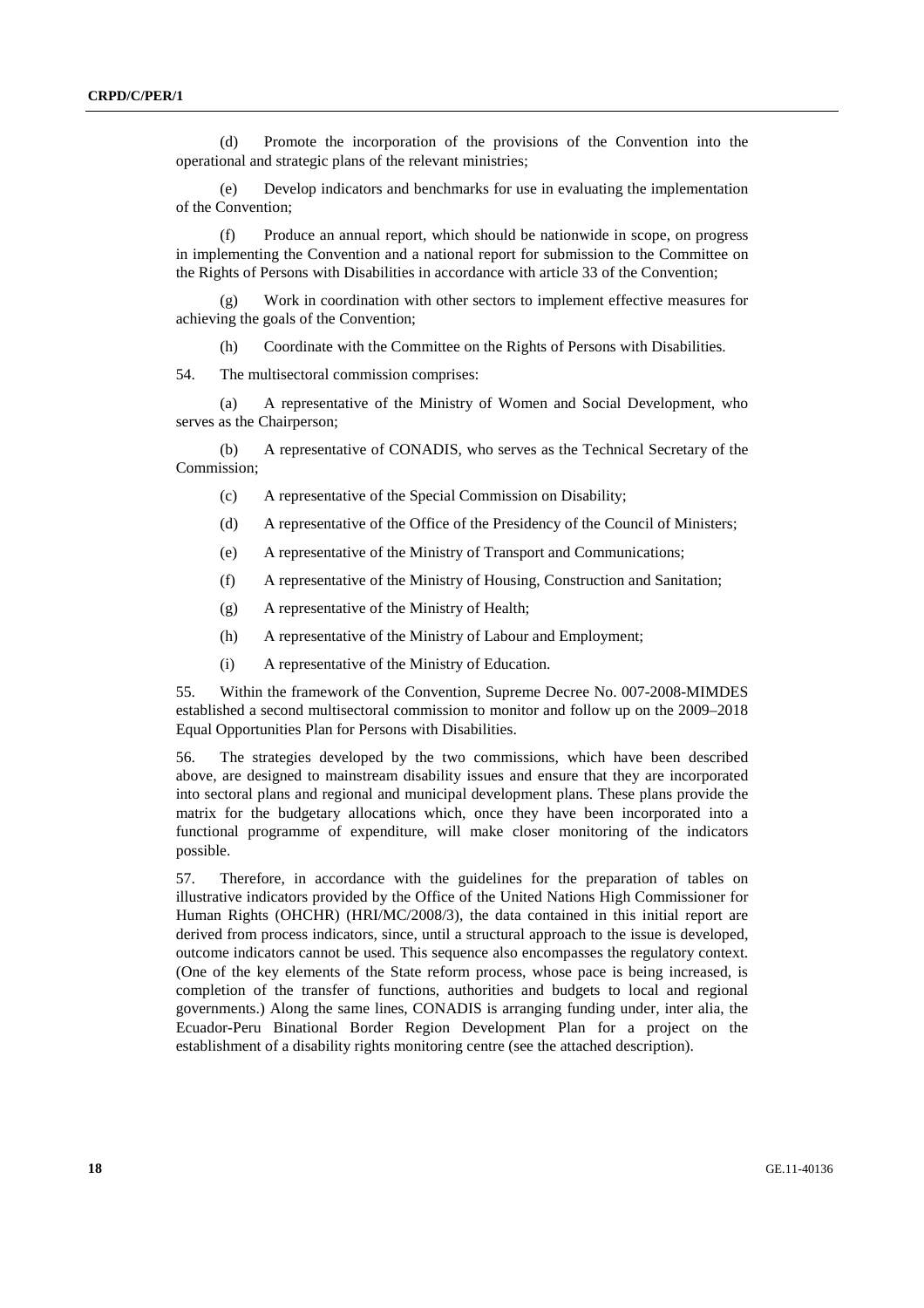# **B. General provisions of the Convention (arts. 1 to 4)**

|  | 58. |  |  |  | See the table below. |
|--|-----|--|--|--|----------------------|
|--|-----|--|--|--|----------------------|

| Report on                                                                                                                                                                                                                                                        | Progress                                                                                                                                                                                                                                                                                                                                                                                                                                                                                                                                                                                                                                                                                                                                                                                                                                                                                                                    |  |  |
|------------------------------------------------------------------------------------------------------------------------------------------------------------------------------------------------------------------------------------------------------------------|-----------------------------------------------------------------------------------------------------------------------------------------------------------------------------------------------------------------------------------------------------------------------------------------------------------------------------------------------------------------------------------------------------------------------------------------------------------------------------------------------------------------------------------------------------------------------------------------------------------------------------------------------------------------------------------------------------------------------------------------------------------------------------------------------------------------------------------------------------------------------------------------------------------------------------|--|--|
| The definition of disability used to collect the data<br>being analysed, which impairments have been<br>included, and the conceptualization of "long-term"                                                                                                       | The General Act on Persons with Disabilities (Act No. 27050)<br>establishes that: "Persons with disabilities are defined as those<br>with one or more deficiencies characterized by the significant<br>impairment of one or more physical, mental or sensorial<br>faculties, leading to the reduction or loss of ability to carry out<br>a given activity within what are considered normal parameters<br>and limiting capacity to exercise a given role, function or<br>activity or to partake in opportunities to participate in society<br>on an equitable basis." Safeguarding the human rights of<br>persons with disabilities is regarded as a priority, and Peru is<br>adopting and developing systematic measures to establish a<br>services model for the disabled as part of the process of State<br>reform launched at the beginning of this decade, which<br>embraces all vulnerable sectors of the population. |  |  |
|                                                                                                                                                                                                                                                                  | The word "long-term" is used here to refer to the time horizon<br>set for achievement of a fully operational system; that does<br>not preclude progress in the short and medium terms in<br>legislative, budget and public policy development, and we<br>have in fact been making advances in these areas.                                                                                                                                                                                                                                                                                                                                                                                                                                                                                                                                                                                                                  |  |  |
| The ways and means by which the domestic law<br>defines and understands the concepts provided in<br>articles 1 and 2 of the Convention, and in particular<br>any laws, regulations, social customs or practices that<br>discriminate on the ground of disability | Through such measures as the establishment of the<br>multisectoral commissions described above and the passage of<br>a law on offences and penalties for non-compliance with the<br>Omnibus Act, which protects persons with disabilities and<br>establishes a special framework for the promotion of their<br>rights, Peru has underlined the importance that it attaches to<br>taking a cross-sectoral approach to disability issues. In other<br>words, rather than making a single body responsible for<br>enforcing and monitoring the implementation of an omnibus<br>law, the public sector is charged with carrying out a State<br>policy founded on the protection of human rights.                                                                                                                                                                                                                                |  |  |
|                                                                                                                                                                                                                                                                  | Given that approach, budgetary restrictions are not stopping<br>Peru from developing legislation (reasonable accommodation,<br>anti-discrimination legislation, the use of particular languages)<br>in this area.                                                                                                                                                                                                                                                                                                                                                                                                                                                                                                                                                                                                                                                                                                           |  |  |
| The ways and means by which the State party defines<br>and understands the concept of "reasonable<br>accommodation", and the requirement of                                                                                                                      | The Ministry of Labour has an office to deal with labour-<br>related issues of concern to persons with disabilities, and one<br>of this office's functions is to play a supervisory role.                                                                                                                                                                                                                                                                                                                                                                                                                                                                                                                                                                                                                                                                                                                                   |  |  |
| "disproportionate and undue burden", providing<br>examples                                                                                                                                                                                                       | Economic difficulties have been encountered in the private<br>sector when, for example, facilities need to be modified to<br>improve access for persons with disabilities. In that same<br>context and aside from the matter of infrastructure, Act No.<br>27050, as amended by Act No. 28164, and Supreme Decree<br>No. 27, adopted by the Office of the President of the Council<br>of Ministers in 2007, provide that 3 per cent of all public                                                                                                                                                                                                                                                                                                                                                                                                                                                                           |  |  |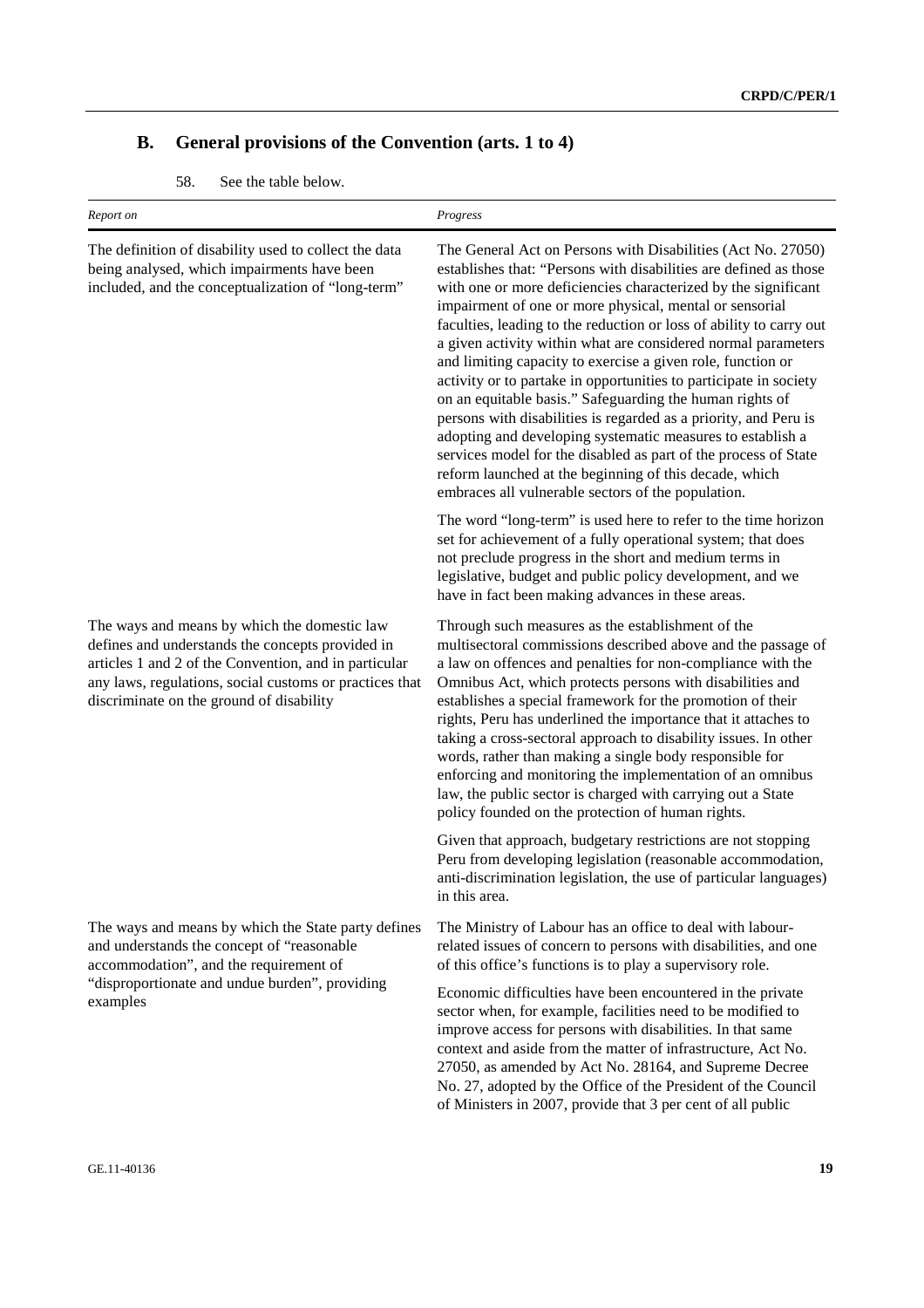| Report on                                                                                                                                                                                                                                   | Progress                                                                                                                                                                                                                                                                                                                                                                                                                                                                                                                                                                                                                                                      |
|---------------------------------------------------------------------------------------------------------------------------------------------------------------------------------------------------------------------------------------------|---------------------------------------------------------------------------------------------------------------------------------------------------------------------------------------------------------------------------------------------------------------------------------------------------------------------------------------------------------------------------------------------------------------------------------------------------------------------------------------------------------------------------------------------------------------------------------------------------------------------------------------------------------------|
|                                                                                                                                                                                                                                             | service posts, including decision-making positions, are to be<br>held by persons with disabilities. Disabled persons applying<br>for competitive positions receive a 15 per cent addition to<br>their final points score.                                                                                                                                                                                                                                                                                                                                                                                                                                     |
|                                                                                                                                                                                                                                             | Failure to respect this right, aside from being an offence under<br>the Act on Offences and Penalties, can lead to prosecution for<br>discrimination.                                                                                                                                                                                                                                                                                                                                                                                                                                                                                                         |
| In what manner the general principles and obligations<br>established under articles 3 and 4 of the Convention<br>have been implemented, and how it intends to ensure                                                                        | In 2008, Peru adopted the 2009–2018 Equal Opportunities<br>Plan for Persons with Disabilities and appointed a<br>multisectoral commission to monitor its implementation.                                                                                                                                                                                                                                                                                                                                                                                                                                                                                      |
| their effective realization, in particular the principle of<br>promotion of the full realization of the rights under<br>the Convention without discrimination based on<br>disability as provided under article 4 and provide<br>examples    | This plan is part of a broad project aimed at achieving a<br>system-wide approach for efforts to meet the needs of the<br>disabled at the State level.                                                                                                                                                                                                                                                                                                                                                                                                                                                                                                        |
|                                                                                                                                                                                                                                             | The Ministry of Women and Social Development, which is<br>responsible for matters relating to children, youth, women, the<br>elderly, the displaced and victims of domestic violence, was<br>asked to chair the multisectoral commission.                                                                                                                                                                                                                                                                                                                                                                                                                     |
|                                                                                                                                                                                                                                             | A draft amendment to articles in the Civil Code dealing with<br>the freedom of disabled persons to determine their civil status<br>is being studied.                                                                                                                                                                                                                                                                                                                                                                                                                                                                                                          |
|                                                                                                                                                                                                                                             | A digital version of the 2009 annual report of CONADIS, <sup>7</sup><br>which discusses the work of this lead agency in the field, is<br>attached. It recounts some of the Council's principal<br>achievements, which include: the dissolution of the committee<br>that had been established in a public university to assess the<br>degree of disability of students applying for places reserved<br>for the disabled; representations to Congress in support of the<br>employment of a person with disabilities in the judiciary; and<br>intercession with a local government that was blocking the<br>registration of a marriage between two deaf persons. |
| Disaggregated and comparative statistical data on the<br>and the progress achieved towards ensuring equal<br>realization of each of the Convention rights by<br>persons with disabilities including a gender- and age-<br>based perspective | The work being done in this area has vet to be completed and<br>effectiveness of specific anti-discrimination measures is discussed above under the heading "Statistical review".                                                                                                                                                                                                                                                                                                                                                                                                                                                                             |
| Which Convention rights the State party has<br>endeavoured to implement progressively and which it<br>has committed to implement immediately. Describe<br>the impact of the latter measures                                                 | All of these rights are covered by legislation enacted in the<br>past two years, but the State gives priority to the articles on<br>women and children with disabilities. These provisions, in<br>turn, form part $-$ albeit in cross-cutting fashion $-$ of the<br>strategic food network and prenatal care programmes, which,                                                                                                                                                                                                                                                                                                                               |

along with efforts to reduce levels of violence against women,

are accorded particular attention in the budget and are

 $7$  The CONADIS annual report for 2009 is posted on the institution's web portal.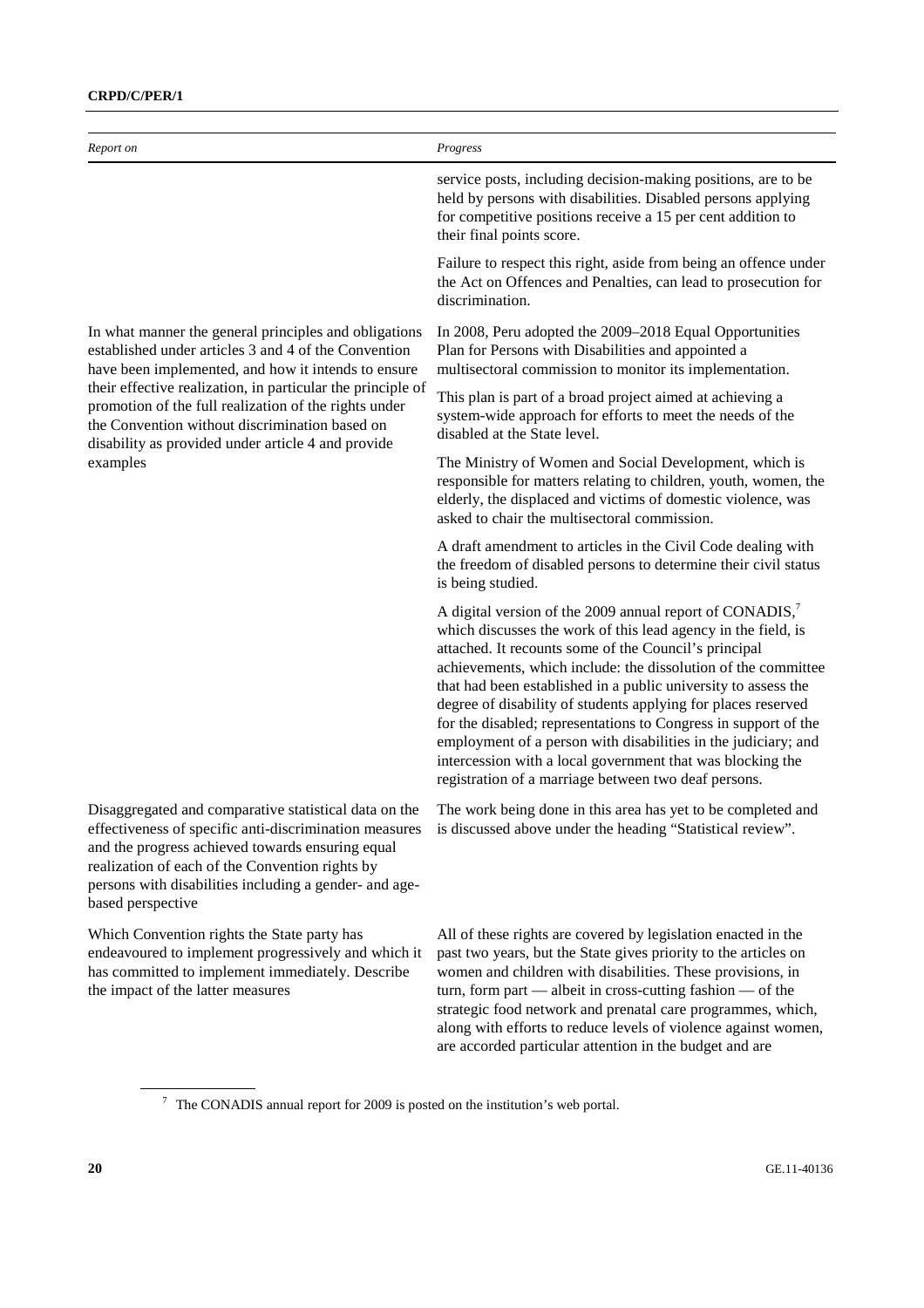| Report on                                                                                                                                                                                                                | Progress                                                                                                                                                                                                                                                                                                                                                                                                                                                                                                                                                                                                                                                                                                                               |
|--------------------------------------------------------------------------------------------------------------------------------------------------------------------------------------------------------------------------|----------------------------------------------------------------------------------------------------------------------------------------------------------------------------------------------------------------------------------------------------------------------------------------------------------------------------------------------------------------------------------------------------------------------------------------------------------------------------------------------------------------------------------------------------------------------------------------------------------------------------------------------------------------------------------------------------------------------------------------|
|                                                                                                                                                                                                                          | monitored exhaustively.                                                                                                                                                                                                                                                                                                                                                                                                                                                                                                                                                                                                                                                                                                                |
|                                                                                                                                                                                                                          | An awareness-raising event regarding women and disability<br>was held in Lima in March of this year in the framework of<br>article 6 of the Convention. The event was attended by<br>representatives of regional associations and Ms. Eneida Ferrer<br>of the Organization of American States Technical Secretariat<br>for the Implementation of the Program of Action for the<br>Decade of the Americas for the Rights and Dignity of Persons<br>with Disabilities. The possibility of holding an Ibero-<br>American congress in December 2010 on women and children<br>with disabilities is under consideration; increasing attention is<br>also being focused on the remaining articles of the<br>Convention, as mentioned earlier. |
| The degree of involvement of persons with disabilities<br>including women, boys and girls with disabilities in<br>the development, implementation and evaluation of                                                      | As noted earlier, specific data on the extent to which children<br>and women with disabilities have been involved in the<br>progress made in this area are not yet available.                                                                                                                                                                                                                                                                                                                                                                                                                                                                                                                                                          |
| legislation and policies to introduce the Convention. It<br>should also be indicated the diversity of persons with<br>disabilities who have been involved in these processes<br>with a gender, and age based perspective | In 2009, Peru organized an Ibero-American congress on<br>children and youth. The Government has yet to accurately<br>identify the segments of the population composed of women<br>and children with disabilities with a view to facilitating<br>follow-up to the Convention.                                                                                                                                                                                                                                                                                                                                                                                                                                                           |
|                                                                                                                                                                                                                          | The gender perspective is taken into account in the assessment<br>of Peru's 12 high-priority national policies as set forth in<br>Supreme Decree No. 27-2007-PCM. The main innovation in<br>this respect lies in the system of assessment and the extension<br>of the reporting procedure to regional and local levels of<br>government.                                                                                                                                                                                                                                                                                                                                                                                               |
| Whether the State has measures that provide higher<br>levels of protection of the rights of persons with<br>disabilities than those included in the Convention, in<br>line with paragraph 4 of article 4                 | The Convention complements and injects greater coherence<br>into the disparate pieces of legislation enacted in Peru in<br>recent years in the light of ongoing developments in<br>international and national human rights legislation.                                                                                                                                                                                                                                                                                                                                                                                                                                                                                                |
|                                                                                                                                                                                                                          | Congress and CONADIS are planning to work together to<br>draft a proposal in 2010 on harmonizing Peruvian disability<br>laws with the Convention.                                                                                                                                                                                                                                                                                                                                                                                                                                                                                                                                                                                      |
| How it has been ensured that the provisions of the<br>Convention extend to all parts of the States, without<br>any limitation or exception, in the case of federal or<br>very decentralized States.                      | Under the Constitution, the Republic of Peru has a unitary,<br>representative and decentralized government. Legislation and<br>treaties, which have the status of laws in Peru, are applicable<br>throughout the country.                                                                                                                                                                                                                                                                                                                                                                                                                                                                                                              |
|                                                                                                                                                                                                                          | For this reason and in accordance with the Convention, the<br>Act on Offences and Penalties of August 2009 is applicable<br>throughout the country; the provisions set out in the<br>implementing regulations adopted in March 2010 concerning<br>the investigation and penalization of violations of the Act are<br>being adapted by CONADIS and the Ministry of Women and                                                                                                                                                                                                                                                                                                                                                            |

Social Development for application on a decentralized basis.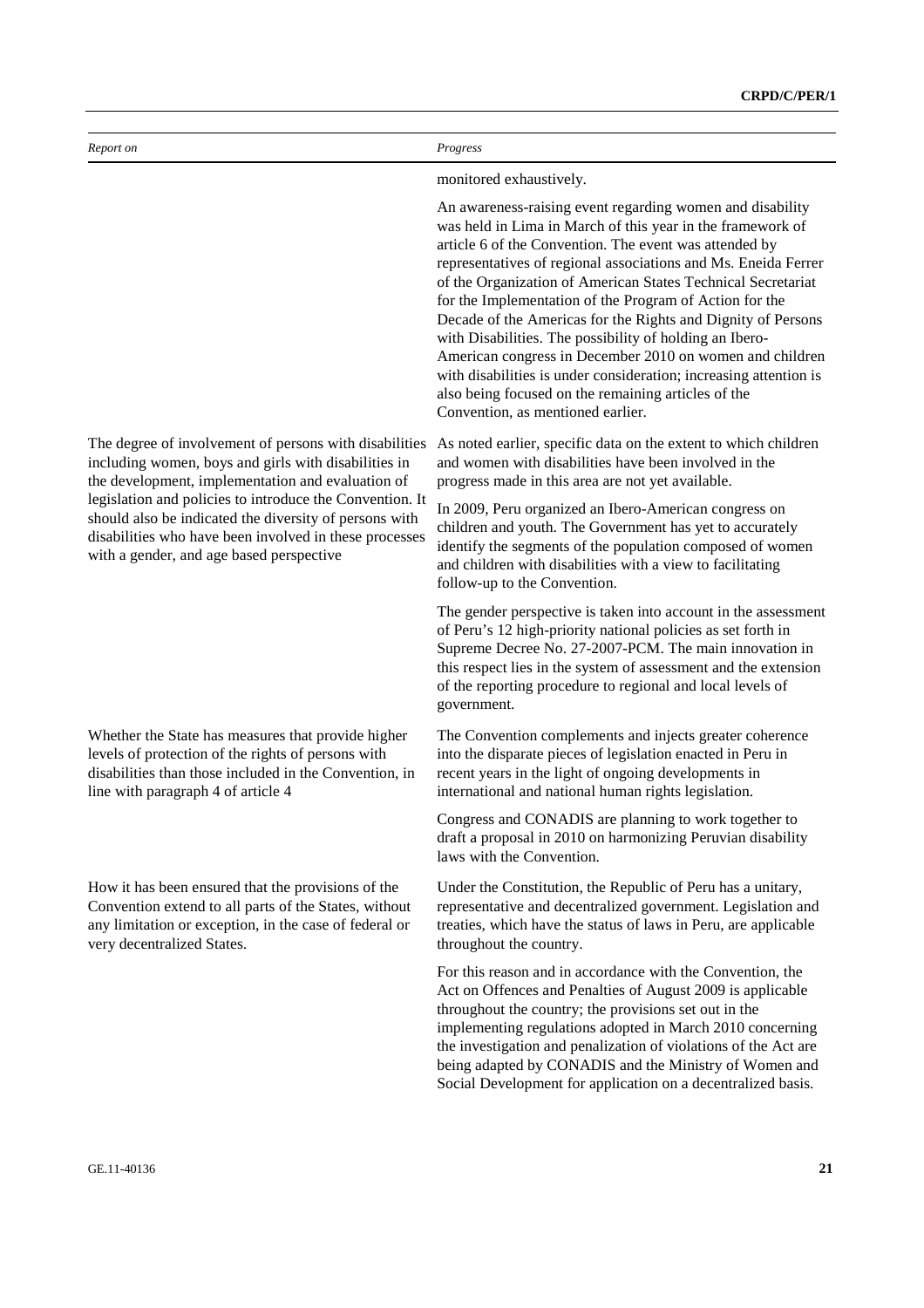| Report on | Progress                                                                                                                                                                                                                                                                     |
|-----------|------------------------------------------------------------------------------------------------------------------------------------------------------------------------------------------------------------------------------------------------------------------------------|
|           | Regional and municipal offices for persons with disabilities<br>are not yet in full compliance with the Convention, however,<br>and this situation must be evaluated in the course of the<br>process involved in harmonizing the relevant provisions with<br>the Convention. |
|           | As the issue of disability is incorporated into the strategic<br>budgetary planning process of the Ministry of Economic<br>Affairs and Finance, the matter of administrative, budgetary<br>and operational autonomy will need to be resolved.                                |
|           | Steps in this direction were taken this year, and Congress is<br>working with the executive to secure passage of an emergency<br>decree that would lead to undertakings in specific sectors at,<br>inter alia, the regional and local government levels.                     |

# **C. Specific rights**

### **1. Article 5: Equality and non-discrimination**

59. This article recognizes that all persons are equal before the law and are entitled to equal protection and benefit under the law without discrimination.

| Report on                                                                                                                                                                                              | Progress                                                                                                                                                                                                                                                                                                                                                                                                                                                                                                                       |
|--------------------------------------------------------------------------------------------------------------------------------------------------------------------------------------------------------|--------------------------------------------------------------------------------------------------------------------------------------------------------------------------------------------------------------------------------------------------------------------------------------------------------------------------------------------------------------------------------------------------------------------------------------------------------------------------------------------------------------------------------|
| Whether persons with disabilities are able to use the<br>law to protect or pursue their interests on an equal<br>basis to others                                                                       | The Constitution establishes that all persons are equal before<br>the law. No one is to be discriminated against on the basis of<br>origin, race, sex, language, religion, beliefs, or their economic<br>or any other status.                                                                                                                                                                                                                                                                                                  |
|                                                                                                                                                                                                        | It also provides that all persons who are unable to look after<br>themselves due to a physical or mental disability have the<br>right to have their dignity respected and to enjoy a legal order<br>that provides for their protection, care, readaptation and<br>security.                                                                                                                                                                                                                                                    |
|                                                                                                                                                                                                        | In order to ensure the exercise of these rights, the State<br>encourages private institutions to act in the public interest. It<br>also coordinates the provision of services by the offices of the<br>Ombudsman, the Ministry of Women and Social Development<br>and the national police force. Three ministries are directly<br>involved in providing services to persons with disabilities: the<br>Ministry of Health, the Ministry of Education and the Ministry<br>of Labour.                                             |
| Effective measures taken to guarantee persons with<br>disabilities equal and effective legal protection against<br>all types of discrimination, including the provision of<br>reasonable accommodation | The public budget acts that were passed for the 2009 and 2010<br>fiscal years contained two crucial articles under which local<br>and regional governments can make budget allocations for<br>actions to address disability issues. Under these articles,<br>governments at those levels are authorized to use 0.5 per cent<br>of their budgets to improve or provide accessibility features<br>for urban infrastructure and municipal buildings that are open<br>to all persons, and especially persons with disabilities and |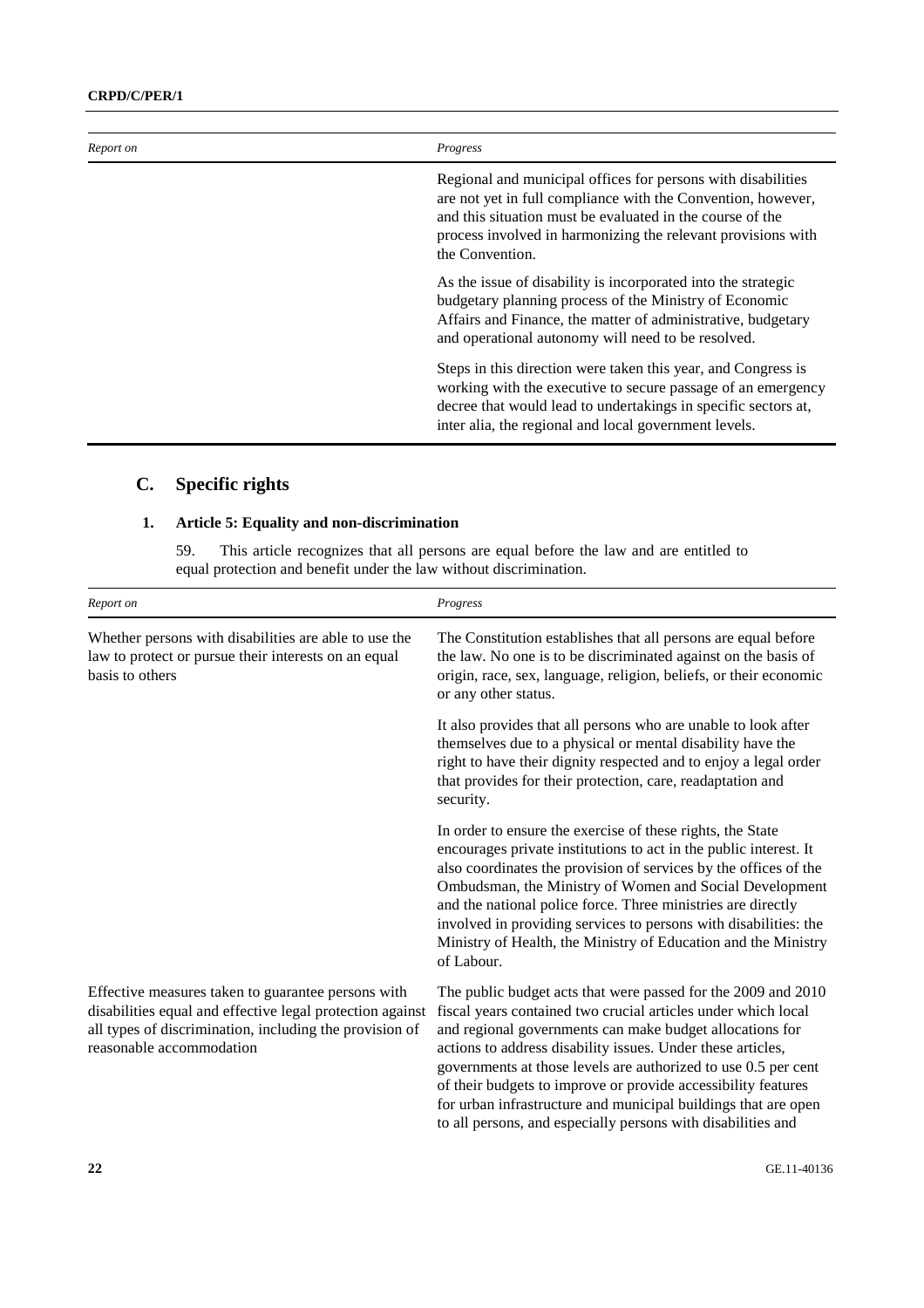| Report on                                                                                                                                                                | Progress                                                                                                                                                                                                                                                                                                           |
|--------------------------------------------------------------------------------------------------------------------------------------------------------------------------|--------------------------------------------------------------------------------------------------------------------------------------------------------------------------------------------------------------------------------------------------------------------------------------------------------------------|
|                                                                                                                                                                          | older adults, and are authorized to undertake expenditures<br>equivalent to up to one taxation unit (UIT) for the purpose of<br>opening municipal and regional offices to serve persons with<br>disabilities.                                                                                                      |
| Policies and programmes, including affirmative action<br>measures, to achieve the de facto equality of persons<br>with disabilities, taking into account their diversity | The establishment and operation of round tables focusing on<br>different capacities are being promoted by Congress and<br>CONADIS as a way of providing greater opportunities for the<br>integration and involvement of persons with disabilities and<br>their families. Town hall meetings have also been held in |
|                                                                                                                                                                          | locations away from the capital city in order to obtain inputs<br>from members of civil society and engage with public<br>servants who work in the field of disability.                                                                                                                                            |

#### **2. Article 8: Awareness-raising**

60. This article establishes the obligation of States parties to apply effective awarenessraising policies to promote a positive perception of persons with disabilities. The report should contain information on the measures taken to raise awareness about persons with disabilities, to foster respect for their rights and dignity, their capabilities and contributions, and to combat stereotypes and prejudices relating to them.

| Report on                                                                                                                                 | Progress                                                                                                                                                                                                                                                                                                                                                                                                                                                                                                                                                                                                                                                                                                                                                                                                                                                                                                                                                                                                                                                                                                                                                                                                                                                                                                                                                                                                                                                                                                                                                                                                                      |
|-------------------------------------------------------------------------------------------------------------------------------------------|-------------------------------------------------------------------------------------------------------------------------------------------------------------------------------------------------------------------------------------------------------------------------------------------------------------------------------------------------------------------------------------------------------------------------------------------------------------------------------------------------------------------------------------------------------------------------------------------------------------------------------------------------------------------------------------------------------------------------------------------------------------------------------------------------------------------------------------------------------------------------------------------------------------------------------------------------------------------------------------------------------------------------------------------------------------------------------------------------------------------------------------------------------------------------------------------------------------------------------------------------------------------------------------------------------------------------------------------------------------------------------------------------------------------------------------------------------------------------------------------------------------------------------------------------------------------------------------------------------------------------------|
| Public-awareness campaigns directed to general<br>society, within the education system and actions<br>undertaken through mainstream media | • Creation of a first virtual tiflotechnology library of<br>Congress, which has published a work on the history of Peru<br>in Braille; congressional approval and funding for the<br>country's first school for the deaf (the Ludwig Van<br>Beethoven School); start-up of the national "Mi Silla" (my<br>chair) campaign, through which 50,000 wheelchairs will be<br>donated to poor and extremely poor persons with<br>disabilities; launch of the national "Ver para Creer" (seeing<br>is believing) campaign, which made it possible for 1,500<br>persons to have cataract operations; and implementation of<br>the first "Una Sonrisa Especial" (a special smile) oral health<br>campaign, which provides services free of charge and gives<br>priority to children with slight or severe mental retardation<br>and children with Down's Syndrome. In addition, "Mentes<br>Brillantes" (brilliant minds) project competitions have been<br>held as joint public/private initiatives with support from the<br>Special Commission on Disability, and the Mephibosheth<br>Resource Centre was established to facilitate access to<br>information technologies for persons with disabilities.<br>• The national radio station broadcasts a weekly programme<br>entitled "Sin Barreras" (without barriers), which educates<br>the public and provides guidance concerning compliance<br>with disability-related regulations. The programme also<br>encourages members of the public to employ good practices<br>for engendering a more inclusive society. It provides<br>information on the activities sponsored by CONADIS, |
|                                                                                                                                           |                                                                                                                                                                                                                                                                                                                                                                                                                                                                                                                                                                                                                                                                                                                                                                                                                                                                                                                                                                                                                                                                                                                                                                                                                                                                                                                                                                                                                                                                                                                                                                                                                               |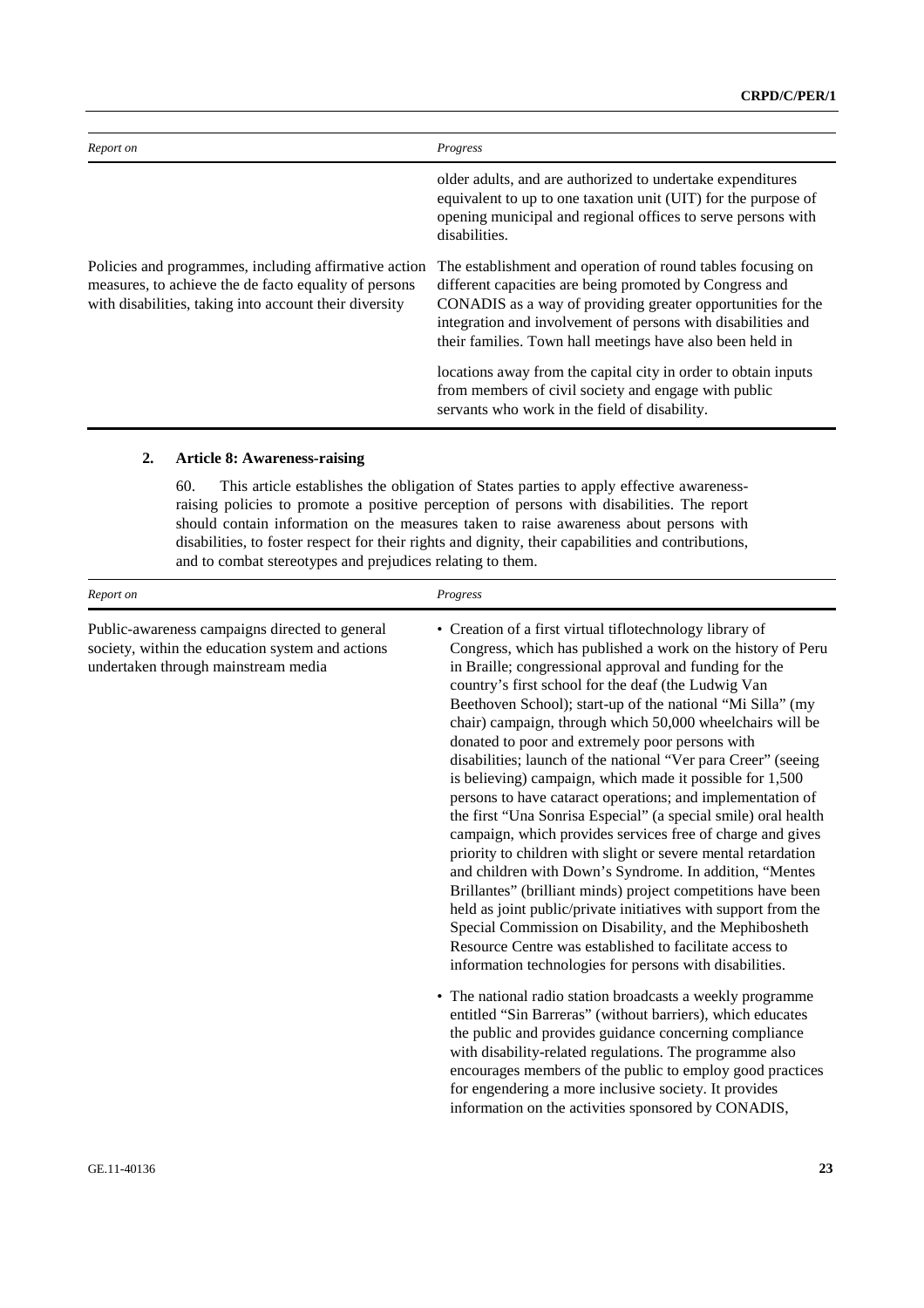| Report on                                                                                                                                                | Progress                                                                                                                                                                                                                                                                                                                                           |
|----------------------------------------------------------------------------------------------------------------------------------------------------------|----------------------------------------------------------------------------------------------------------------------------------------------------------------------------------------------------------------------------------------------------------------------------------------------------------------------------------------------------|
|                                                                                                                                                          | interviews medical experts, leaders of relevant associations<br>and other persons from the public and private sectors, and<br>answers questions phoned in from all parts of the country by<br>private individuals. Activities organized by public and<br>private agencies are also publicized.                                                     |
| Actions undertaken to raise awareness and inform<br>persons with disabilities and other parts of society on<br>the Convention and the rights it includes | Channel 56, which is broadcast by one of the largest cable<br>television companies, leads the vanguard of inclusive<br>communication by transmitting plenary sessions of<br>congressional committees and other activities of Congress in<br>sign language. It is the first and only channel in Peru with a<br>staff of sign-language interpreters. |

# **3. Article 9: Accessibility**

61. This article establishes the obligation of States parties to take appropriate measures to enable persons with disabilities to live as independently as possible and to participate fully in all aspects of life.

| Report on                                                                                                                                                                                                                                                                                                                                                                                                                                                                                                                                                 | Progress                                                                                                                                                                                                                                                                                                                                                                                                                                                                                                                                                                         |
|-----------------------------------------------------------------------------------------------------------------------------------------------------------------------------------------------------------------------------------------------------------------------------------------------------------------------------------------------------------------------------------------------------------------------------------------------------------------------------------------------------------------------------------------------------------|----------------------------------------------------------------------------------------------------------------------------------------------------------------------------------------------------------------------------------------------------------------------------------------------------------------------------------------------------------------------------------------------------------------------------------------------------------------------------------------------------------------------------------------------------------------------------------|
| Legislative and other measures taken to ensure to<br>persons with disabilities, access on an equal basis with<br>others to the physical environment (including the use<br>of signal indicators and street signs), to transportation,<br>information and communications, (including<br>information and communications technologies and<br>systems) and to other facilities and services provided<br>to the public including by private entities, both in<br>urban and in rural areas according to article 9,<br>paragraphs 2 (b) to (h), of the Convention | The technical standards approved by means of Supreme<br>Decree No. 011-2006-VIVIENDA for inclusion in the national<br>buildings regulations include Regulation A.120 on<br>Accessibility for Persons with Disabilities, which incorporates<br>the provisions set out in NTE A.060 and NTE U.190.<br>This standard establishes technical design specifications and<br>requirements for the preparation of plans, the construction of<br>buildings and the adaptation of existing structures, where<br>possible, in order to make them accessible to persons with<br>disabilities. |
|                                                                                                                                                                                                                                                                                                                                                                                                                                                                                                                                                           | This regulation was published in 2006, but information<br>concerning its provisions are disseminated at the national level<br>on an ongoing basis. Technical building standards are also<br>reviewed on a continuing basis to ensure that they are kept up<br>to date. As part of this effort, in 2009 a portion of Regulation<br>A.120 was modified, as was its title, which was changed to<br>Accessibility for Persons with Disabilities and Older Adults,<br>by Supreme Decree No. 010-2009-VIVIENDA.                                                                        |
|                                                                                                                                                                                                                                                                                                                                                                                                                                                                                                                                                           | • The Technical Committee for the Regulation of Physical<br>Accessibility was established. This committee, which<br>includes representatives of various public and private<br>institutions, will refer to international codes as a basis for<br>drawing up technical standards to ensure that architectural<br>structures and urban buildings are accessible to persons with<br>disabilities.                                                                                                                                                                                    |
|                                                                                                                                                                                                                                                                                                                                                                                                                                                                                                                                                           | It will be the committee's job to establish the minimum design<br>requirements for all means of transportation, the associated<br>facilities and areas, and furnishings and equipment in order to                                                                                                                                                                                                                                                                                                                                                                                |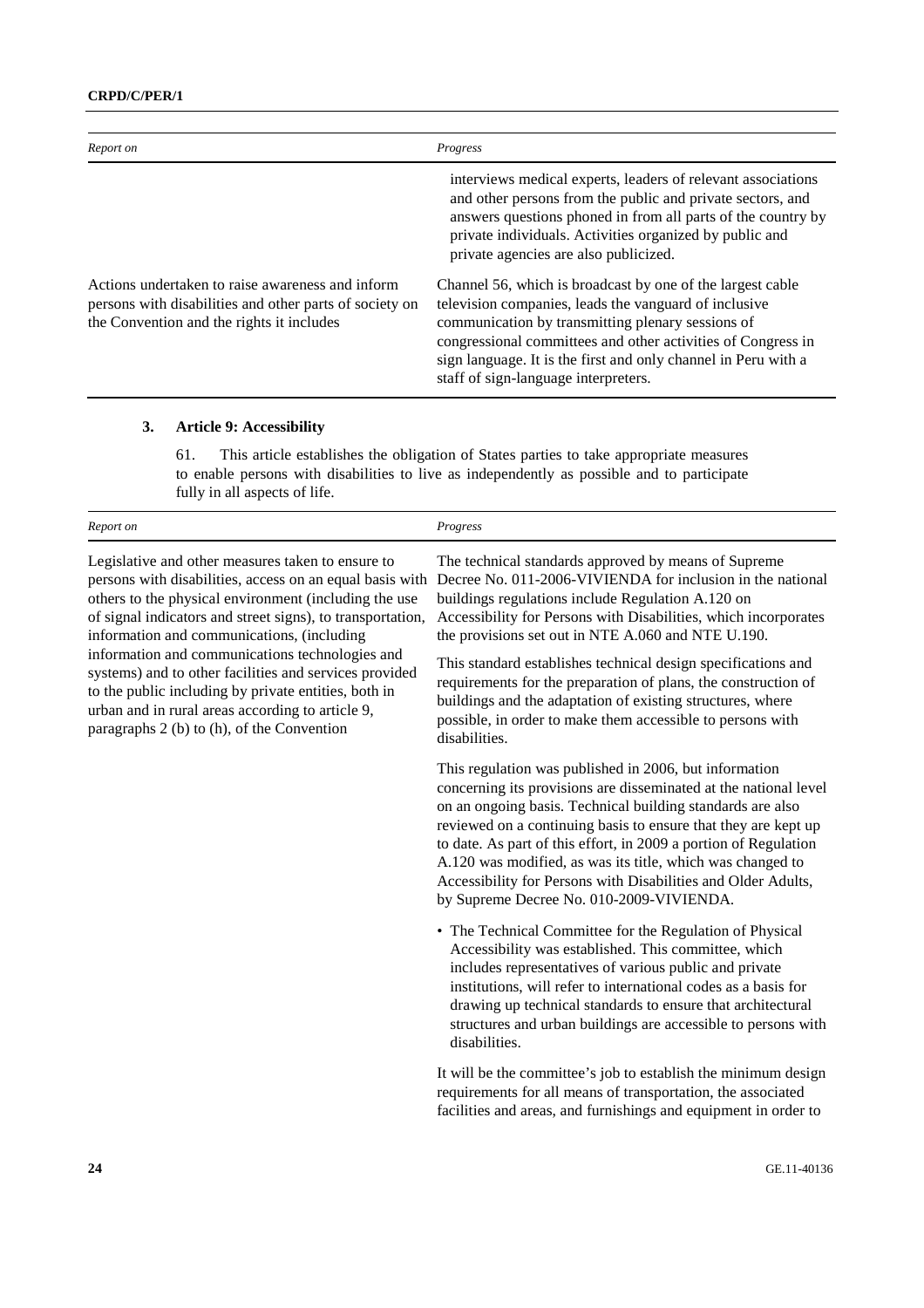| Report on                                                                                                                                                                                                                                                    | Progress                                                                                                                                                                                                                                                                                                                                                                                                                             |
|--------------------------------------------------------------------------------------------------------------------------------------------------------------------------------------------------------------------------------------------------------------|--------------------------------------------------------------------------------------------------------------------------------------------------------------------------------------------------------------------------------------------------------------------------------------------------------------------------------------------------------------------------------------------------------------------------------------|
|                                                                                                                                                                                                                                                              | ensure that they are suitable for use by persons with<br>disabilities and that such persons will not encounter obstacles<br>or barriers when engaging in individual or collective activities.                                                                                                                                                                                                                                        |
| Technical standards and guidelines for accessibility;<br>as well as on the auditing of their fulfilment and<br>sanctions for non-compliance; and whether resources<br>obtained by means of money sanctions are applied to<br>encourage accessibility actions | Contravention of the accessibility regulations applying to<br>urban buildings and other infrastructure, with due<br>consideration for the surrounding conditions, is classified as a<br>serious breach of the Act on Offences and Penalties. This law<br>also provides that the revenues from fines are to be used by<br>CONADIS to fund the dissemination and furtherance of<br>regulations on behalf of persons with disabilities. |
| The use of public procurement provisions and other<br>measures that establish compulsory accessibility<br>requirements                                                                                                                                       | The entry into force of the Act on Offences and Penalties will<br>provide a suitable legal instrument for requiring construction<br>works to meet disability accessibility standards.                                                                                                                                                                                                                                                |
| The identification and elimination of obstacles and<br>barriers to accessibility including from both within the<br>public and the private sector, and national<br>accessibility plans established with clear targets and<br>deadlines                        | Supreme Decree No. 027-2007-PCM set 30 per cent of all<br>public buildings as the target figure for accessibility (one of<br>three national policies on disability); that target was met<br>during the first half of 2009. This year, the target was raised to<br>60 per cent.                                                                                                                                                       |

# **4. Article 10: Right to life**

62. This article reaffirms that persons with disabilities enjoy the inherent right to life on an equal footing with other persons.

| Report on                                                                                                                                       | Progress                                                                                                                                                                                                                                                                                                                                                |
|-------------------------------------------------------------------------------------------------------------------------------------------------|---------------------------------------------------------------------------------------------------------------------------------------------------------------------------------------------------------------------------------------------------------------------------------------------------------------------------------------------------------|
| Whether the legislation recognizes and protects the right<br>to life and survival of persons with disabilities on an equal<br>basis with others | The Constitution of Peru establishes the fundamental<br>rights of the person, which include the right of all persons<br>to life, to their identity, to moral, physical and<br>psychological integrity, and to their unrestricted<br>development and well-being. The unborn child is a legal<br>person insofar as that status is in his or her interest. |
| Whether persons with disabilities are being subject to<br>arbitrary deprivation of life                                                         | With regard to all persons' equality before the law, article<br>1 of the Constitution states that the defence of the human<br>person and respect for the human person's dignity are the<br>supreme objective of society and the State.                                                                                                                  |
|                                                                                                                                                 | The independent agency that monitors compliance with<br>the constitutional mandate of persons with disabilities is<br>CONADIS. Within the legislature, the Special<br>Commission on Disability is responsible for proposing<br>legislation and monitoring its application throughout the<br>country.                                                    |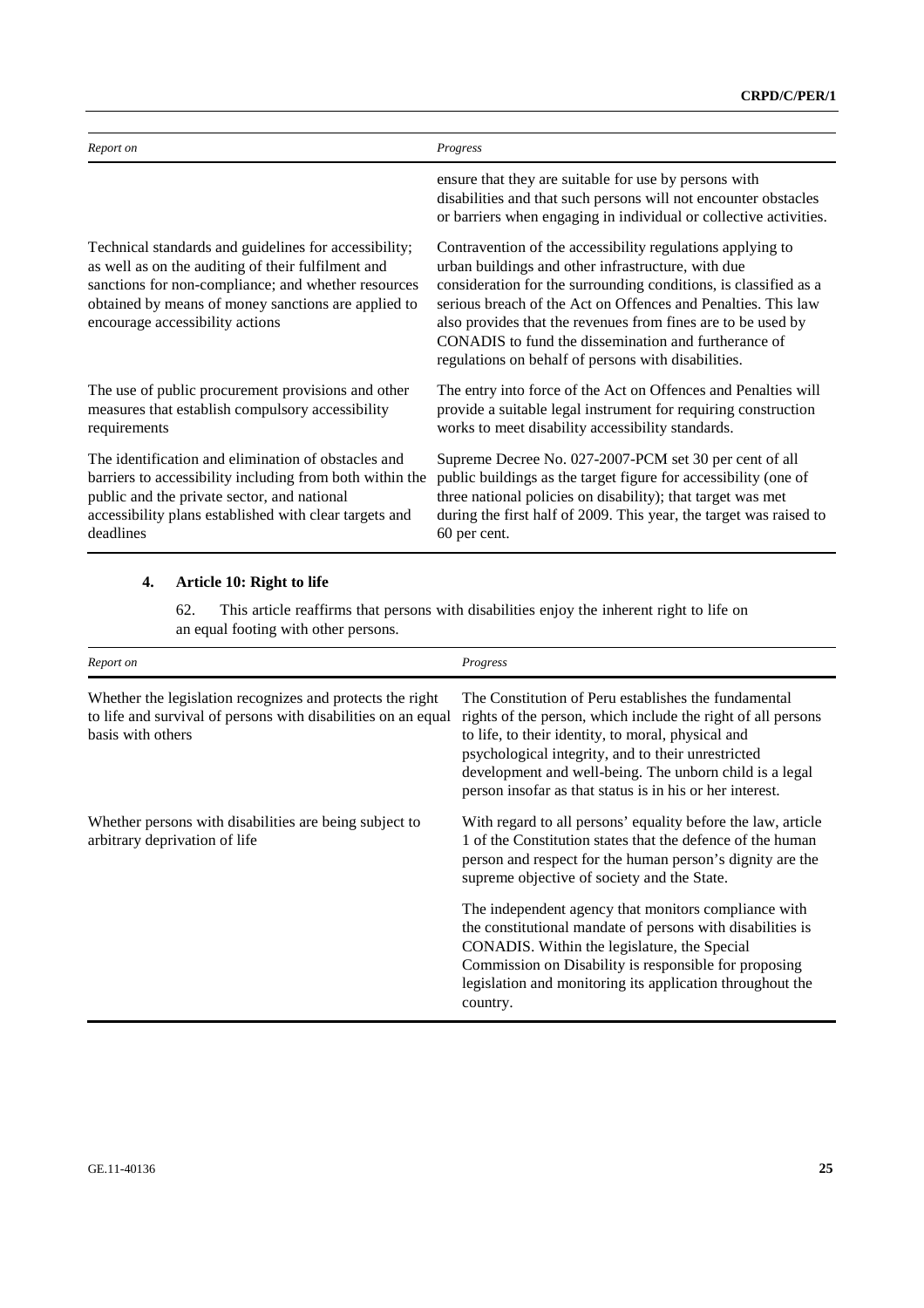### **5. Article 11: Situations of risk and humanitarian emergencies**

63. States parties undertake to ensure the protection and safety of persons with disabilities in situations of risk, including situations of armed conflict, humanitarian emergencies and natural disasters.

| Report on                                                                                                                                                                                                                                                                                                                                                | Progress                                                                                                                                                                                                                                                                                                                                                                                                                                                                                                                                                                                                                                                                                                              |
|----------------------------------------------------------------------------------------------------------------------------------------------------------------------------------------------------------------------------------------------------------------------------------------------------------------------------------------------------------|-----------------------------------------------------------------------------------------------------------------------------------------------------------------------------------------------------------------------------------------------------------------------------------------------------------------------------------------------------------------------------------------------------------------------------------------------------------------------------------------------------------------------------------------------------------------------------------------------------------------------------------------------------------------------------------------------------------------------|
| Any measures taken to ensure their protection and safety<br>including measures taken to include persons with<br>disabilities in national emergency protocols                                                                                                                                                                                             | The National Institute for Civil Defence (INDECI) issued<br>Directive No. 002-2010-INDECI on provisions for<br>persons with disabilities.                                                                                                                                                                                                                                                                                                                                                                                                                                                                                                                                                                             |
| Measures taken to ensure that humanitarian aid relief is<br>distributed in an accessible way to persons with<br>disabilities caught in humanitarian emergency, in<br>particular measures taken to ensure that sanitation and<br>latrine facilities in emergency shelters and refugee camps<br>are available and accessible for persons with disabilities | • As from this year, local governments have a budget line<br>equivalent to one monthly UIT (approximately US\$)<br>1,200) for the operation of offices to serve persons with<br>disabilities; additional funds are to be made available<br>during national emergencies.<br>• A training event organized by the Ministry of Foreign<br>Affairs entitled "International Forum: White Helmet<br>Volunteers in Peru", focused on the experiences of Peru<br>and Argentina in this area. The Argentine White<br>Helmets Initiative was used as a disaster management<br>model. The subject matter covered during the event was<br>"Gender, older adults and persons with disabilities in<br>risk and disaster management". |

#### **6. Article 12: Equal recognition before the law**

64. This article reaffirms that persons with disabilities have the right to recognition as persons before the law.

| Report on                                                                                                                                                                                                                                                                                                                                                                                                                                                                                                                                                                       | Progress                                                                                                                                                                                                                                                                                                                                                                                                                                                                                                                                                                                                                                                                                           |
|---------------------------------------------------------------------------------------------------------------------------------------------------------------------------------------------------------------------------------------------------------------------------------------------------------------------------------------------------------------------------------------------------------------------------------------------------------------------------------------------------------------------------------------------------------------------------------|----------------------------------------------------------------------------------------------------------------------------------------------------------------------------------------------------------------------------------------------------------------------------------------------------------------------------------------------------------------------------------------------------------------------------------------------------------------------------------------------------------------------------------------------------------------------------------------------------------------------------------------------------------------------------------------------------|
| Measures taken by the State party to ensure that persons<br>with disabilities enjoy legal capacity on an equal basis<br>with others in all aspects of life, in particular such<br>measures as to ensure the equal right of persons with<br>disabilities to maintain their physical and mental integrity,<br>full participation as citizens, own or inherit property, to<br>control their own financial affairs and to have equal access<br>to bank loans, mortgages and other forms of financial<br>credit, and their right not to be arbitrarily deprived of their<br>property | In order to ensure respect for the fundamental rights of<br>deaf and deaf-blind persons and the full and unhindered<br>exercise of those rights, CONADIS has submitted a bill<br>that would amend articles 43, 241 and 274 of the Civil<br>Code as they relate to the ability of persons with<br>disabilities to express their will unequivocally. The bill is<br>currently under consideration.<br>The above articles of the Civil Code provide that deaf<br>mutes, the deaf-blind and blind-mute persons that are<br>absolutely incapable of expressing their will<br>unequivocally because of their disability may not marry<br>and that such an inability constitutes grounds for<br>annulment |
| Whether legislation does or does not exist which restricts<br>the full legal capacity on the basis of disability, as well as<br>actions being taken towards conformity with article 12 of<br>the Convention                                                                                                                                                                                                                                                                                                                                                                     | Initiatives such as those described in the preceding entry<br>are aimed at making the necessary amendments to<br>domestic laws to ensure the effective inclusion of persons<br>with disabilities in society. They are undertaken in the<br>light of international recommendations concerning<br>changes in legislation, social affairs, education, labour and                                                                                                                                                                                                                                                                                                                                      |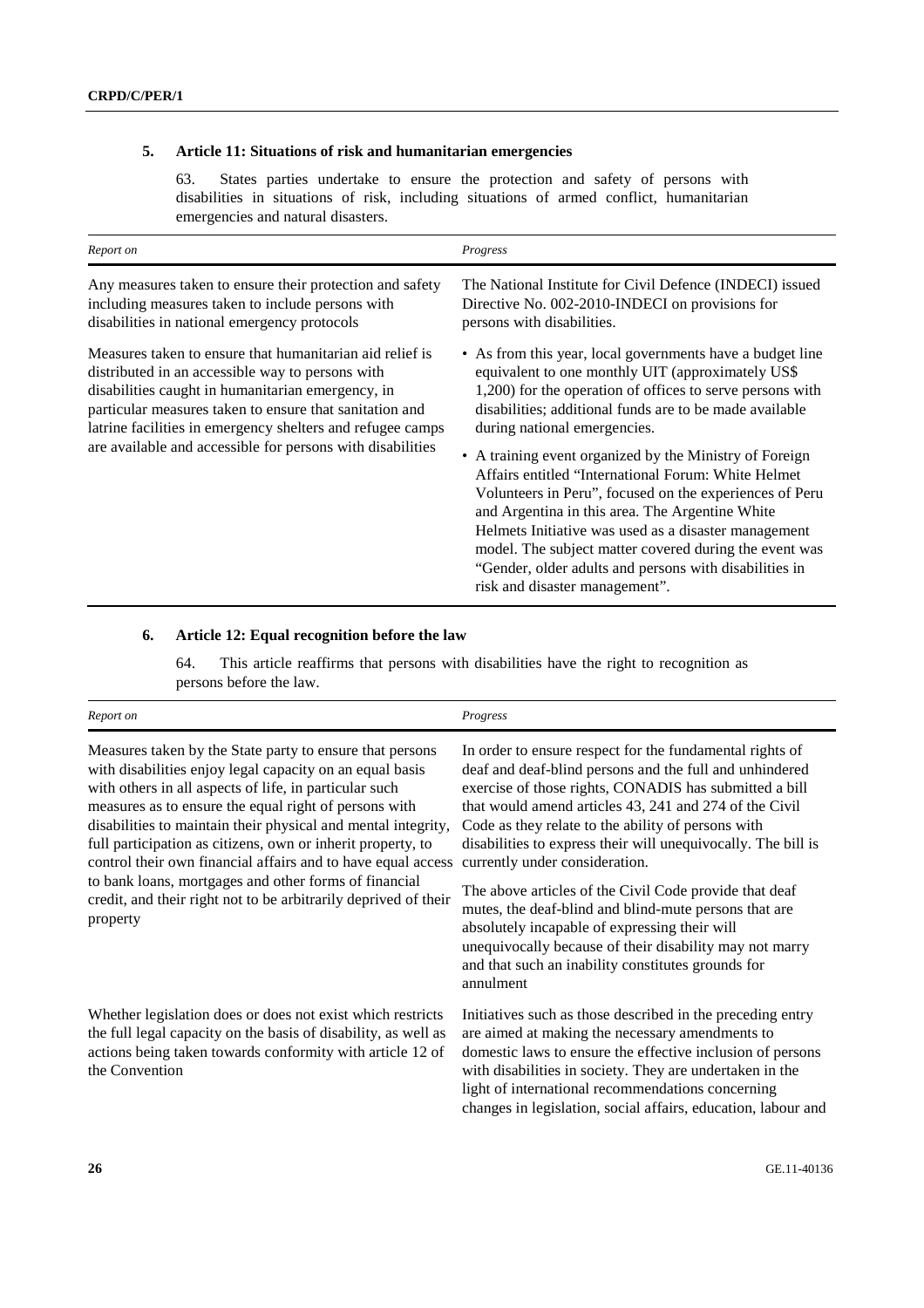| Report on                                                                                                                                                                                     | Progress                                                                                                                                                                                                                                                                                                                                                                                                                                                                                                 |
|-----------------------------------------------------------------------------------------------------------------------------------------------------------------------------------------------|----------------------------------------------------------------------------------------------------------------------------------------------------------------------------------------------------------------------------------------------------------------------------------------------------------------------------------------------------------------------------------------------------------------------------------------------------------------------------------------------------------|
|                                                                                                                                                                                               | any other measure required to do away with<br>discrimination of any kind.                                                                                                                                                                                                                                                                                                                                                                                                                                |
| The support available to persons with disabilities to<br>exercise their legal capacity and manage their financial<br>affairs                                                                  | The Banco de la Nación has launched its new web portal<br>[www.bn.com.pe]. This is the only Peruvian bank website<br>that meets international standards for accessible<br>navigation by persons with visual disabilities. The Banco<br>de la Nación is thus the first public-sector institution at the<br>national level to be in compliance with Act No. 28530 and<br>Ministerial Decision No. 126-2009-PCM, which establish<br>that the web pages of State institutions should be fully<br>accessible. |
|                                                                                                                                                                                               | The new institutional web portal of the Banco de la<br>Nación permits non-sighted persons, low-vision persons<br>and older adults to use personal computers, mobile<br>telephones, Blackberries, PDAs and other such devices to<br>access products and services, procedures and operations<br>more easily and quickly using sight- or hearing aided<br>screen-reading software.                                                                                                                          |
| The existence of safeguards against abuse of supported<br>decision-making models                                                                                                              | Such measures have been incorporated into the process of<br>aligning national laws and regulations with the<br>Convention; this process has been programmed as part of<br>the CONADIS institutional operating plan for 2010.                                                                                                                                                                                                                                                                             |
| Awareness-raising, and education campaigns in relation to<br>equal recognition of all persons with disabilities before the suggests that an analysis of the effectiveness of the State<br>law | In its 2009 human development report on Peru, UNDP<br>in terms of basic service delivery should be supplemented<br>with an analysis of other services, such as those connected<br>with the justice system, with a view to arriving at an<br>assessment of more advanced stages of State service<br>delivery, which, once reached, would contribute to a more<br>inclusive and equitable form of development for the<br>country as a whole.                                                               |
|                                                                                                                                                                                               | We would add that, in line with the modest but<br>nonetheless valuable contribution made by this report,<br>these services will have to be incorporated into a budget<br>structure that provides for the monitoring of outcomes<br>using cross-sectoral benchmarks.                                                                                                                                                                                                                                      |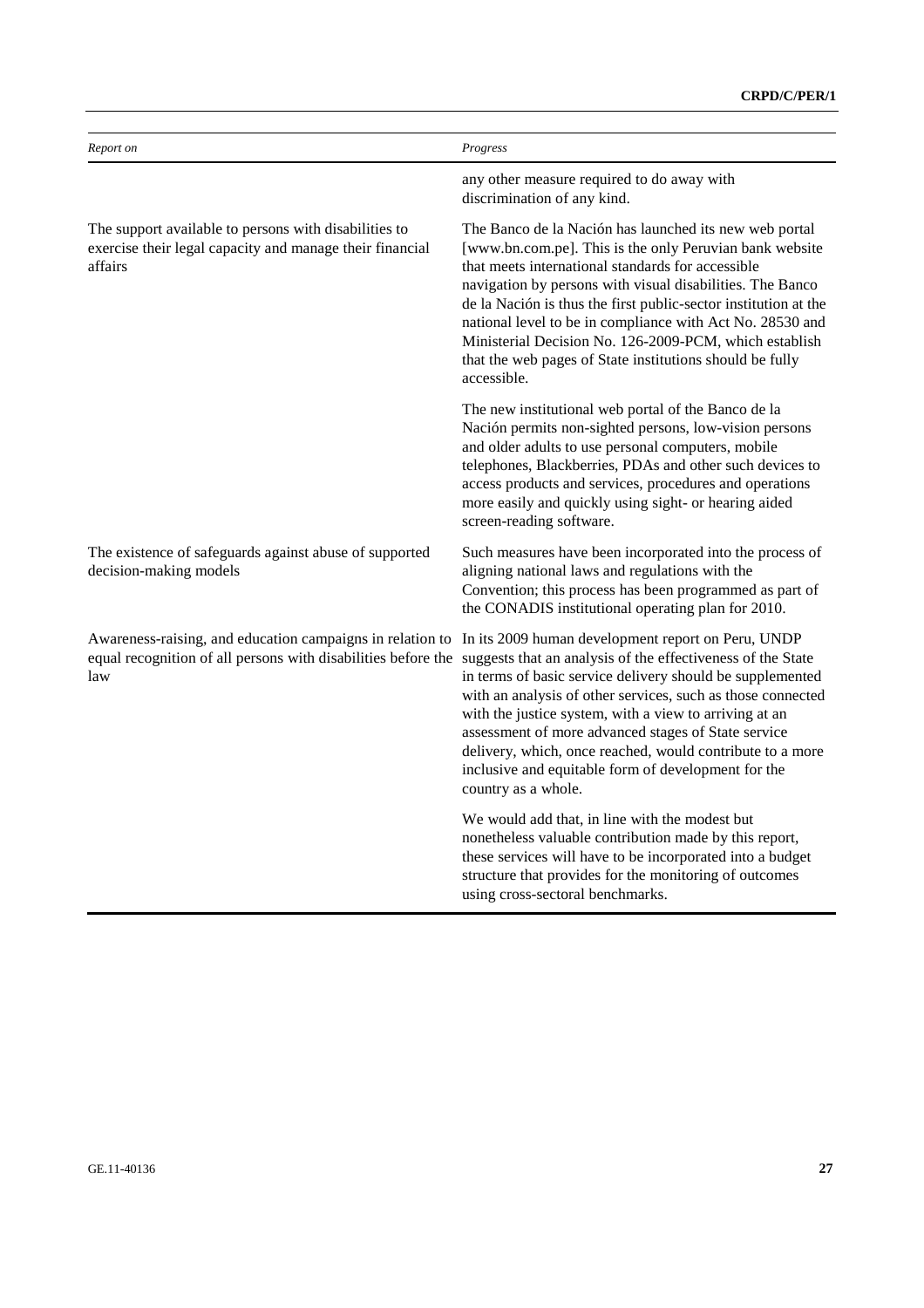# **7. Article 13: Access to justice**

65. This article recognizes the right of persons with disabilities to have effective access to justice on an equal basis with others and to not be excluded from legal proceedings.

| Report on                                                                                                                                                                                                                                                                                                                                                       | Progress                                                                                                                                                                                                                                                                                                                                                                                                                                                                                                                                                                                         |
|-----------------------------------------------------------------------------------------------------------------------------------------------------------------------------------------------------------------------------------------------------------------------------------------------------------------------------------------------------------------|--------------------------------------------------------------------------------------------------------------------------------------------------------------------------------------------------------------------------------------------------------------------------------------------------------------------------------------------------------------------------------------------------------------------------------------------------------------------------------------------------------------------------------------------------------------------------------------------------|
| Measures taken to ensure the effective access to justice at<br>all stages of the legal process, including investigative and<br>other preliminary stages, by all persons with disabilities                                                                                                                                                                       | • The new Code of Criminal Procedure is designed to<br>make legal proceedings less costly and to expedite<br>them, which will work to the benefit of the State,<br>defendants, aggrieved parties and court officials.                                                                                                                                                                                                                                                                                                                                                                            |
|                                                                                                                                                                                                                                                                                                                                                                 | • Act No. 29392 on Offences and Penalties for Non-<br>Compliance with the Omnibus Act on Persons with<br>Disabilities sets fines for public agencies that infringe<br>accessibility regulations. The purpose of these fines is to<br>promote the unhindered physical movement of persons<br>with disabilities who make use of the services of the<br>Peruvian judicial system.                                                                                                                                                                                                                   |
| Measures taken to ensure effective training of personnel in •<br>the national justice and prison system, in the respect for<br>the rights of persons with disabilities                                                                                                                                                                                          | In order to ensure the proper identification of persons<br>with disabilities, CONADIS needs to organize free<br>disability certification campaigns in the country's<br>prisons. These campaigns help to raise the awareness of<br>the administrative and security staff of these institutions,<br>as well as facilitating access and the regularization of<br>personal identification records for persons with<br>disabilities, since a person must possess a national<br>identity document in order to be entered in the National<br>Register of Persons with Disabilities.                     |
| The availability of reasonable accommodations, including<br>procedural accommodations that are made in the legal<br>process to ensure effective participation of all types of<br>persons with disabilities in the justice system, whatever<br>the role which they find themselves in (for example as<br>victims, perpetrators, witness or member of jury, etc.) | In order to permit closer monitoring, and as part of the<br>work that it is doing to introduce a results-based budget<br>methodology at the sectoral level, the Ministry of<br>Economic Affairs and Finance has adopted a strategic<br>programme on crime prevention within the framework of<br>the new Code of Criminal Procedure. This makes it<br>possible to evaluate budget execution more accurately,<br>which is the best indicator for ensuring that public funds<br>are being properly used to implement high-priority State<br>policies on, inter alia, the administration of justice. |
| Age-related accommodations to ensure effective<br>participation of children and young persons with<br>disabilities                                                                                                                                                                                                                                              | The Ministry of Women and Social Development is<br>working at the sectoral level to measure the impact of<br>public policies on at-risk groups more accurately; to that<br>end, it is requiring all of its national programmes to<br>upgrade their indicators and to compile data on each group<br>within the population that they serve.                                                                                                                                                                                                                                                        |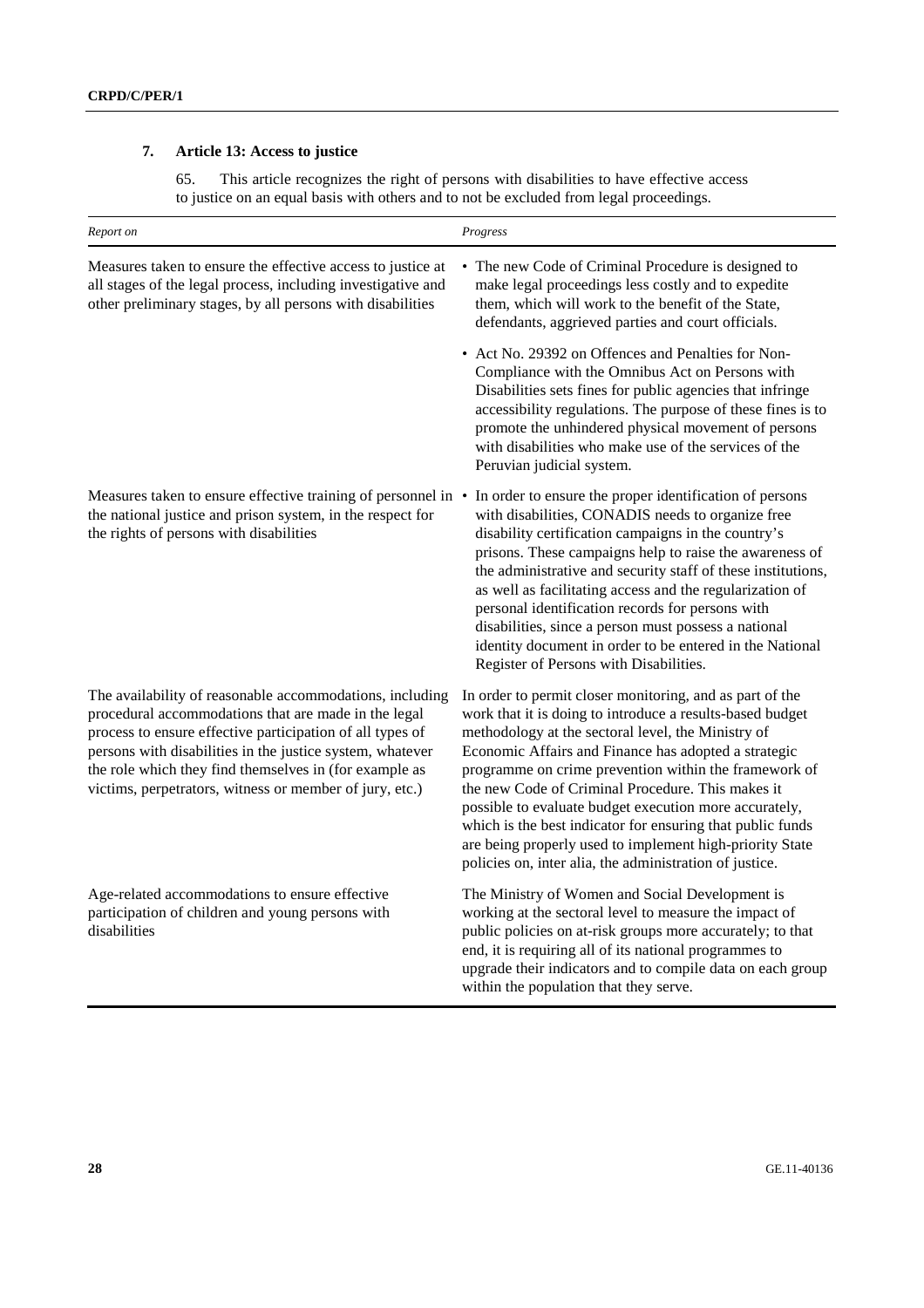#### **8. Article 14: Liberty and security of the person**

66. This article ensures that persons with disabilities enjoy the right to liberty and personal security and that they are not deprived of their liberty unlawfully or arbitrarily on the basis of the existence of a disability.

| Report on                                                                                                                                                                                                                                                                                                                                                                                                                                                                                                                                                                                                                                                                                                                                      | Progress                                                                                                                                                                                                                                                                                                                                                                                                                                                                                                                                                                                                                      |
|------------------------------------------------------------------------------------------------------------------------------------------------------------------------------------------------------------------------------------------------------------------------------------------------------------------------------------------------------------------------------------------------------------------------------------------------------------------------------------------------------------------------------------------------------------------------------------------------------------------------------------------------------------------------------------------------------------------------------------------------|-------------------------------------------------------------------------------------------------------------------------------------------------------------------------------------------------------------------------------------------------------------------------------------------------------------------------------------------------------------------------------------------------------------------------------------------------------------------------------------------------------------------------------------------------------------------------------------------------------------------------------|
| Measures taken by the State party to ensure that all<br>persons with all forms of disabilities enjoy the right to<br>liberty and security of person and that no person is<br>deprived of her/his liberty on the basis of her/his disability<br>Actions being taken to abolish any legislation that permits<br>the institutionalization or the deprivation of liberty of all<br>persons with all forms of disabilities<br>Legislative and other measures put in place to ensure that<br>persons with disabilities who have been deprived of their<br>liberty are provided with the required reasonable<br>accommodation, and benefit from the same procedural<br>guarantees as all other persons to enjoy fully their<br>remaining human rights | Peru's Civil Code and new Code of Criminal Procedure<br>are in full effect. These codes guarantee the right of any<br>person who feels that his or her human rights have been<br>violated to bring legal action in the courts under either of<br>those codes or the Constitution.<br>The Ministry of Women and Social Development and<br>other agencies responsible for protecting and safeguarding<br>citizens' rights, such as the Office of the Ombudsman, the<br>Office of the Attorney General and the Constitutional<br>Court, promote and disseminate existing laws and<br>regulations on behalf of the State of Peru. |

#### **9. Article 15: Freedom from torture or cruel, inhuman or degrading treatment or punishment**

67. This article establishes that persons with disabilities shall not be subjected to torture or to cruel, inhuman or degrading treatment or punishment.

| Report on                                                                                                                                                                                                                                               | Progress                                                                                                                                                                                                                                                                                 |
|---------------------------------------------------------------------------------------------------------------------------------------------------------------------------------------------------------------------------------------------------------|------------------------------------------------------------------------------------------------------------------------------------------------------------------------------------------------------------------------------------------------------------------------------------------|
| Measures taken to protect effectively persons with<br>disabilities from medical or scientific experimentation<br>without their free and informed consent, including persons<br>with disabilities who need support in exercising their legal<br>capacity | The Civil Code protects the right to self-determination of<br>persons with disabilities and governs the procedures for<br>the establishment of wardships and disqualifications.                                                                                                          |
| The inclusion of persons with disabilities in national<br>strategies and mechanisms to prevent torture                                                                                                                                                  | With regard to the prevention of torture, the Ministry of<br>Women and Social Development has a programme to<br>combat domestic and sexual violence, and a national plan<br>has been drafted on that basis; a strategic programme to<br>address the issue is to be put in place in 2011. |

#### **10. Article 16: Freedom from exploitation, violence and abuse**

68. This article provides for the protection of all persons with disabilities, especially children and women, from all forms of exploitation, violence and abuse, both within and outside the home.

| Report on                                                  | Progress                                                  |
|------------------------------------------------------------|-----------------------------------------------------------|
| Legislative, administrative, social, educational and other | • The Ministry of Justice has submitted legislative       |
| measures taken to protect persons with disabilities, both  | proposals for the inclusion of provisions in the Children |
| within and outside the home, from all forms of             | and Adolescents Code and the Criminal Code to             |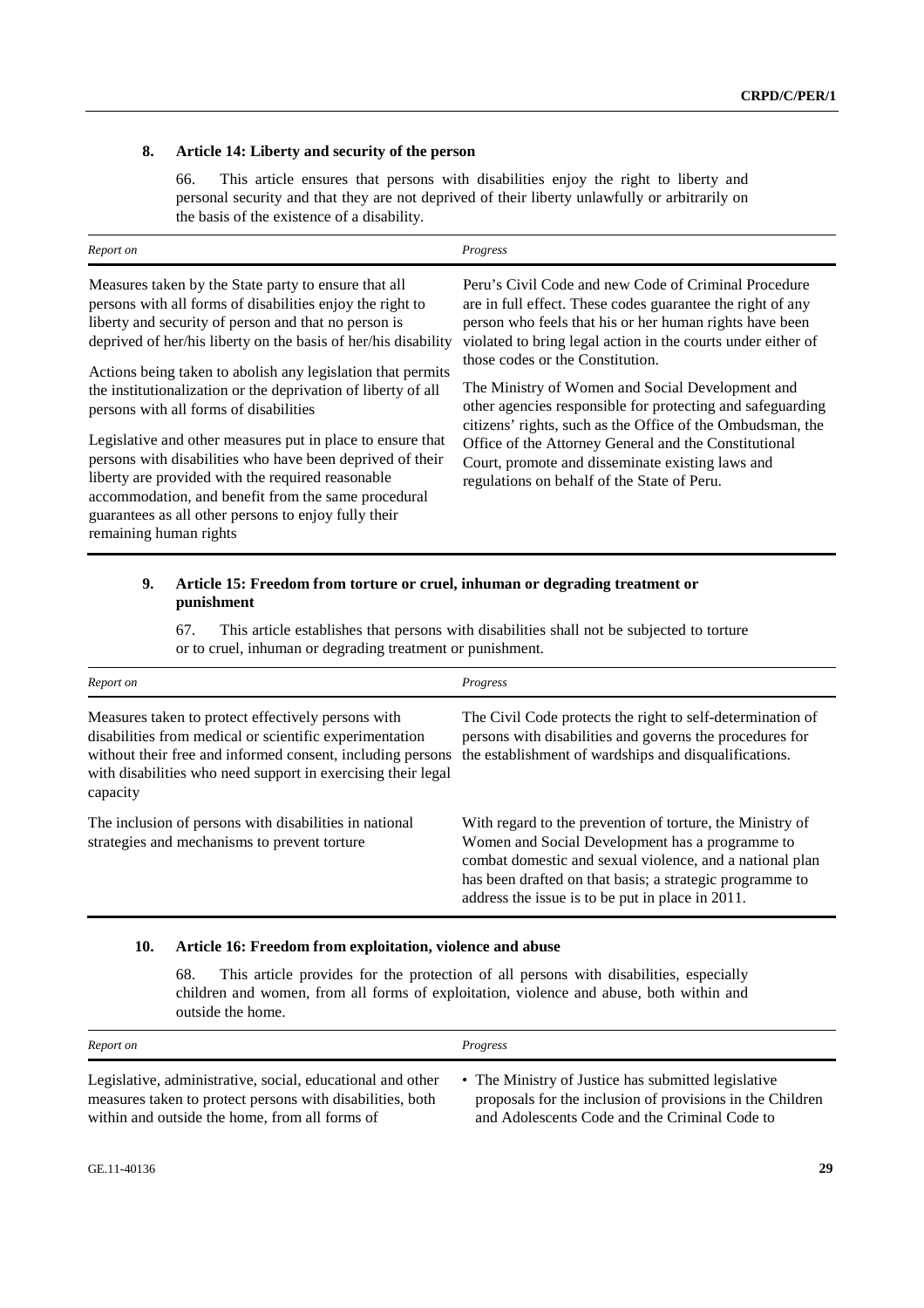### **CRPD/C/PER/1**

| Report on                                                                                                                                                                                                                                                          | Progress                                                                                                                                                                                                                                                                                                                                                                                                                                                                                                                                                                                                                                                                                                              |
|--------------------------------------------------------------------------------------------------------------------------------------------------------------------------------------------------------------------------------------------------------------------|-----------------------------------------------------------------------------------------------------------------------------------------------------------------------------------------------------------------------------------------------------------------------------------------------------------------------------------------------------------------------------------------------------------------------------------------------------------------------------------------------------------------------------------------------------------------------------------------------------------------------------------------------------------------------------------------------------------------------|
| exploitation, violence and abuse, including the gender and<br>child-based aspects                                                                                                                                                                                  | prohibit the recruitment and enlistment of minors in the<br>armed forces and armed groups.                                                                                                                                                                                                                                                                                                                                                                                                                                                                                                                                                                                                                            |
|                                                                                                                                                                                                                                                                    | • In an effort to prevent persons from being disabled and<br>avert the dissolution of families as a result of the death<br>of the father or mother, the Ministry of Transport and<br>Communications issued a supreme decree which<br>stiffened the penalties for driving offences. This is one<br>of the measures that has been taken to reduce road<br>accidents. The need for this became particularly<br>apparent in April 2009 with the publication of the<br>National Plan for Implementation of the 2009-2012<br>Strategy to Combat Road Accidents, which shows that,<br>over the past four years, 117,900 people were<br>permanently disabled as a result of road accidents on<br>urban roadways and highways. |
| Social protection measures to assist and support persons<br>with disabilities, including their families and caregivers,<br>and to prevent, recognize and report instances of<br>exploitation, violence and abuse, including the gender-<br>and child-based aspects | The "Crecer Juntos" social programme targets the most<br>vulnerable sectors of the population, whose members are<br>living under the worst conditions in terms of poverty, risk<br>levels and exclusion.                                                                                                                                                                                                                                                                                                                                                                                                                                                                                                              |
|                                                                                                                                                                                                                                                                    | Its implementation will increase the availability,<br>accessibility and use of a package of health, nutrition and<br>education services which is tailored to programme<br>beneficiaries' current stage in the life cycle.                                                                                                                                                                                                                                                                                                                                                                                                                                                                                             |
| Measures taken to ensure that all services and<br>programmes designed to serve persons with disabilities<br>are effectively monitored by independent authorities                                                                                                   | Although the cross-cutting approach (under which persons<br>with disabilities are included within the sector of the<br>population classified as "vulnerable") is still the preferred<br>means of addressing these issues, noteworthy progress has<br>been made by the strategic "Articulación Nutricional"<br>(food network) Programme of the Ministry of Economic<br>Affairs and Finance, which links human development with<br>children's healthy growth and the health of mothers during<br>pregnancy.                                                                                                                                                                                                             |
| Measures taken to ensure that all persons with disabilities<br>who are victims of violence have access to effective                                                                                                                                                | • Implementing regulations for the Comprehensive<br>Health-Care Act were approved this year                                                                                                                                                                                                                                                                                                                                                                                                                                                                                                                                                                                                                           |
| recovery, rehabilitation and social reintegration services<br>and programmes                                                                                                                                                                                       | • One of the foundations for the "Crecer Juntos" social<br>programme is the report of the Truth and Reconciliation<br>Commission on the consequences of the political<br>violence that took place in Peru up until the early 1990s                                                                                                                                                                                                                                                                                                                                                                                                                                                                                    |
|                                                                                                                                                                                                                                                                    | The Ministry of Women and Social Development is also<br>implementing the National Programme to Combat<br>Domestic and Sexual Violence and is adapting the<br>methodologies used at its Emergency Women's Centres<br>(CEM) to assist persons with disabilities who are victims<br>of domestic or sexual violence. Since 2008, there has been                                                                                                                                                                                                                                                                                                                                                                           |
|                                                                                                                                                                                                                                                                    |                                                                                                                                                                                                                                                                                                                                                                                                                                                                                                                                                                                                                                                                                                                       |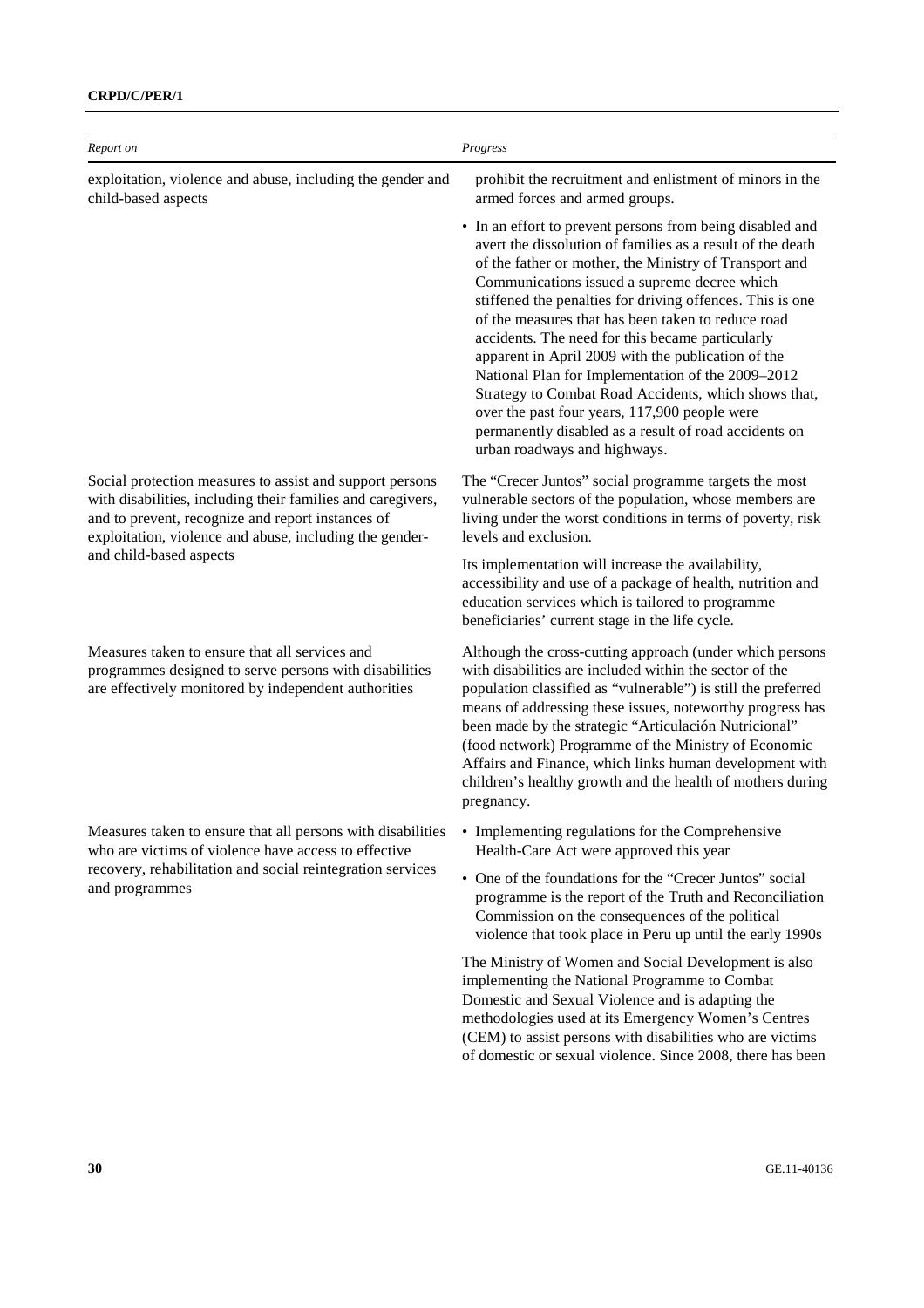| Report on | Progress                                                                                                                                                                                                                                                                                                                                        |
|-----------|-------------------------------------------------------------------------------------------------------------------------------------------------------------------------------------------------------------------------------------------------------------------------------------------------------------------------------------------------|
|           | a box on the case registration forms for the identification<br>of persons with disabilities, and CEM staff have been<br>instructed to give them preferential treatment. Between<br>January 2008 and December 2009, a total of 1,030 victims<br>with disabilities (1.2 per cent of the total number of cases)<br>were assisted at these centres. |

### **11. Article 17: Protecting the integrity of the person**

69. This article establishes the right to respect for the physical and mental integrity of persons with disabilities.

| Report on                                                                                                                                                                               | Progress                                                                                                                                                                                                                                                                                                                                                                                                                                             |
|-----------------------------------------------------------------------------------------------------------------------------------------------------------------------------------------|------------------------------------------------------------------------------------------------------------------------------------------------------------------------------------------------------------------------------------------------------------------------------------------------------------------------------------------------------------------------------------------------------------------------------------------------------|
| Measures taken to protect persons with disabilities from<br>medical (or other) treatment given without the free and<br>informed consent of the person                                   | The Civil Code and the new Code of Criminal Procedure<br>are fully in effect for all groups within the population, as<br>are policies to combat torture and inhuman or cruel<br>treatment of persons with disabilities. The Constitution<br>and the implementation of international treaties provide<br>the framework for the steps taken by the Government of<br>Peru to improve existing legislation.                                              |
| Measures taken to protect all persons with disabilities<br>from forced sterilization, and girls and women from<br>forced abortions                                                      | The Ministry of Women and Social Development handles<br>complaints of this type. The municipal offices of the<br>Ombudsman for Children and Adolescents and NGOs also<br>coordinate their work with State action in an effort to<br>reduce and eliminate the occurrence of such cases.                                                                                                                                                               |
| The existence, composition and role of independent<br>review organizations to ensure the fulfilment of this right,<br>as well as the programmes and measures adopted by these<br>bodies | There are a number of independent institutions in Peru<br>operating under the rule of law that has been in place for<br>almost 18 years now (ever since the last anti-democratic<br>decision was taken to dissolve Congress, which was<br>immediately followed - thanks in large part to<br>international pressure — by a call for elections to choose<br>the members of the Constituent Assembly that framed the<br>Peruvian Constitution of 1993). |
|                                                                                                                                                                                         | The Constitutional Court is fully operational and is the<br>highest instance for the resolution of conflicting<br>interpretations and infringements of the Constitution of<br>Peru.                                                                                                                                                                                                                                                                  |

### **12. Article 18: Liberty of movement and nationality**

70. This article recognizes the rights of persons with disabilities to liberty of movement, to freedom to choose their residence and to a nationality.

| Report on                                                                                                                                                                             | Progress                                                    |
|---------------------------------------------------------------------------------------------------------------------------------------------------------------------------------------|-------------------------------------------------------------|
| Legislative or administrative measures taken to ensure the In the chapter on the fundamental rights of the person, the<br>right of persons with disabilities to acquire a nationality | Constitution establishes that every person has the right to |
| and to not be deprived of it, as well as to ensure the right                                                                                                                          | choose his or her place of residence, to move freely        |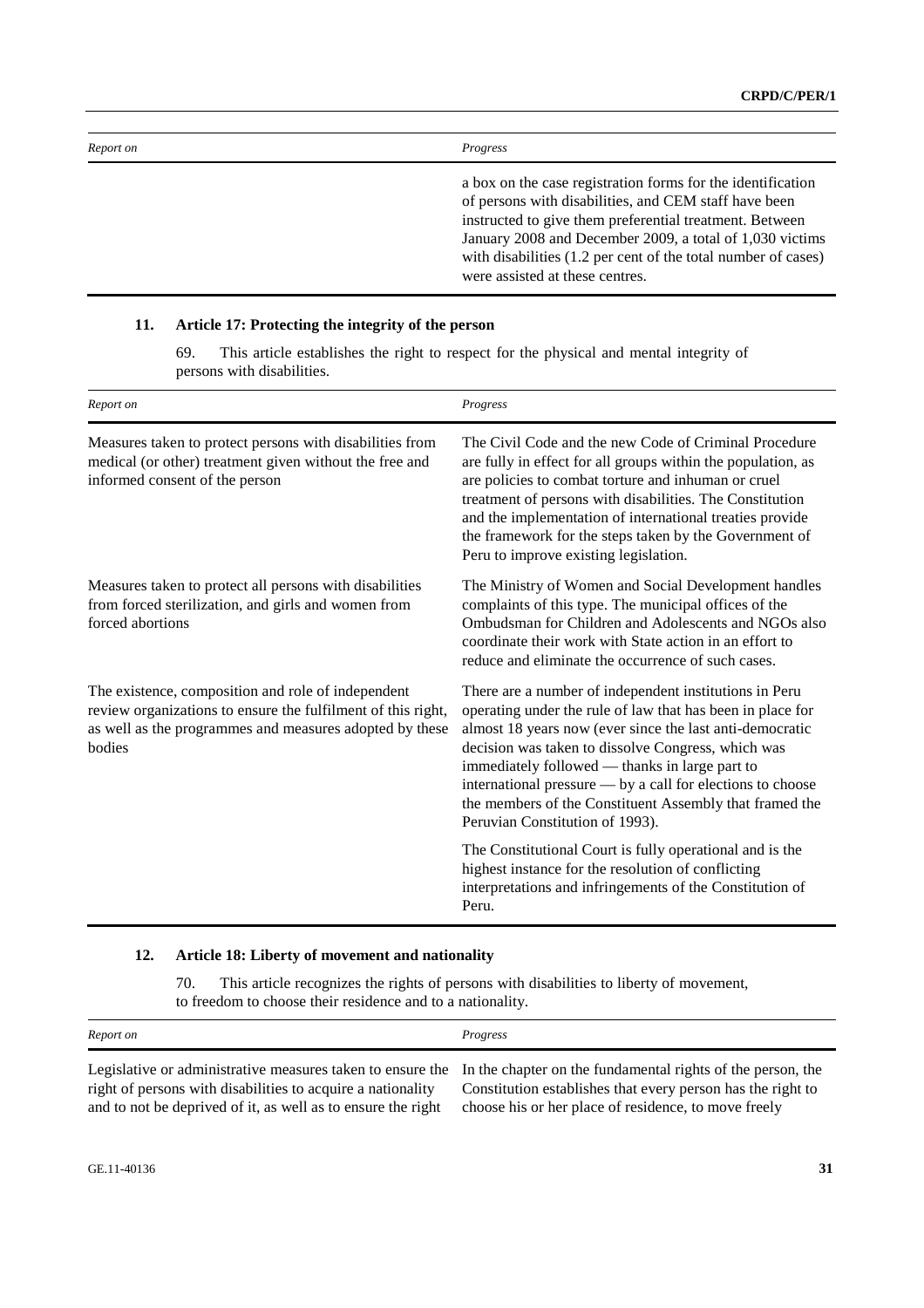### **CRPD/C/PER/1**

| Report on                                                                                                                             | Progress                                                                                                                                                                                                                                                                                                                                                                                                                                                                                                                                                                                                                                            |
|---------------------------------------------------------------------------------------------------------------------------------------|-----------------------------------------------------------------------------------------------------------------------------------------------------------------------------------------------------------------------------------------------------------------------------------------------------------------------------------------------------------------------------------------------------------------------------------------------------------------------------------------------------------------------------------------------------------------------------------------------------------------------------------------------------|
| of persons with disabilities to enter or leave the country<br>arbitrarily                                                             | throughout the national territory and to leave the country<br>and return, unless he or she is subject to restrictions by<br>reason of health considerations, a judicial order or the<br>application of the Aliens Act. It further establishes that no<br>one shall be divested of the right to nationality or the right<br>to obtain or renew his or her passport within or outside the<br>territory of the Republic.                                                                                                                                                                                                                               |
|                                                                                                                                       | The Ministry of the Interior, through its Directorate-<br>General of Migration and Naturalization, is responsible for<br>implementing migration policy and for managing,<br>coordinating and monitoring migration and naturalization.<br>It also issues travel documents and identification<br>documents to non-nationals.                                                                                                                                                                                                                                                                                                                          |
| Measures taken to ensure that every newborn child with a<br>disability be registered upon birth and given a name and a<br>nationality | Birth certificates and national identity documents are<br>produced for these persons free of charge. This special<br>service is provided under an agreement between the<br>Ministry of Health and the EsSalud national health<br>insurance system in nearly 40 hospitals nationwide in<br>which National Identity and Civil Status Registry offices<br>are located.                                                                                                                                                                                                                                                                                 |
|                                                                                                                                       | Newborn children are issued a unique identification code<br>(the national identity document number) which is valid<br>throughout their life.                                                                                                                                                                                                                                                                                                                                                                                                                                                                                                        |
|                                                                                                                                       | The fact that minors with disabilities are issued national<br>identity documents contributes directly to the prevention<br>and reduction of potential cases of abuse and exploitation.<br>It also facilitates the monitoring of their medical care<br>and/or access to social programmes. In addition, it helps to<br>counter the trafficking of organs and the national and<br>international abduction and trafficking of minors, which<br>can be encouraged by a lack of effective controls,<br>especially given the potential ease with which judicial<br>decisions authorizing national and international travel can<br>be falsified or forged. |
|                                                                                                                                       | In this respect, through the National Register of Minors'<br>Travel Authorizations and Prohibitions (RENAVIM), <sup>8</sup><br>detailed information on missing children can be<br>distributed, as appropriate, by accessing the RENIEC<br>database and retrieving data on the child's parents.                                                                                                                                                                                                                                                                                                                                                      |

<sup>&</sup>lt;sup>8</sup> The regulations governing the National Register of Minors' Travel Authorizations and Prohibitions are aligned with the Children and Adolescents Code (Act No. 27337).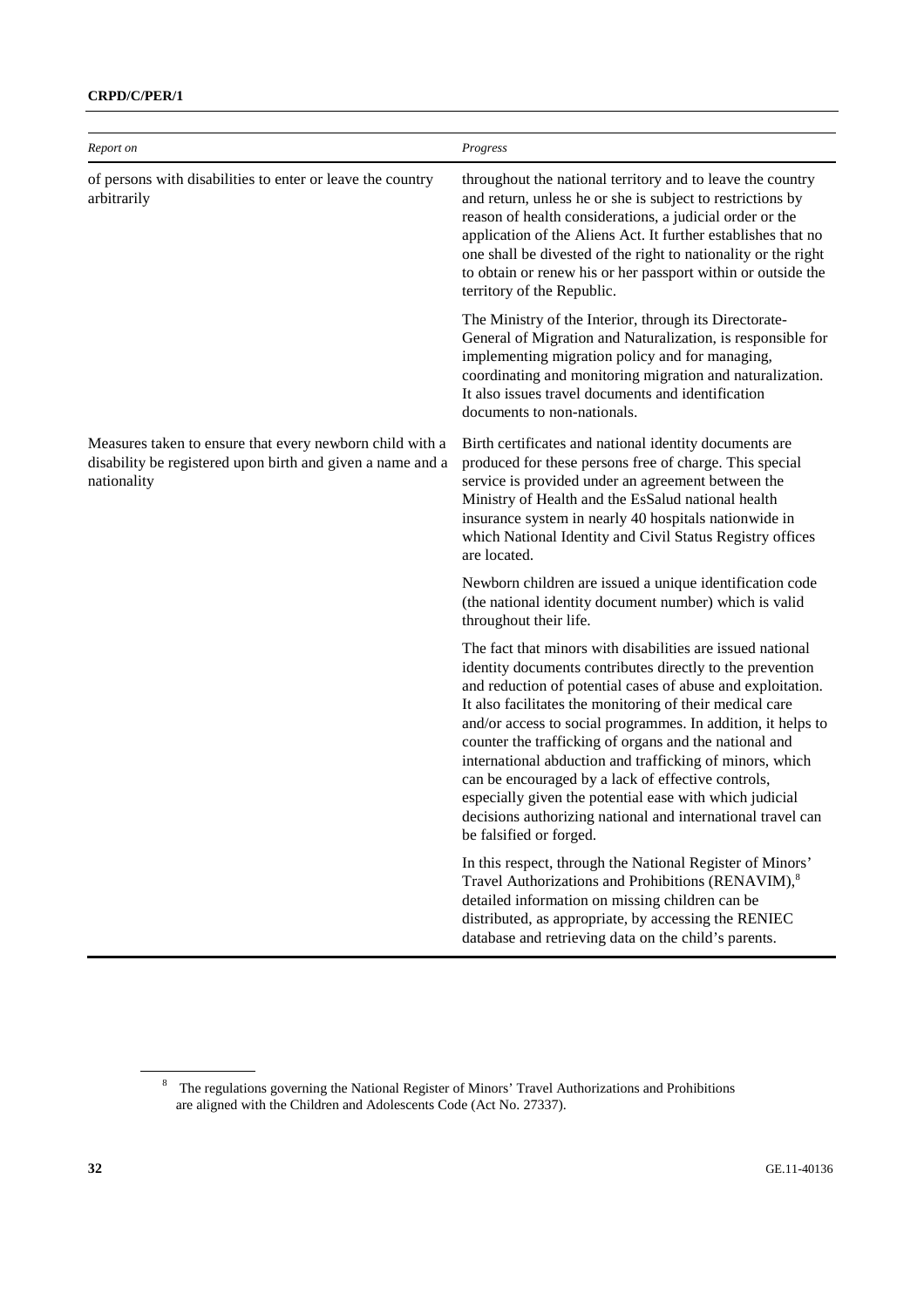# **13. Article 19: Living independently and being included in the community**

71. This article recognizes the rights of persons with disabilities to live independently and to participate in the community.

| Report on                                                                                                                              | Progress                                                                                                                                                                                                                                                                                                                                                                                                                                                                                                                                                                                     |
|----------------------------------------------------------------------------------------------------------------------------------------|----------------------------------------------------------------------------------------------------------------------------------------------------------------------------------------------------------------------------------------------------------------------------------------------------------------------------------------------------------------------------------------------------------------------------------------------------------------------------------------------------------------------------------------------------------------------------------------------|
| The existence of available independent living schemes,<br>including the provision of personal assistants for persons<br>who so require | A law has been adopted that classifies deaf-blindness as a<br>single disability, and the State therefore recognizes sign<br>language, dactylology and Braille as official<br>communication systems; persons with that disability are<br>free to choose the system of communication which they<br>wish to use. This law covers the accreditation and<br>registration of specialized guides and interpreters for<br>persons with the disability and stipulates that the State and<br>private companies that provide public services must<br>employ them for the benefit of deaf-blind persons. |
|                                                                                                                                        | In accordance with the Convention's provisions on special<br>care for children with disabilities, this year CONADIS<br>arranged for and began distributing 700 wheelchairs<br>adapted for use by children.                                                                                                                                                                                                                                                                                                                                                                                   |
| The existence of in-house support services allowing<br>persons with disabilities to live in their community                            | The "Crecer Juntos" National Direct Assistance<br>Programme for the Very Poor is one of the most important<br>social protection initiatives in Peru. Its objective is to<br>promote the exercise of fundamental rights by<br>coordinating the supply of nutrition, health, education and<br>identification services. In addition, financial incentives<br>(US\$ 35) are offered to mothers or guardians on the<br>condition that they participate actively in the programme.                                                                                                                 |
|                                                                                                                                        | To date, its coverage extends to 1,110 districts whose<br>populations live in extreme poverty. Beneficiary<br>households are those whose members include expectant<br>mothers, widowed parents, older people or guardians of<br>children up to the age of 14 years.                                                                                                                                                                                                                                                                                                                          |
|                                                                                                                                        | Although the programme is a cross-cutting initiative, this<br>year arrangements have been made to place priority on<br>serving persons with disabilities.                                                                                                                                                                                                                                                                                                                                                                                                                                    |
| The existence and range of options of residential services<br>for living arrangements, including shared and sheltered                  | A shelter has been opened for soldiers who have been left<br>with a disability.                                                                                                                                                                                                                                                                                                                                                                                                                                                                                                              |
| accommodation which take into account the form of<br>disability                                                                        | The premises consist of five buildings with a total of 80<br>beds, a fully-equipped kitchen, dining room, living room,<br>bathrooms and administrative offices. These facilities<br>have been transferred to the Peruvian Association of Army<br>Officers and Soldiers with Disabilities.                                                                                                                                                                                                                                                                                                    |
|                                                                                                                                        | This congressional initiative is part of the national plan to<br>rehabilitate members of the armed forces and national<br>police force whose participation in the fight against<br>narcoterrorist criminals has left them with disabilities.                                                                                                                                                                                                                                                                                                                                                 |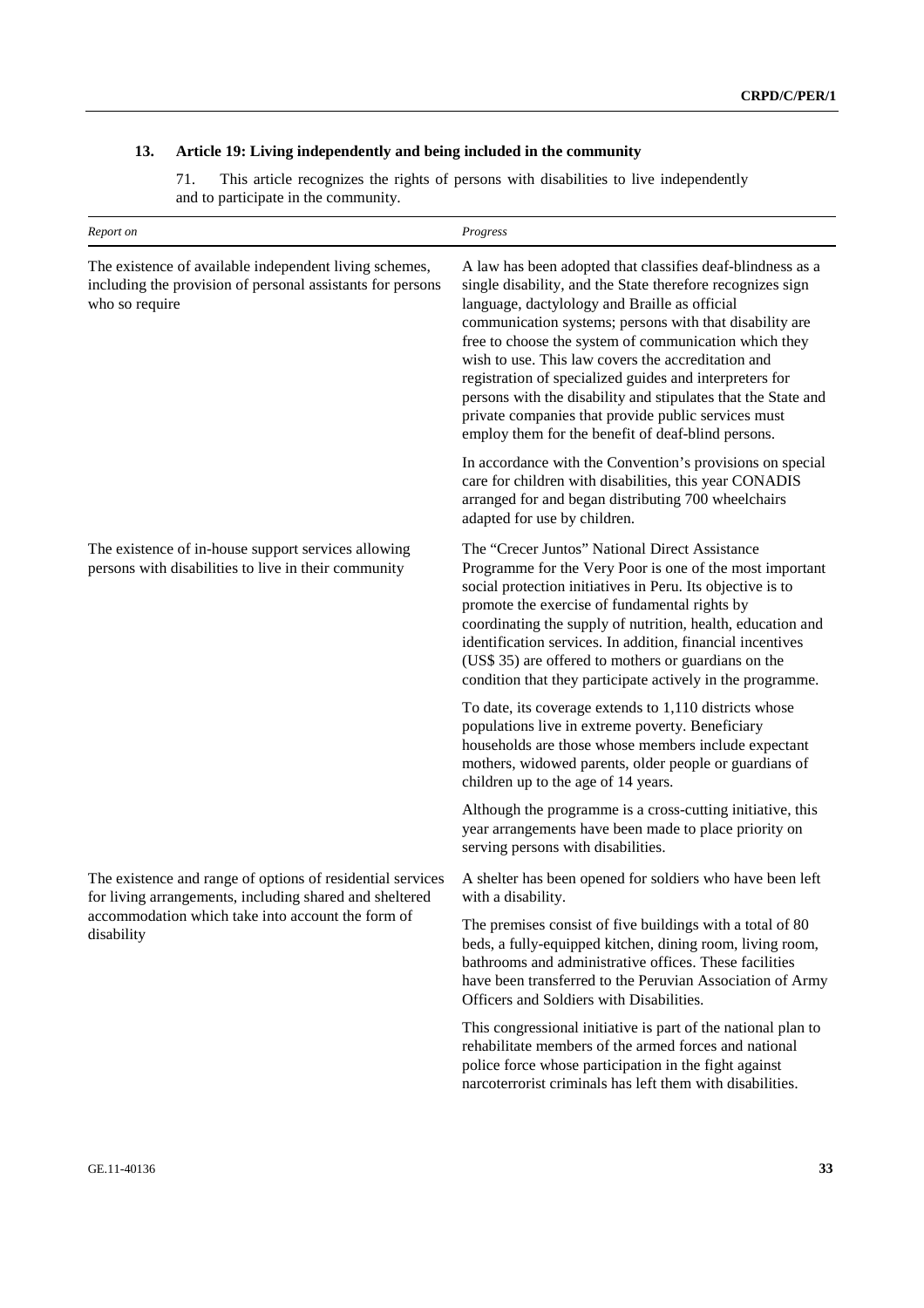### **CRPD/C/PER/1**

| Report on                                                                                                                               | Progress                                                                                                                                                                                                                                                                                                                                                                                                                                           |
|-----------------------------------------------------------------------------------------------------------------------------------------|----------------------------------------------------------------------------------------------------------------------------------------------------------------------------------------------------------------------------------------------------------------------------------------------------------------------------------------------------------------------------------------------------------------------------------------------------|
| The degree of accessibility for persons with disabilities to<br>community services and facilities provided to the general<br>population | Although the State Service Density Index used in the<br>report on Peru prepared by UNDP <sup>9</sup> shows that inequalities<br>between rural and urban areas remain, the Human<br>Development Index indicates that there has been an<br>increase in the proportion of households with access to the<br>water distribution and sewerage systems (within and<br>outside the home) and to the electricity grid.                                      |
|                                                                                                                                         | Under the subsidiarity principle, as soon as a construction<br>project is begun, it becomes the responsibility of the 1,834<br>local and 25 regional governments to monitor compliance<br>with accessibility standards. The initiative to harmonize<br>national legislation with the Convention has been<br>undertaken for that purpose, and the adoption of the<br>Offences and Penalties Act is the best example of progress<br>in that respect. |
|                                                                                                                                         | In Lima Province, a metropolitan public transport project<br>has been implemented. In compliance with standards on<br>universal accessibility, it provides modes of transport that<br>are accessible to persons with disabilities, older people,<br>expectant mothers and persons with small children. These<br>transportation services are socially inclusive and safe and<br>reduce air pollution.                                               |

# **14. Article 20: Personal mobility**

72. This article recognizes the right of persons with disabilities to move freely with the greatest possible independence.

| Report on                                                                                                                                                                                                                                                                                                                                     | Progress                                                                                                                                                                                                                                                                                           |
|-----------------------------------------------------------------------------------------------------------------------------------------------------------------------------------------------------------------------------------------------------------------------------------------------------------------------------------------------|----------------------------------------------------------------------------------------------------------------------------------------------------------------------------------------------------------------------------------------------------------------------------------------------------|
| Measures to facilitate the personal mobility of persons<br>with disabilities, including the use of signal indicators and<br>street signs for accessibility, in the manner and the time of<br>their choice, as well as their access to forms of assistance<br>(human, animal, or assistive technologies and devices), at<br>an affordable cost | The full entry into force of the Offences and Penalties Act<br>this year will encourage appropriate budget management<br>by municipalities, regional governments and ministries in<br>order to redress and improve accessibility conditions for<br>the free movement of persons with disabilities. |
|                                                                                                                                                                                                                                                                                                                                               | The Traffic Code adopted in July 2009 establishes<br>penalties for the improper use of parking areas reserved<br>for vehicles driven by or carrying persons with<br>disabilities. To the same end, CONADIS began issuing<br>vehicle stickers in December 2009.                                     |
|                                                                                                                                                                                                                                                                                                                                               | In the Metropolitan Municipality of Lima, under an<br>ordinance governing the urban public transport system, a<br>fine of 720 nuevos soles (nearly US\$ 250) is imposed on<br>public transport companies that refuse to pick up<br>schoolchildren, elderly people, children, pregnant women        |

<sup>9</sup> *Informe sobre Desarrollo Humano Perú 2009: Por una densidad del Estado al servicio de la gente*, part I, UNDP, Peru.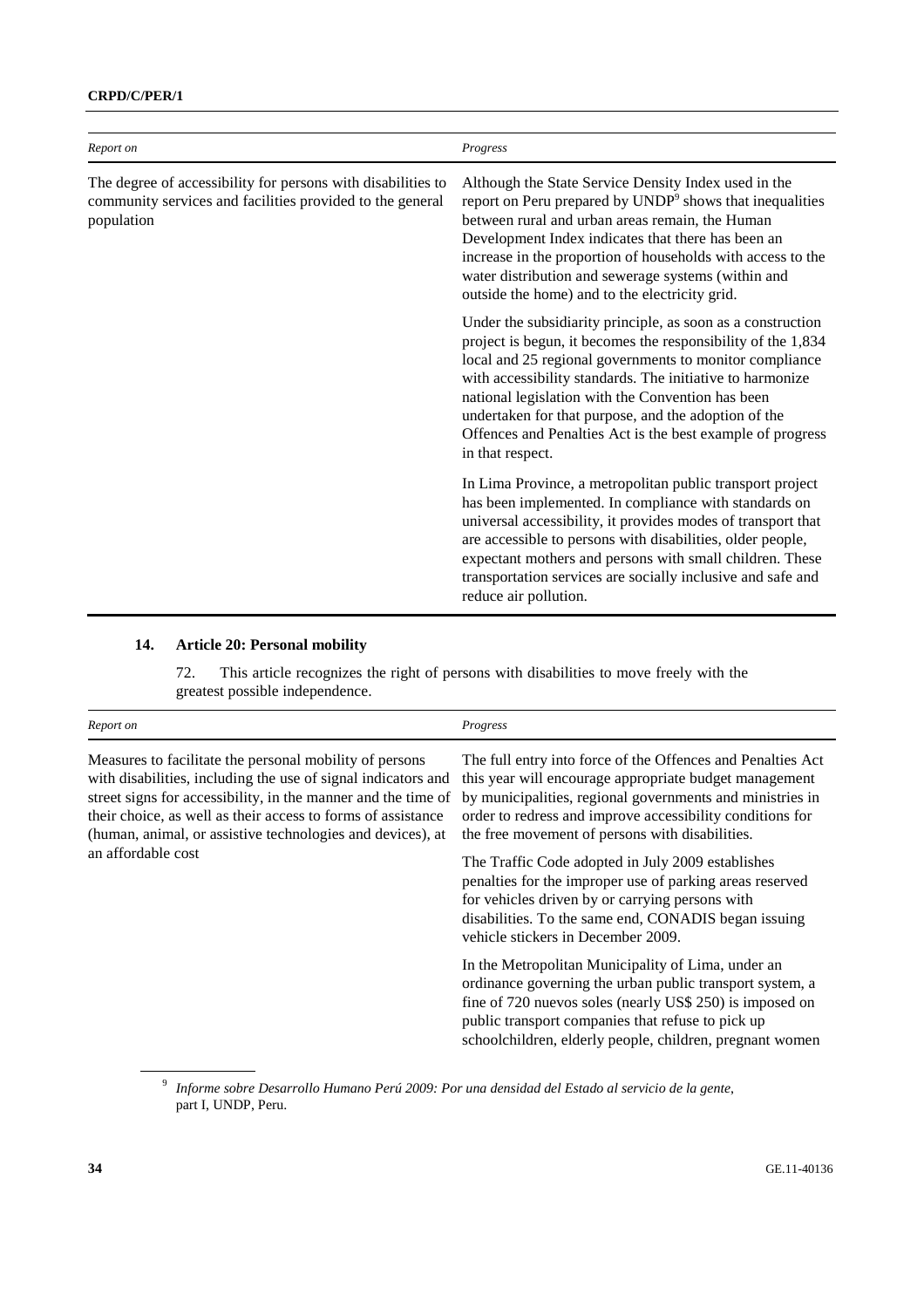| Report on                                                                                                                                                                               | Progress                                                                                                                                                                                                                                                                                                                                                                                                               |
|-----------------------------------------------------------------------------------------------------------------------------------------------------------------------------------------|------------------------------------------------------------------------------------------------------------------------------------------------------------------------------------------------------------------------------------------------------------------------------------------------------------------------------------------------------------------------------------------------------------------------|
|                                                                                                                                                                                         | or persons with disabilities from bus stops when there is<br>room in the vehicle.                                                                                                                                                                                                                                                                                                                                      |
| Measures taken to ensure that the technologies are high<br>quality, affordable and user-friendly                                                                                        | Ministerial Decision No. 126-2009-PCM sets out<br>guidelines for public institutions belonging to the National<br>Information Technology System concerning the<br>accessibility of web pages and mobile telephone<br>applications. These agencies have 30 months in which to<br>implement that decision and, to that end, are expected to<br>include the necessary activities in their informatics<br>operating plans. |
| Measures taken to give training in mobility skills to<br>persons with disabilities and specialist staff                                                                                 | Preparation of the draft implementing regulations for Act<br>No. 28735, which governs the provision of services to<br>persons with disabilities, pregnant women and older<br>people in airports; airfields, land, rail, sea and river<br>terminals; and public transport facilities.                                                                                                                                   |
| Measures taken to encourage entities that produce<br>mobility aids, devices and assistive technologies to take<br>into account all aspects of mobility for persons with<br>disabilities | A draft supreme decree has been prepared for the issuance<br>of regulations under which tax exemptions will be granted<br>for the importation of special vehicles and prosthesis for<br>the exclusive use of persons with disabilities.                                                                                                                                                                                |
|                                                                                                                                                                                         | In the strategic programme on disability, which is<br>currently in the design phase under the supervision of the<br>Ministry of Economic Affairs and Finance, provision has<br>been made for the creation of a programme on<br>biomechanical and compensatory aids that will include<br>national workshops for the production and repair of such<br>devices.                                                           |

### **15. Article 21: Freedom of expression and opinion, and access to information**

73. This article recognizes the right of persons with disabilities to freedom of expression and opinion, including the freedom to seek, receive and impart information and ideas through all forms of communication of their choice.

| Report on                                                                                                                                                                                                                                                                                    | Progress                                                                                                                                                                                                                                                                                                                                                 |
|----------------------------------------------------------------------------------------------------------------------------------------------------------------------------------------------------------------------------------------------------------------------------------------------|----------------------------------------------------------------------------------------------------------------------------------------------------------------------------------------------------------------------------------------------------------------------------------------------------------------------------------------------------------|
| Legislative and other measures taken to ensure that<br>information provided to the general public is accessible to<br>persons with disabilities in a timely manner and without<br>additional cost                                                                                            | The General Act on Persons with Disabilities regulates<br>broadcasts of subtitled television programmes to facilitate<br>access to information.                                                                                                                                                                                                          |
|                                                                                                                                                                                                                                                                                              | Adoption of the implementing regulations for Act No.<br>28530, which deals with the promotion of Internet access<br>for persons with disabilities and the modification of public<br>Internet booths.                                                                                                                                                     |
| Legislative and other measures taken to ensure that<br>persons with disabilities can use their preferred means of<br>communication in all forms of official interaction and<br>access to information, such as sign language, Braille,<br>augmentative and alternative communication, and all | Congress adopted in plenary a law that defines deaf-<br>blindness as a single disability, and the State therefore<br>recognizes sign language, dactylology and Braille as<br>official communication systems; persons with that<br>disability are free to choose the system of communication<br>which they wish to use. This law further establishes that |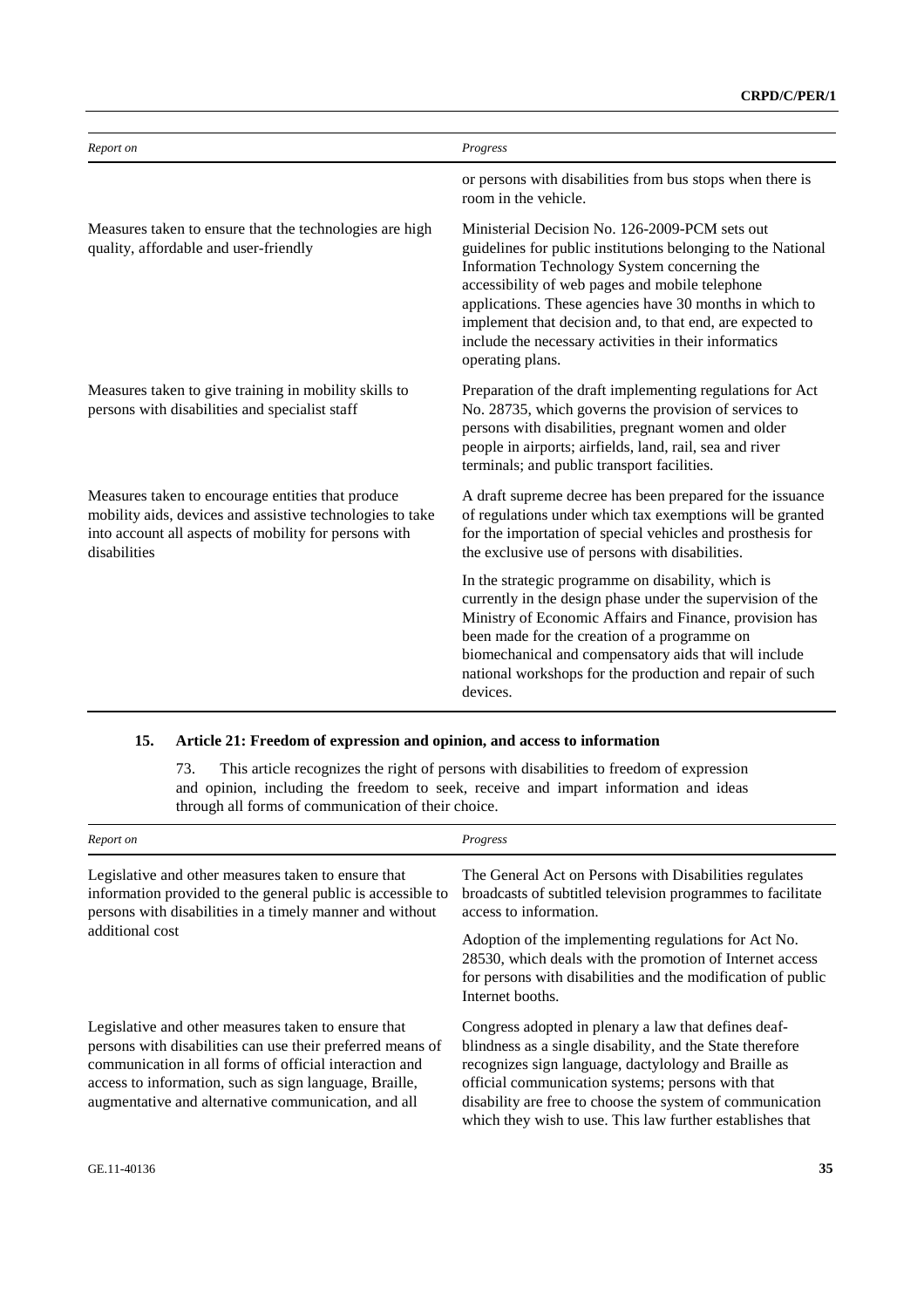| Report on                                                                                                                                                                                                                                                                                               | Progress                                                                                                                                                                                                                                                                                                                                                              |
|---------------------------------------------------------------------------------------------------------------------------------------------------------------------------------------------------------------------------------------------------------------------------------------------------------|-----------------------------------------------------------------------------------------------------------------------------------------------------------------------------------------------------------------------------------------------------------------------------------------------------------------------------------------------------------------------|
| other accessible means                                                                                                                                                                                                                                                                                  | public and private bodies and institutions that supply<br>public services or serve the public must provide deaf-blind<br>persons with a guide or interpreter, free of charge and on a<br>progressive basis, whenever required. Such bodies and<br>institutions must allow deaf-blind persons to be<br>accompanied by officially recognized guides or<br>interpreters. |
| Measures taken to urge private entities and mass media to<br>provide their information and services in an accessible<br>form for persons with disabilities, including measures<br>taken to prevent the blocking or restriction of access to<br>information in alternative formats by the private sector | Act No. 28530, adopted in December 2009, declares that it<br>is in the interest of society to promote access to the<br>Internet and to the technologies required for integration<br>into the information society and re-entry into the labour<br>market.                                                                                                              |
| Degree of accessibility of mass media and percentage of<br>public websites that comply with the Web Accessibility<br>Initiative (WAI) standards                                                                                                                                                         | Act No. 28530 has recently entered into force but no<br>relevant data have yet been recorded, as the system is still<br>being set up under the supervision of the National e-<br>Government Office of the Office of the President of the<br>Council of Ministers.                                                                                                     |
| Legislative and other measures taken linked to the official<br>recognition of sign language(s)                                                                                                                                                                                                          | Adoption of the law under which deaf-blindness is<br>recognized as a single disability.                                                                                                                                                                                                                                                                               |
|                                                                                                                                                                                                                                                                                                         | The Congressional Health Commission unanimously<br>approved a decision under which sign language is<br>officially recognized as a means of communication for<br>persons with hearing impairments.                                                                                                                                                                     |

# **16. Article 22: Respect for privacy**

74. This article recognizes the right of all persons with disabilities to protection of their privacy, honour and reputation.

| Report on                                                                                                                           | Progress                                                                                                                                                                                                                                                                                                                                                                 |
|-------------------------------------------------------------------------------------------------------------------------------------|--------------------------------------------------------------------------------------------------------------------------------------------------------------------------------------------------------------------------------------------------------------------------------------------------------------------------------------------------------------------------|
| Measures taken to protect the privacy of personal, health<br>and rehabilitation related information of persons with<br>disabilities | The General Act on Persons with Disabilities authorizes<br>CONADIS to compile a national register of persons with<br>disabilities. That register currently contains entries on<br>71,000 individuals. All such information is confidential<br>and may be disclosed only under court order.                                                                               |
| Measures taken so that persons with disabilities not be<br>concealed on the pretext of protection of privacy                        | The 2009 UNDP report on the level of human<br>development in Peru highlights the important role played<br>by RENIEC in converting the documentation process<br>(issuance of national identity documents) into a matter of<br>public policy and in countering sociocultural patterns<br>associated with the tendency to keep relatives with<br>disabilities out of sight. |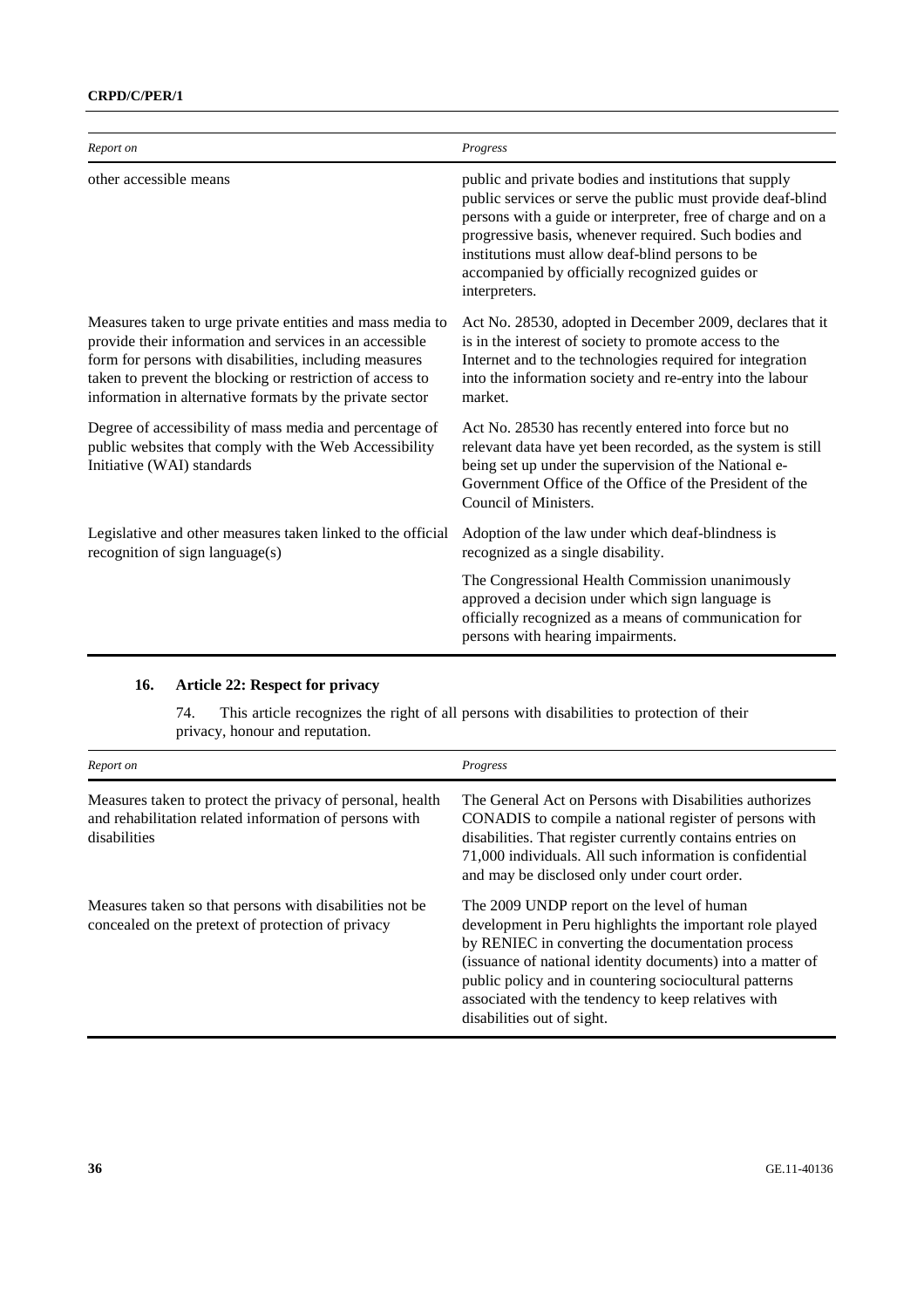### **17. Article 23: Respect for home and the family**

75. This article recognizes the rights of persons with disabilities to marry and to found a family, to decide freely on the number of children to have and to retain their fertility on an equal basis with others.

| Report on                                                                                                                                                                                                               | Progress                                                                                                                                                                                                                                                                                                                                                                                                                                                                       |
|-------------------------------------------------------------------------------------------------------------------------------------------------------------------------------------------------------------------------|--------------------------------------------------------------------------------------------------------------------------------------------------------------------------------------------------------------------------------------------------------------------------------------------------------------------------------------------------------------------------------------------------------------------------------------------------------------------------------|
| Measures taken to ensure that persons with disabilities<br>may exercise the right to marry and to found a family on<br>the basis of full and free consent                                                               | A bill has been submitted to amend articles 43, 241 and<br>274 of the Civil Code, which currently state that persons<br>who are deaf mutes, deaf-blind or blind-mutes and who<br>are unable to unequivocally express their will as a result of<br>their absolute legal disability may not marry and that this<br>situation constitutes grounds for annulment.                                                                                                                  |
| Measures taken so that persons with disabilities have<br>access to family planning, assistive reproduction and<br>adoption or fostering programmes                                                                      | At the National Adoption Secretariat within the Ministry<br>of Women and Social Development, applicants for<br>adoption are given information and made aware of the<br>priority adoption programme. In order to promote the<br>adoption of children, the register and its respective files<br>are constantly being updated.                                                                                                                                                    |
|                                                                                                                                                                                                                         | Information on the "Ángeles que aguardan" (angels in<br>waiting) priority adoption initiative has been posted on the<br>Ministry's website since 2008 with the aim of promoting<br>the adoption of boys and girls over the age of 8 years,<br>adolescents and groups of siblings with disabilities or<br>health problems.                                                                                                                                                      |
|                                                                                                                                                                                                                         | The National Adoption Secretariat conducts monthly<br>updates of statistics on children and adolescents with<br>disabilities who have been abandoned. As of 8 April 2010,<br>there were 142 such persons.                                                                                                                                                                                                                                                                      |
| Measures taken to ensure that parents with disabilities,<br>who so require, are provided with the adequate support in<br>their child-rearing responsibilities, ensuring the parent-<br>child relationship               | • The Children and Adolescents Code contains an article<br>on the right of children and adolescents with disabilities<br>to receive care, specialized education and vocational<br>training and ongoing assisted health care.                                                                                                                                                                                                                                                   |
| Measures taken to ensure that no child is separated from<br>her/his parents because of the disability of either the child<br>or one or both of the parents                                                              | • In view of the contribution that having an adequate food<br>supply can make to family integration, the Ministry of<br>Women and Social Development issued Ministerial<br>Decision No. 034-2010-MIMDES, which formalizes the<br>2010 management agreement between the Ministry and<br>local and provincial governments concerning the Food<br>Supplement Programme (clause 5.22 on priority service<br>for persons with disabilities under the Food Supplement<br>Programme). |
| Measures taken to support fathers and mothers, and the<br>families of boys and girls with disabilities, in order to<br>prevent concealment, abandonment, neglect or<br>segregation of the boy or girl with a disability | The "Crecer Juntos" conditional cash transfer programme<br>includes a component on identity and citizenship which<br>encourages families to participate in the "Mi Nombre"<br>(my name) programme for children and adults who lack<br>birth certificates or national identity documents. The                                                                                                                                                                                   |

essential.

continuation of this policy is, in the State's view,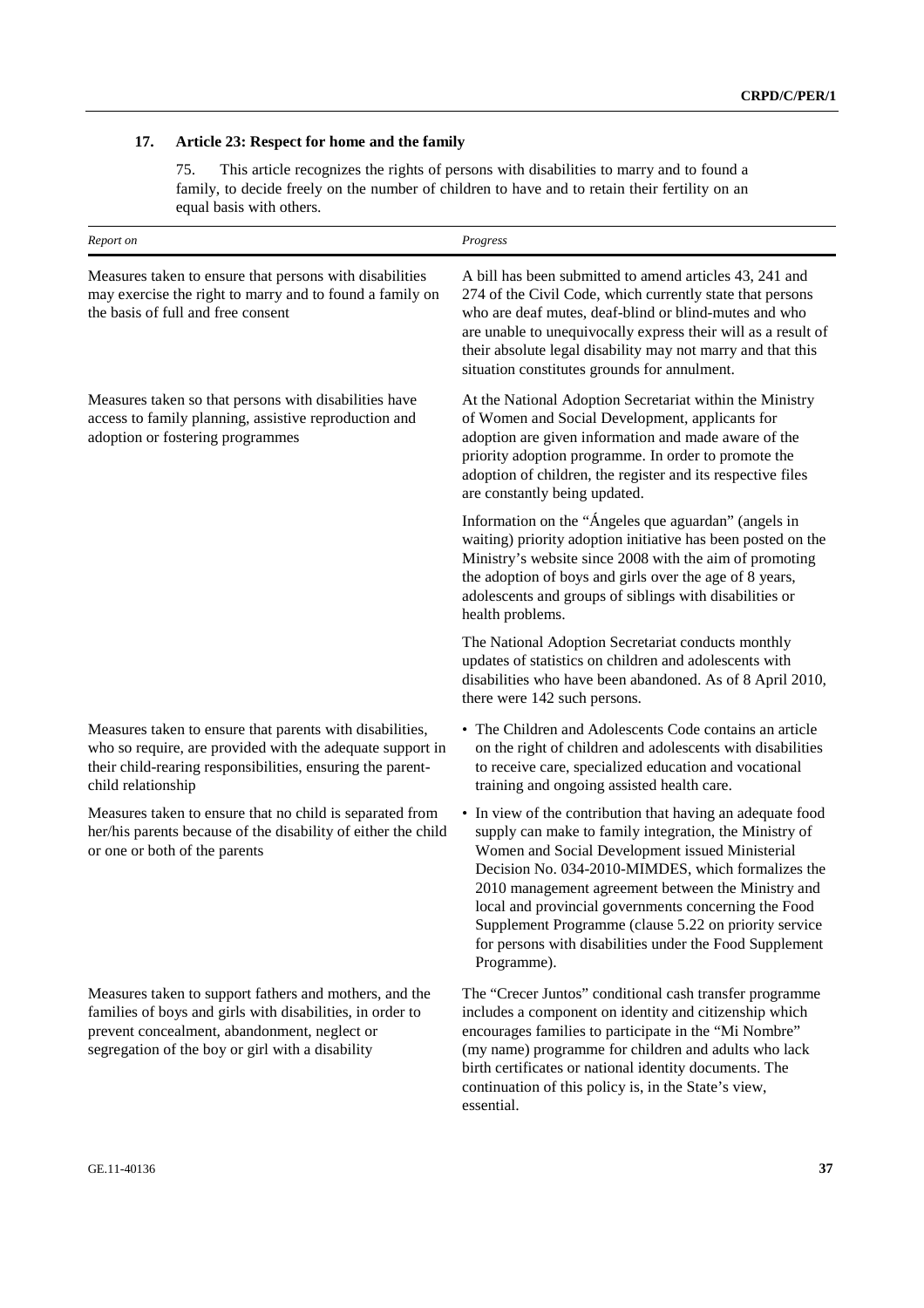| Report on                                                                                                                                                                                                                                                                                       | Progress                                                                                                                                                                                                                                                                                                                                                                            |
|-------------------------------------------------------------------------------------------------------------------------------------------------------------------------------------------------------------------------------------------------------------------------------------------------|-------------------------------------------------------------------------------------------------------------------------------------------------------------------------------------------------------------------------------------------------------------------------------------------------------------------------------------------------------------------------------------|
|                                                                                                                                                                                                                                                                                                 | The issue of identity is also addressed by strategic<br>programmes administered by the Ministry of Economic<br>Affairs and Finance, which ensures appropriate funding<br>for RENIEC.                                                                                                                                                                                                |
| Measures taken to avoid institutionalization of boys and<br>girls with disabilities whose parents are unable to care for<br>them, and ensure that they are provided with alternative<br>care from the wider family, or when this is not possible, in<br>a family setting in the wider community | The Children and Adolescents Code Special Review<br>Commission has approved title II of book III of the Code,<br>which includes provisions designed to ensure that court<br>proceedings involving children and adolescents take<br>account of their best interests and rights.                                                                                                      |
|                                                                                                                                                                                                                                                                                                 | The Commission has been informed that 246 children<br>were declared abandoned and were adopted in 2009, over<br>half of them by foreign couples. With a view to increasing<br>the number of adoptions, it has directed that particular<br>attention must be paid to conducting guardianship<br>investigations, which play a fundamental role in<br>expediting the adoption process. |

### **18. Article 24: Education**

76. This article recognizes the right of persons with disabilities to education on the basis of equal opportunity through an inclusive education system at all levels and access to lifelong learning.

| Report on                                                                                                                                                               | Progress                                                                                                                                                                                                                                                                                                                                               |
|-------------------------------------------------------------------------------------------------------------------------------------------------------------------------|--------------------------------------------------------------------------------------------------------------------------------------------------------------------------------------------------------------------------------------------------------------------------------------------------------------------------------------------------------|
| Measures taken to ensure that •<br>every child with disabilities<br>has access to early-stage<br>education, and mandatory<br>primary, secondary and<br>higher education | Ministerial Decision No. 069-2008-ED to issue Directive No. 01-2008-VMGP-<br>DIGEBE on regulations for enrolling children and young persons with disabilities<br>in the various levels and modalities of the education system within the framework<br>of an inclusive education system                                                                 |
|                                                                                                                                                                         | Ministerial Decision No. 440-2008-ED to adopt the national curriculum design for<br>regular basic education                                                                                                                                                                                                                                            |
|                                                                                                                                                                         | Directorate Decision No. 650-2008-ED to adopt supplementary regulations for<br>opening, organizing and running Special Basic Education Resources Centres<br>(CREBE)                                                                                                                                                                                    |
|                                                                                                                                                                         | Vice-Ministerial Decision No. 025-2008-ED to adopt Directive No. 069-2008-<br>$\bullet$<br>VMGP-DIGEBE, which establishes regulations for planning, organizing,<br>implementing, monitoring and evaluating activities under the National Campaign to<br>Promote and Raise Awareness of Inclusive Education                                             |
|                                                                                                                                                                         | Ministerial Decision No. 298-2008-ED to adopt supplementary regulations for<br>$\bullet$<br>implementation of the 2008 teacher-training programme for the special basic<br>education system                                                                                                                                                            |
|                                                                                                                                                                         | Vice-Ministerial Decision No. 037-2008-ED to constitute the Round Table for<br>$\bullet$<br>Dialogue and Joint Action to Promote Inclusive Education                                                                                                                                                                                                   |
|                                                                                                                                                                         | Provisions for the development of technical teaching and institutional activities in<br>$\bullet$<br>institutions providing basic instruction and technical/vocational education in the<br>2008, 2009 and 2010 academic years (Ministerial Decision No. 494-2007-ED,<br>Ministerial Decision No. 441-2008-ED and Ministerial Decision No. 341-2009-ED) |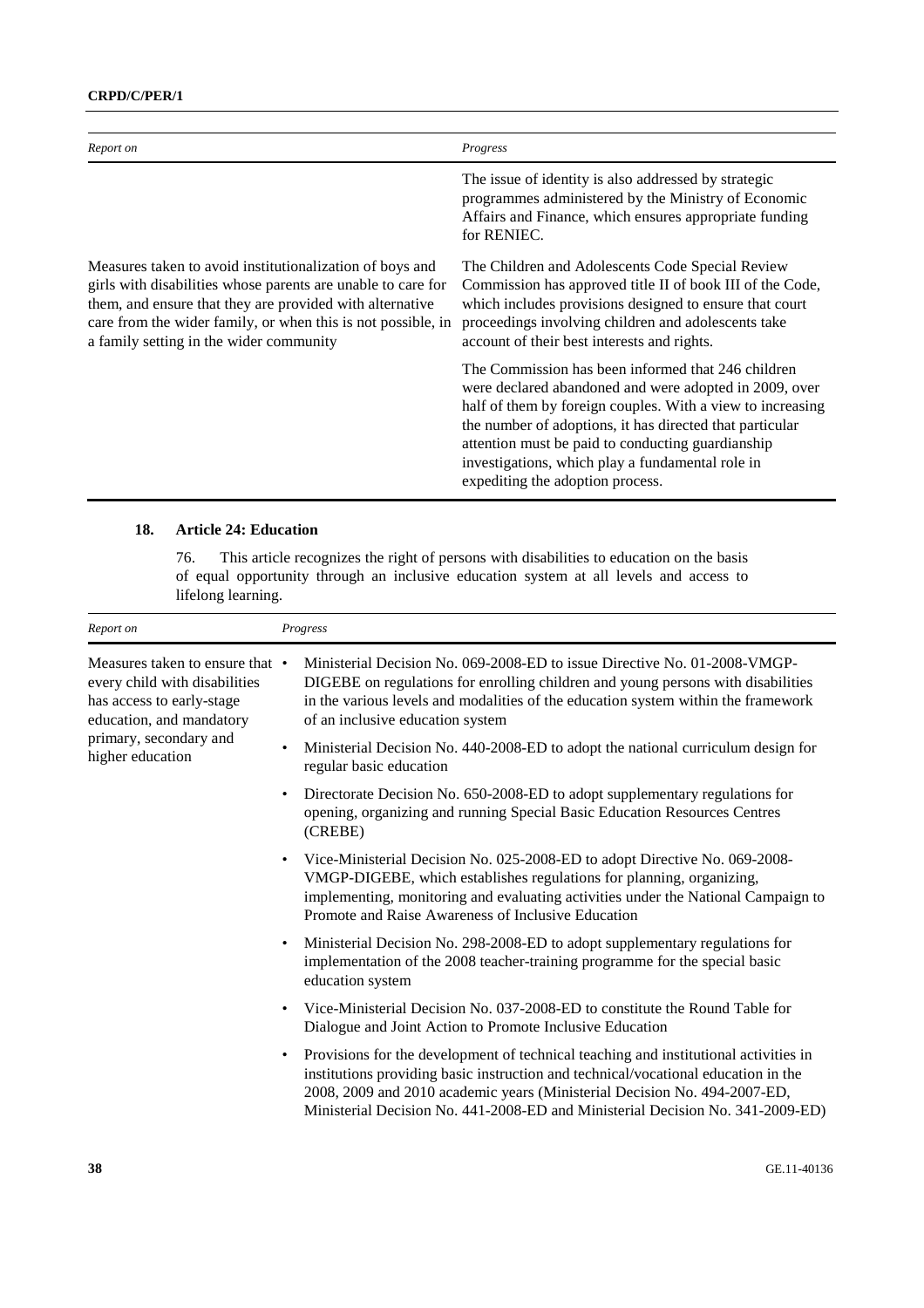| Report on                                | Progress                                                                                                                                                                                                                                                                        |                                                                                                                                                                                                                                                     |  |
|------------------------------------------|---------------------------------------------------------------------------------------------------------------------------------------------------------------------------------------------------------------------------------------------------------------------------------|-----------------------------------------------------------------------------------------------------------------------------------------------------------------------------------------------------------------------------------------------------|--|
|                                          | primary education level                                                                                                                                                                                                                                                         | Directorate Decision No. 0236-2010-ED establishes that the psychopedagogical<br>management teams working out of Special Basic Education Centres should provide<br>care for students with severe disabilities and multiple disabilities at the post- |  |
|                                          | Vice-Ministerial Decision No. 0020-2010-ED to adopt Directive No. 026-2010-<br>VMGP-DIGEBE concerning the organization and implementation of the Third<br>Competition on Successful Experiences in Inclusive Education; the directive also<br>sets out the rules for that event |                                                                                                                                                                                                                                                     |  |
| boys and girls with                      | provided care as follows:                                                                                                                                                                                                                                                       | Information on the number of The Ministry of Education, through the Early Intervention Programmes (PRITE), has                                                                                                                                      |  |
| disabilities in early-stage<br>education | Year                                                                                                                                                                                                                                                                            | Number of children                                                                                                                                                                                                                                  |  |
|                                          | 2008                                                                                                                                                                                                                                                                            | 1976                                                                                                                                                                                                                                                |  |
|                                          | 2009                                                                                                                                                                                                                                                                            | 2 0 5 3                                                                                                                                                                                                                                             |  |

Information on the existing significant differences in the education of boys and girls in the different education levels and whether there are policies and legislation to cater for these differences

Act No. 27558 on the promotion of girls' education in rural areas is being implemented. Its objectives are as follows:

1. In order to provide diversified services to meet the needs of girls in rural areas, the following activities have been undertaken:

• Interactive learning days focusing on actions to be taken as part of a cross-cutting approach to the provision of services to children and adolescents with disabilities. Through these events, which have taken place in both face-to-face and virtual settings, 1,082 teaching and non-teaching staff have received training in the following areas:

Approaches to and strategies for inclusive education (virtual)

"Lee Todo" (read all) educational software

Progress and perspectives in inclusive education in 2009

Review and inputs for the psychological profile and guide for gifted and talented education

- Institutionalization and strengthening of the Support and Advisory Service for Students with Special Educational Needs (SAANEE); (211) the decision concerning SAANEE conversion is up to date.
- 2. Enrolment coverage:
- Activities have included campaigns and round tables aimed at increasing the enrolment of students with disabilities in rural areas (Round Table for Dialogue and Joint Action to Promote Inclusive Education). In addition, annual targets have been set for local education management units (UGELs) and regional education directorates (DREs) working towards providing universal coverage for children and adolescents with disabilities in the regular basic education system.
- 3. With respect to gender equality, the following activities have been undertaken:
- Incorporation of gender-sensitive language as a cross-cutting component of all legislation and documents issued
- Directive No. 0341-2009, issued early in the year, on shared access to standard basic education, alternative basic education and education for all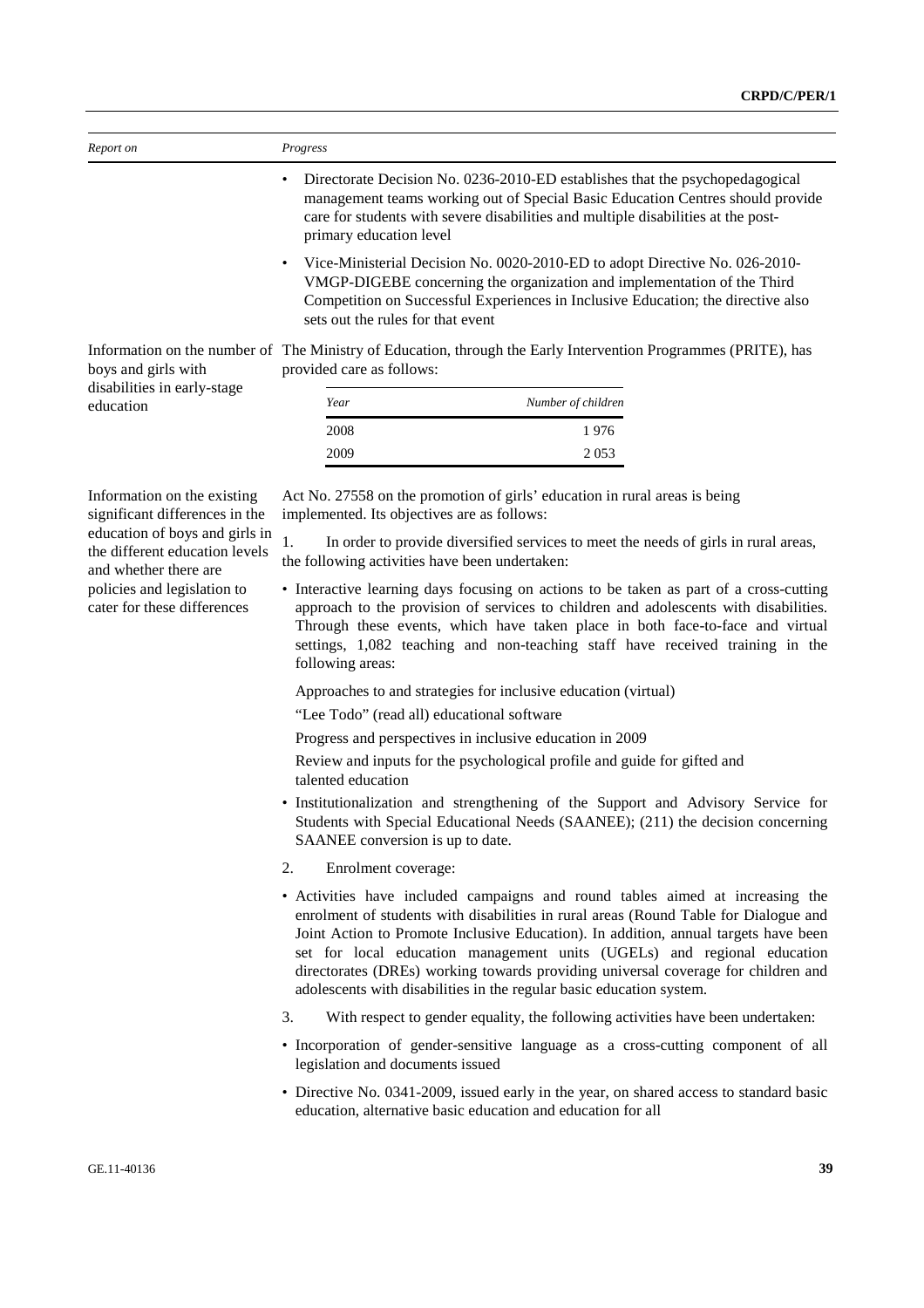| Report on                                                                                                                                                                                    | Progress                                                                                                                                                                                                                                                                                                                                         |
|----------------------------------------------------------------------------------------------------------------------------------------------------------------------------------------------|--------------------------------------------------------------------------------------------------------------------------------------------------------------------------------------------------------------------------------------------------------------------------------------------------------------------------------------------------|
|                                                                                                                                                                                              | • Adaptation to accommodate the special educational needs associated with disabilities                                                                                                                                                                                                                                                           |
|                                                                                                                                                                                              | • Campaigns to promote respect for children and adolescents with disabilities in rural<br>areas                                                                                                                                                                                                                                                  |
|                                                                                                                                                                                              | National competition on successful experiences in inclusive education, 2009<br>First International Conference on Inclusive and Social Education                                                                                                                                                                                                  |
|                                                                                                                                                                                              | • A training day to raise awareness about inclusive education as a component of initial<br>teacher-training activities was attended by the directors of 55 teacher-training<br>institutes in 15 regions: Amazonas, Ancash, Arequipa, Ayacucho, Cajamarca, Cusco,<br>Huancavelica, Huánuco, Junín, La Libertad, Lambayeque, Lima, Puno and Tacna. |
| Legislative and other<br>measures that ensure that<br>schools and materials are<br>accessible and that<br>individualized reasonable<br>accommodation and support<br>required by persons with | • Distribution of Perkins Braillers to 25 institutions in 16 regions: Ica, San Martín,<br>Tumbes, Madre de Dios, Loreto, Pasco, Arequipa, Cajamarca, Cusco, Huancavelica,<br>Huánuco, Junín, Lambayeque, Lima and Ancash                                                                                                                         |
|                                                                                                                                                                                              | • Distribution of 305 kits of materials for persons with visual impairments, including<br>Braille frames, styluses, set squares and protractors, in 17 regions: Ica, San Martín,<br>Tumbes, Madre de Dios, Loreto, Pasco, Arequipa, Cajamarca, Cusco, Huancavelica,<br>Huánuco, Junín, Lambayeque, Lima, Moquegua and Ancash                     |
| disabilities is provided to<br>ensure effective education                                                                                                                                    | • Distribution at the national level of the following:                                                                                                                                                                                                                                                                                           |
| and full inclusion                                                                                                                                                                           | 3,991 curriculum adaptation manuals                                                                                                                                                                                                                                                                                                              |
|                                                                                                                                                                                              | 1,983 psychopedagogical tests                                                                                                                                                                                                                                                                                                                    |
|                                                                                                                                                                                              | 800 copies of the regulations on special basic education                                                                                                                                                                                                                                                                                         |
|                                                                                                                                                                                              | 824 manuals on inclusive education                                                                                                                                                                                                                                                                                                               |
|                                                                                                                                                                                              | 260 kits of various materials for the Special Basic Education Centres                                                                                                                                                                                                                                                                            |
|                                                                                                                                                                                              | • Implementation, in cooperation with Caritas-Peru, of a project entitled "Inclusive<br>Education: Education for all in the south-west region of Peru" targeting the Tacna,<br>Moquegua and Arequipa regions                                                                                                                                     |
|                                                                                                                                                                                              | • Activities to strengthen special basic education services within the framework of the<br>Educational and Social Inclusion Development Programme (PRODIES) in the<br>regions of Piura, Cajamarca, Ica, La Libertad, and the city and province of Lima                                                                                           |
|                                                                                                                                                                                              | Support for civil society organizations in improving the accessibility of the premises<br>of special basic education institutions through the modification of sanitation facilities<br>and the construction of ramps                                                                                                                             |
|                                                                                                                                                                                              | • Formulation of a project profile for promoting the inclusion of students with<br>disabilities in basic education institutions as part of a pilot study in the Apurímac,<br>Ayacucho, Cusco, Huancavelica and Huánuco regions                                                                                                                   |
|                                                                                                                                                                                              | • Establishment of the Round Table for Dialogue and Joint Action to Promote<br><b>Inclusive Education</b>                                                                                                                                                                                                                                        |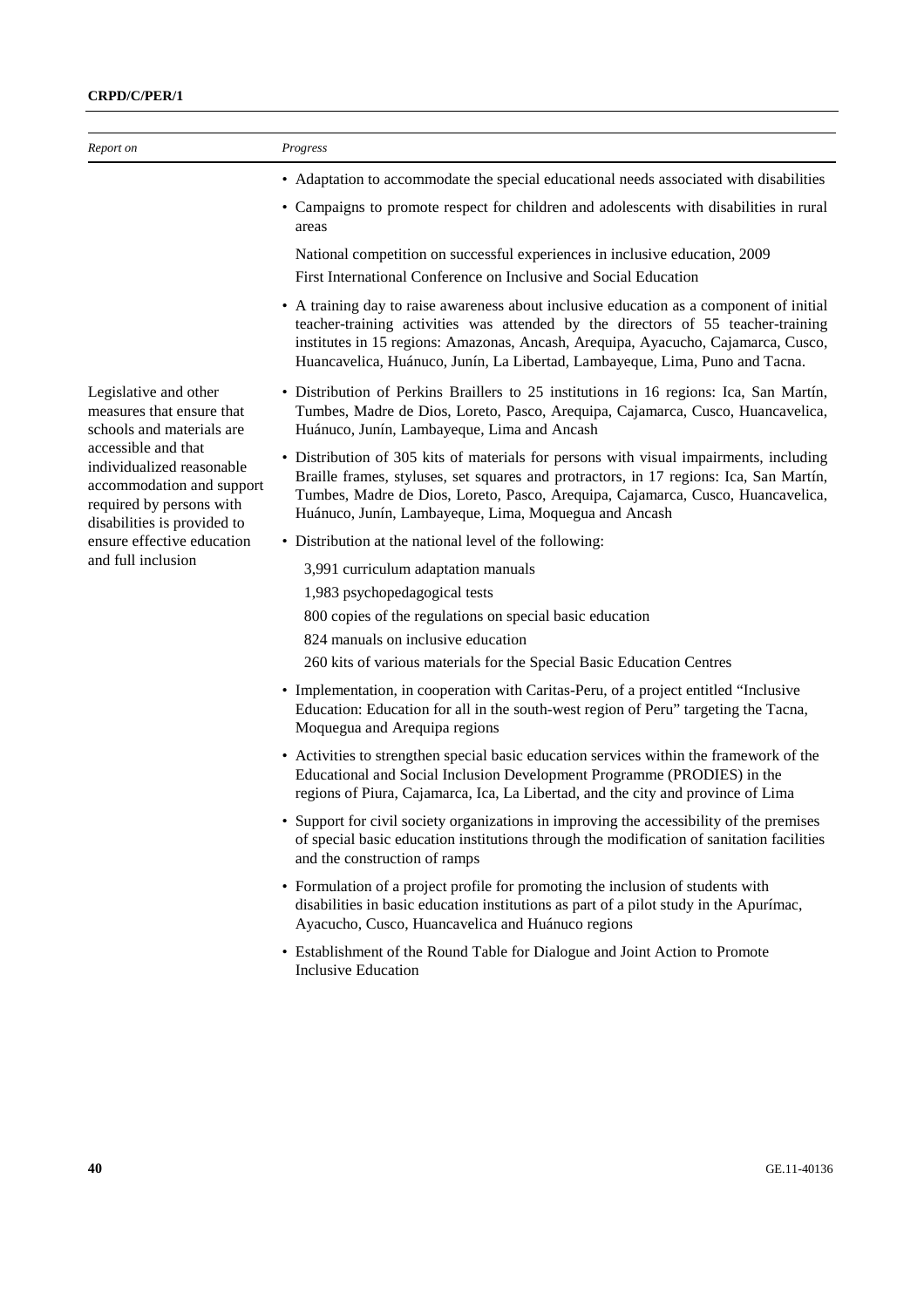| Report on                                                                                                                                                                               | Progress                                                                                                                                                                                                                                                                                                                                                                                                                             |
|-----------------------------------------------------------------------------------------------------------------------------------------------------------------------------------------|--------------------------------------------------------------------------------------------------------------------------------------------------------------------------------------------------------------------------------------------------------------------------------------------------------------------------------------------------------------------------------------------------------------------------------------|
| development services for<br>children, adults or teachers<br>who so require in Braille,<br>sign languages, augmentative<br>and alternative<br>communication, mobility and<br>other areas | Availability of specific skills- • Workshop on Peruvian Sign Language for teachers involved in SAANEE; 40<br>participants were trained in the city of Huacho in August 2009                                                                                                                                                                                                                                                          |
|                                                                                                                                                                                         | • Organization of a training event, based on an inclusive approach that promoted<br>participation by persons with visual impairments, under the National Programme for<br>the Promotion of Literacy (PRONOMA) and distribution of Braille frames and<br>styluses to facilitate achievement of learning goals under the Programme                                                                                                     |
|                                                                                                                                                                                         | • A training workshop on techniques for meeting the educational needs of persons with<br>visual impairments which focused on definitions, characteristics and educational<br>responses, as well as covering specific aspects such as the Braille system, abacuses,<br>skills for daily life, orientation and mobility, and visual stimulation. A total of 40<br>teachers were trained in Huacho in August 2009                       |
|                                                                                                                                                                                         | • Workshop on strategies and resources for the inclusion of students with hearing<br>impairments in the classroom, held at the Universidad Feminina del Sagrado Corazón<br>(Sacred Heart Women's University (UNIFE)) in August 2009                                                                                                                                                                                                  |
| Measures taken for the<br>promotion of the linguistic<br>identity of deaf persons                                                                                                       | • Issuance of a favourable finding by the Congressional Health Commission<br>concerning bill No. 02752/2008-CR, which proposes that Peruvian Sign Language be<br>officially recognized as a medium of communication for persons with hearing<br>impairments throughout the country.                                                                                                                                                  |
|                                                                                                                                                                                         | • Updating of a document entitled "Lengua de Señas Peruanas 2009" (Peruvian sign<br>language 2009) to produce an expanded second edition that incorporates a chapter on<br>information technology.                                                                                                                                                                                                                                   |
|                                                                                                                                                                                         | • Preparation of a handbook on teaching sign language that includes guidelines for<br>teachers on the organization of Peruvian Sign Language classes.                                                                                                                                                                                                                                                                                |
|                                                                                                                                                                                         | • Preparation of a second edition of the Quechua-Spanish bilingual manual on sign<br>language. This manual is aimed at persons with hearing impairments from Quechua-<br>speaking areas (Cusco, Apurímac, Puno, Arequipa and Moquegua) and is<br>understandable for speakers of Chanca, a dialectal variant of Quechua spoken in<br>Ayacucho. The print run of 1,000 copies was distributed to 650 teachers in bilingual<br>schools. |
|                                                                                                                                                                                         | • The inclusive Ludwig Van Beethoven School has been opened for children with<br>hearing impairments. This school, which is the first of its kind, will help to reduce<br>illiteracy among deaf persons.                                                                                                                                                                                                                             |
| Measures taken to ensure<br>education is delivered in the                                                                                                                               | • Preparation and printing of the Quechua-Spanish bilingual sign-language manual for<br>students with hearing impairments.                                                                                                                                                                                                                                                                                                           |
| most appropriate languages,<br>modes, means of<br>communication, and<br>environments for the<br>individual                                                                              | • Through Supreme Decree No. 008-2009-ED, the National Training Programme on<br>Road-Safety Education has been created. Article 2 establishes that the Ministry of<br>Education, through the Directorate for Tutoring and Educational Guidance, which is<br>attached to the Office of the Deputy Minister for Pedagogical Management, is<br>responsible for conducting the Programme.                                                |
|                                                                                                                                                                                         | The aim is to teach children about the importance of values such as respect for life,<br>established rules and legitimate authority, as well as about other aspects related to the<br>functions of the traffic police, traffic lights, and the rights and duties of persons with<br>disabilities in the area of road safety.                                                                                                         |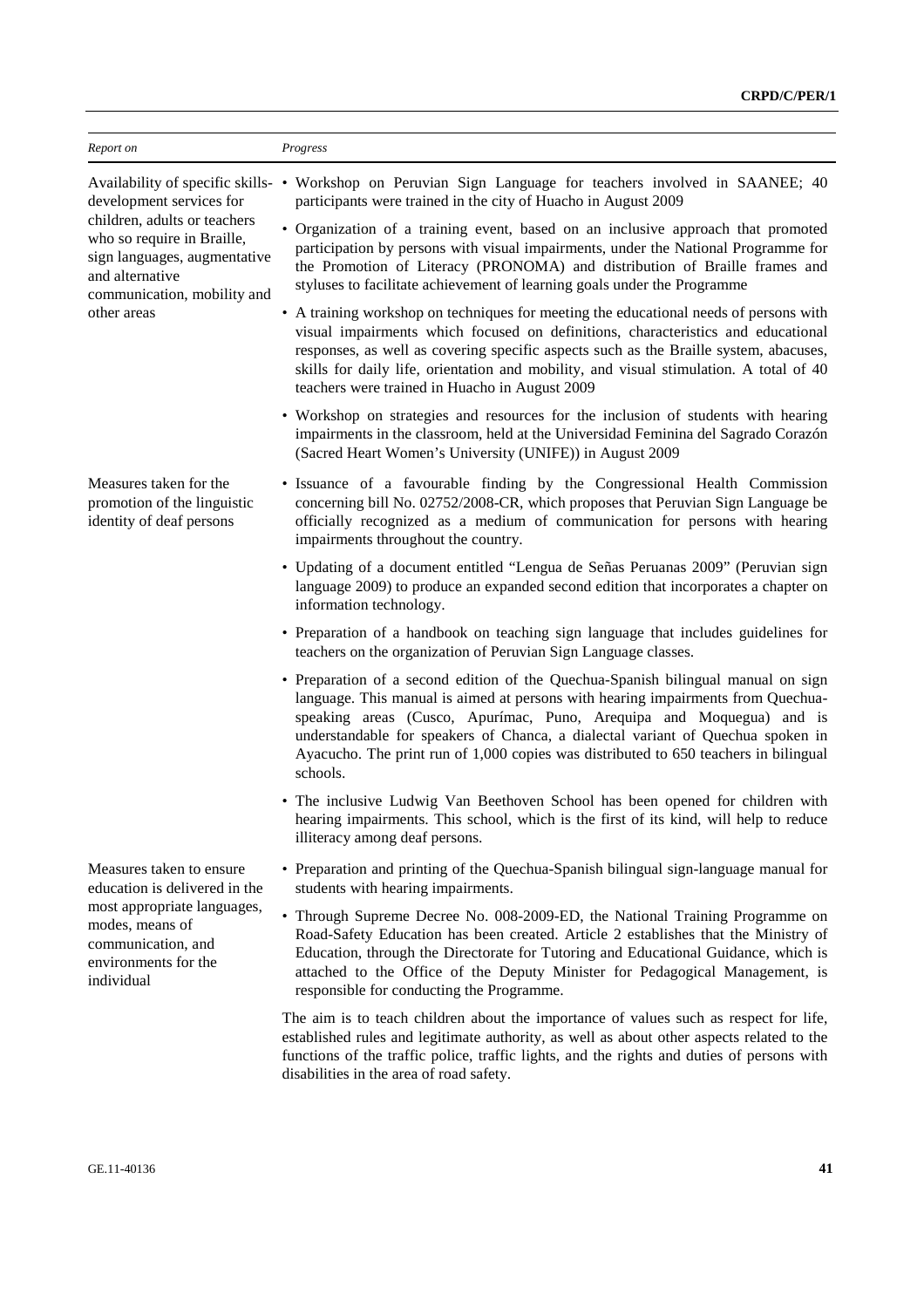### **CRPD/C/PER/1**

| Report on                                                                                                                                                                                             | Progress                                                                                                                                                                                                                                                                                                                                                                                                                                                                                                                                                                                                                                                                                                                                                                                                                                                                                                                                                                                                                                                                                                                                                                                                                                                                                                                                                                                                                       |
|-------------------------------------------------------------------------------------------------------------------------------------------------------------------------------------------------------|--------------------------------------------------------------------------------------------------------------------------------------------------------------------------------------------------------------------------------------------------------------------------------------------------------------------------------------------------------------------------------------------------------------------------------------------------------------------------------------------------------------------------------------------------------------------------------------------------------------------------------------------------------------------------------------------------------------------------------------------------------------------------------------------------------------------------------------------------------------------------------------------------------------------------------------------------------------------------------------------------------------------------------------------------------------------------------------------------------------------------------------------------------------------------------------------------------------------------------------------------------------------------------------------------------------------------------------------------------------------------------------------------------------------------------|
| Measures to ensure an<br>adequate training on<br>disability for professionals in<br>the education system, as well<br>as measures to incorporate<br>persons with disabilities in<br>the education team | • Ministerial Decision No. 298-2008-ED to adopt supplementary regulations on the<br>implementation of the 2008 special basic education teacher-training programme<br>National competition on successful experiences in inclusive education<br>Online training for teaching and non-teaching professionals on approaches to gifted<br>$\bullet$<br>and talented education, strengthening of SAANEE and training for professionals<br>involved in early intervention programmes<br>An international conference was held on inclusive education for persons with<br>disabilities as a way forward towards educational and social inclusion. The<br>conference was attended by representatives of Brazil, Mexico, Canada and the<br>office of the United Nations Educational, Scientific and Cultural Organization<br>(UNESCO) in Chile<br>Strengthening services for children with disabilities in areas covered by the<br>"Proniño" (pro-child) Programme run by the Telefónica Foundation<br>Under the National Training and Skills Programme, 300 hours of training were<br>$\bullet$<br>provided in 2010, in cooperation with the Pontifical Catholic University of Peru, to<br>365 special basic education teachers<br>Specialized teaching materials designed to promote the inclusion of persons with<br>disabilities in the education system have been distributed across the country to<br>teachers and SAANEE personnel |
| Number and percentage of<br>students with disabilities in<br>tertiary education                                                                                                                       | In the Peruvian education system, tertiary education includes technical/vocational<br>education, non-university higher-education institutions or schools, and universities.                                                                                                                                                                                                                                                                                                                                                                                                                                                                                                                                                                                                                                                                                                                                                                                                                                                                                                                                                                                                                                                                                                                                                                                                                                                    |
|                                                                                                                                                                                                       | <b>Technical/vocational education</b>                                                                                                                                                                                                                                                                                                                                                                                                                                                                                                                                                                                                                                                                                                                                                                                                                                                                                                                                                                                                                                                                                                                                                                                                                                                                                                                                                                                          |

| Technicus vocuuonui cuucuuon |                    |
|------------------------------|--------------------|
| Year                         | Number of students |

| 2008 | 678 |
|------|-----|
| 2009 | 663 |
|      |     |

# **Non-university higher education**

| Year | Number of students |
|------|--------------------|
| 2008 | 183                |
| 2009 | 209                |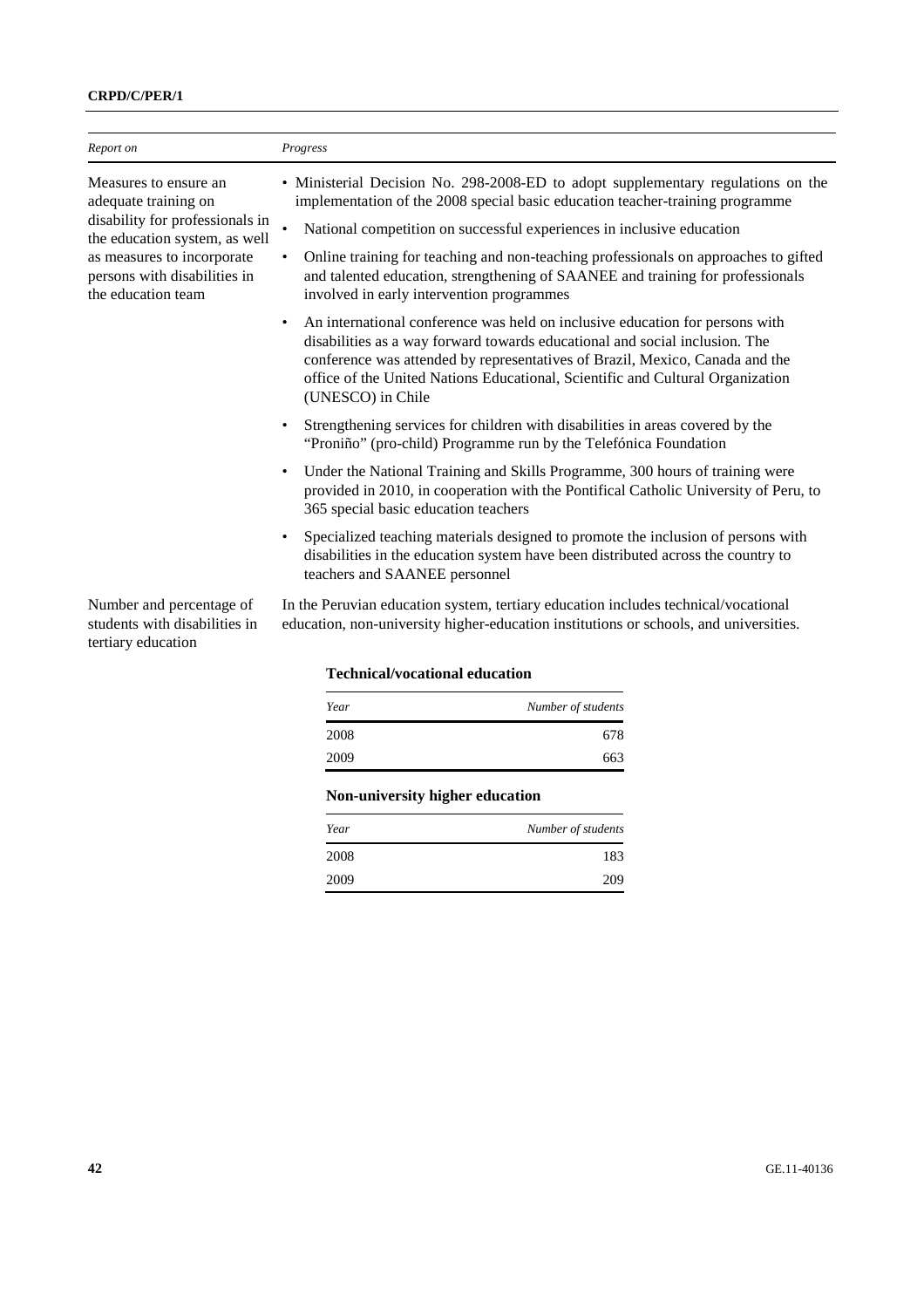#### *Report on Progress*

Number and percentage of students with disabilities, by gender and field of study

Peru: Enrolment in the education system, by sector and geographical area, stage, modality and education level, 2009

| Stage, modality                       | <b>Total</b> | Sector      |           | Area      |           | Sex       |           |
|---------------------------------------|--------------|-------------|-----------|-----------|-----------|-----------|-----------|
| and educational<br>level              |              | Public      | Private   | Urban     | Rural     | Male      | Female    |
| Standard basic                        | 7633102      | 6 049 021   | 1584 081  | 5 664 196 | 1968906   | 3 891 661 | 3 741 441 |
| Initial                               | 1 324 542    | 996 043     | 328 499   | 967 319   | 357 223   | 672 004   | 652 538   |
| Primary                               | 3747562      | 3 019 815   | 727 747   | 2 547 531 | 1 200 031 | 1910644   | 1836918   |
| Secondary                             | 2560998      | 2 0 3 1 6 3 | 527835    | 2 149 346 | 411 652   | 1 309 013 | 1 251 985 |
| Alternative basic <sup>1</sup>        | 184 420      | 112 061     | 72 359    | 179 550   | 4870      | 96 623    | 87 797    |
| Special basic                         | 20862        | 16897       | 3 9 6 5   | 19 904    | 958       | 12 240    | 8 6 22    |
| Technical/<br>vocational <sup>2</sup> | 251 667      | 119 163     | 132 504   | 243 757   | 7910      | 95 265    | 156 402   |
| Non-university                        |              |             |           |           |           |           |           |
| higher education                      | 361 278      | 125 704     | 235 574   | 343 052   | 18 2 2 6  | 157 153   | 204 125   |
| Teacher training                      | 33751        | 18 14 1     | 15 610    | 30 543    | 3 2 0 8   | 11 673    | 22 078    |
| Technological                         | 321 747      | 102 234     | 219 513   | 306 964   | 14783     | 141 659   | 180 088   |
| Artistic                              | 5780         | 5329        | 451       | 5 5 4 5   | 235       | 3821      | 1959      |
| <b>Total</b>                          | 8 451 329    | 6422846     | 2 028 483 | 6450459   | 2 000 870 | 4 252 942 | 4 198 387 |

*Source*: Basic statistics of the Ministry of Education.

*Source*: ESCALE-MED 2009.

*1* Includes adult education.

- *2* Includes occupationally specific education.
- Reasonable accommodation provisions and other measures to ensure access to
- The Directorate-General of Special Basic Education issued Directive No. 236-2010- ED, which provides for activities to help ensure that students with severe and multiple disabilities in Special Basic Education Centres subsequently move on to post-primary educational institutions
- Training workshop on the design of non-school programmes for persons with disabilities over the age of 20
- Implementation of a national intersectoral plan to identify children up to 5 years of age who have disabilities or who are at risk of acquiring a disability. (This initiative involves the education and health sectors.)
	- Training workshop for teaching and non-teaching professionals on the reorientation of early intervention programmes within the framework of Directive No. 081- VMGP-DINEBE-2006

lifelong learning education

Measures taken by the State to ensure early identification of persons with disabilities and their education needs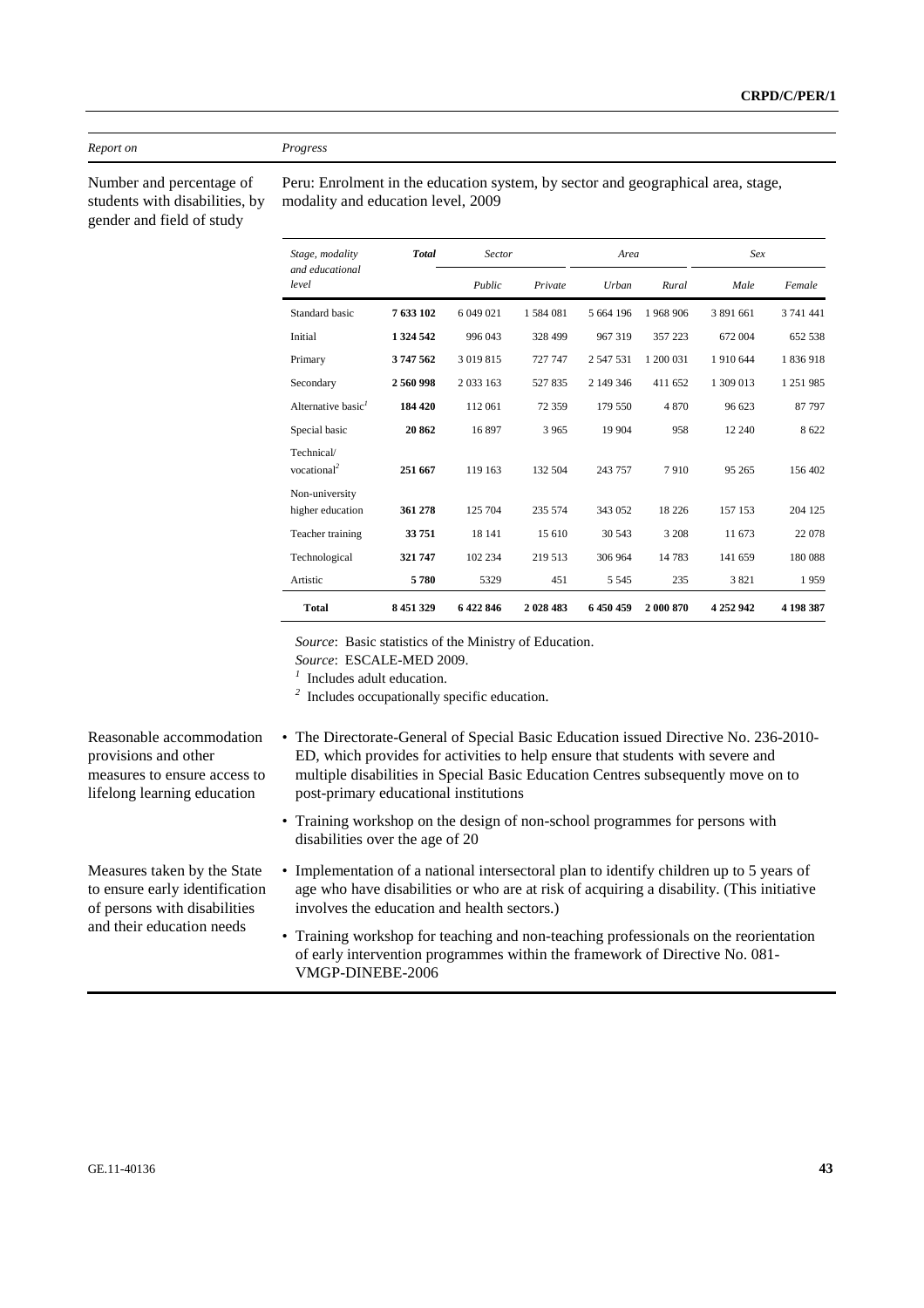# **19. Article 25: Health**

77. This article recognizes the right of persons with disabilities to the enjoyment of the highest attainable standard of health and the duty of States parties to ensure access for persons with disabilities to health services that are gender-sensitive, including healthrelated rehabilitation, in their community and without financial cost.

| Report on                                                                                                                                                                                                                             | Progress                                                                                                                                                                                                                                                                                                                                                                                                                                                                                                                                                                 |
|---------------------------------------------------------------------------------------------------------------------------------------------------------------------------------------------------------------------------------------|--------------------------------------------------------------------------------------------------------------------------------------------------------------------------------------------------------------------------------------------------------------------------------------------------------------------------------------------------------------------------------------------------------------------------------------------------------------------------------------------------------------------------------------------------------------------------|
| Legislative and other measures that protect against<br>discrimination and ensure that persons with disabilities<br>have the same access to quality health services, including<br>in the area of sexual and reproductive health        | Ministerial Decision No. 587-2009-MINSA established<br>the National Family Health Strategy under the authority of<br>the Directorate-General of Public Health. The Strategy<br>will focus on deploying basic health-care teams to<br>strengthen primary health care for persons living in<br>poverty and extreme poverty. As part of this strategy, all<br>the necessary types of health professionals will be brought<br>in to bring about an improvement in preventive care and<br>health promotion within the family unit in the most remote<br>parts of the country. |
| Measures taken to ensure that persons with disabilities<br>have access to disability-related health rehabilitation in<br>their community freely and without financial cost                                                            | The 2009–2018 Equal Opportunities Plan for Persons with<br>Disabilities has been adopted under Supreme Decree No.<br>007-2001-MIMDES. The second strategic line of action in<br>that plan covers access to health services. The first<br>evaluation of the effectiveness of this plan in meeting<br>intersectoral commitments will take place in July 2010. (A<br>table providing information on these commitments is<br>included in the attached compact disc.)                                                                                                         |
| Health services, early detection and intervention<br>programmes, as appropriate, to prevent and minimize the<br>emergence of secondary disabilities, paying attention to<br>children, women and the elderly, including in rural areas | Ministerial Decision No. 148-2007-TR establishes the<br>regulations governing the establishment and work of the<br>Occupational Health and Safety Committee and the<br>functions of the Occupational Health and Safety<br>Supervisor, as well as approving documents such as a<br>basic guide to occupational health and safety management<br>systems and a technical guide on record-keeping.                                                                                                                                                                           |
| Legislative and other measures to ensure that public health<br>campaigns are accessible for persons with disabilities                                                                                                                 | Under Ombudsman Decision No. 011-2009-DP, the<br>Office of the Ombudsman created the Programme for the<br>Defence and Promotion of the Rights of Persons with<br>Disabilities. This programme, which deals with<br>accessibility, health, education and employment, is<br>administered by the Office of the Deputy Ombudsman for<br>Human Rights and Persons with Disabilities of the Office<br>of the Ombudsman.                                                                                                                                                        |
| Measures put in place to train doctors and other health<br>professionals on the rights of persons with disabilities,<br>including in rural areas                                                                                      | The Ministry of Health issued Ministerial Decision No.<br>308-2009-MINSA, by which it adopted the technical<br>health regulations of the Rehabilitative Medical Service<br>Production Unit. The objective is to improve the quality of<br>care throughout the country for persons with disabilities<br>and/or at risk of acquiring disabilities.                                                                                                                                                                                                                         |
|                                                                                                                                                                                                                                       | The component on medical training forms part of the<br>"Crecer Juntos" social programme and the strategic                                                                                                                                                                                                                                                                                                                                                                                                                                                                |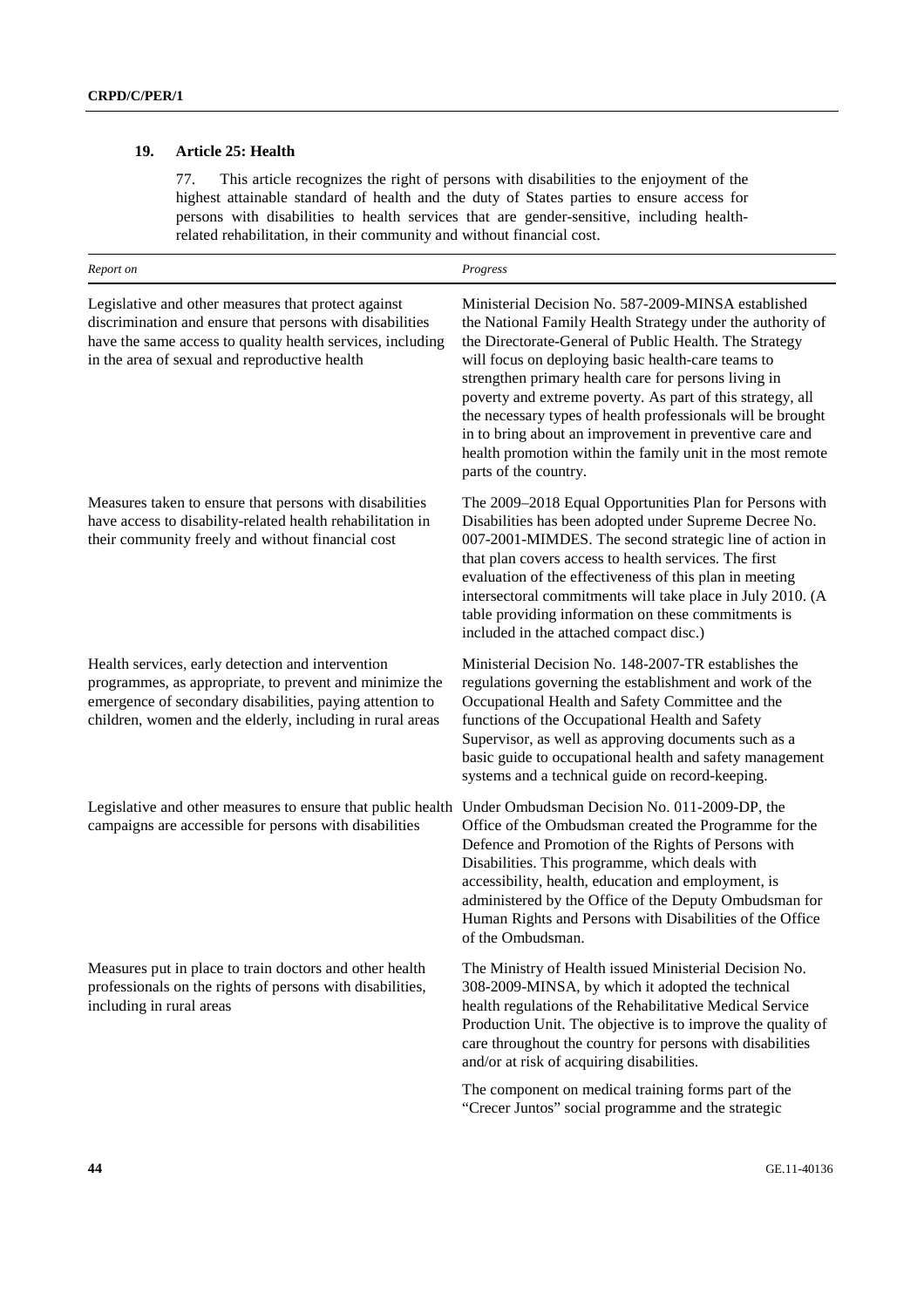| Report on                                                                                                                                                                    | Progress                                                                                                                                                                                                                                                                                                                                                                                                                                                                                                                                                                                                     |
|------------------------------------------------------------------------------------------------------------------------------------------------------------------------------|--------------------------------------------------------------------------------------------------------------------------------------------------------------------------------------------------------------------------------------------------------------------------------------------------------------------------------------------------------------------------------------------------------------------------------------------------------------------------------------------------------------------------------------------------------------------------------------------------------------|
|                                                                                                                                                                              | programmes on neonatal and maternal health and<br>nutrition. This initiative has helped Peru make progress<br>towards the Millennium Development Goals, according to<br>a 2008 report. <sup>10</sup>                                                                                                                                                                                                                                                                                                                                                                                                         |
| Legislative and other measures taken to ensure protection<br>against discrimination in the access to health insurance<br>and other insurance, when these are required by law | Supreme Decree No. 027-2007-PCM establishes national<br>policies that are binding on the public sector, including<br>Policy 5.3 on the Eradication of All Forms of<br>Discrimination against Persons with Disabilities.                                                                                                                                                                                                                                                                                                                                                                                      |
|                                                                                                                                                                              | The Code of Criminal Procedure establishes penalties for<br>acts of discrimination.                                                                                                                                                                                                                                                                                                                                                                                                                                                                                                                          |
| Measures taken to ensure that sanitation facilities are not<br>simply available, but fully accessible                                                                        | With respect to the classification of penalties, under the<br>recently passed Act on Offences and Penalties for Non-<br>Compliance with the Omnibus Act on Persons with<br>Disabilities (Act No. 29392), the contravention of<br>provisions relating to the accessibility of public spaces and<br>buildings to persons with disabilities, taking into account<br>the surrounding conditions, is categorized as a very<br>serious offence.                                                                                                                                                                    |
| Measures taken to increase awareness and information in<br>various accessible formats, including in Braille, for<br>HIV/AIDS and malaria prevention                          | Based on the conviction that the sole antidote for the<br>spread of HIV/AIDS and of the stigmatization of persons<br>affected by HIV/AIDS is the provision of relevant,<br>appropriate information, in November 2009 the President<br>of the Peruvian Press Council, the Resident<br>Representative of UNDP in Peru and the Coordinator of<br>the Joint United Nations Programme on HIV/AIDS<br>(UNAIDS) for Peru, Ecuador and Bolivia launched the<br>second round of the very special campaign entitled<br>"Pictures to Combat Stigmatization and Discrimination<br>against Persons Living with HIV/AIDS". |

#### **20. Article 26: Habilitation and rehabilitation**

78. This article establishes the measures to be taken to enable persons with disabilities to attain and maintain maximum independence, full physical, mental, social and vocational ability, and full inclusion and participation in all aspects of life through comprehensive habilitation and rehabilitation programmes in the areas of health, employment, education and social services.

| Report on                                                 | Progress                                                |
|-----------------------------------------------------------|---------------------------------------------------------|
| General habilitation and rehabilitation programmes for    | The Ministry of Health and the Japan International      |
| persons with disabilities in the areas of health,         | Cooperation Agency (JICA) signed a grant agreement for  |
| employment, education and social services, including      | the construction of new premises for the Adriana Rebaza |
| early intervention, peer support, and the availability of | Flores National Rehabilitation Institute. The US\$ 20   |
| these services and programmes in rural areas              | million grant is intended to provide better quality and |

<sup>10</sup> www.onu.org.pe/Publico/odm/odm\_peru.aspx.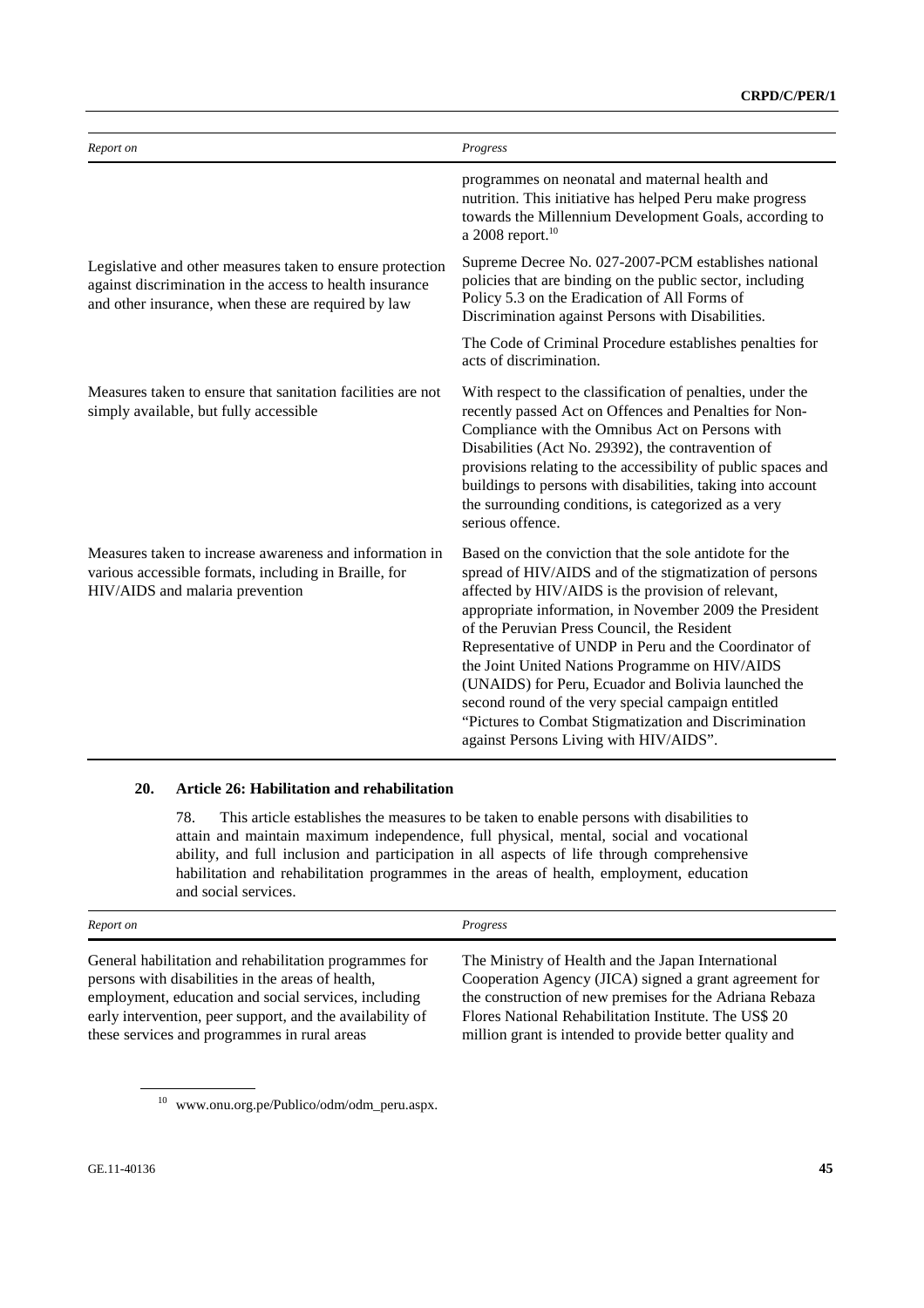### **CRPD/C/PER/1**

| Report on                                                                                                                                                                                                   | Progress                                                                                                                                                                                                                                                                                                                                                                                                                                                                                                                                           |
|-------------------------------------------------------------------------------------------------------------------------------------------------------------------------------------------------------------|----------------------------------------------------------------------------------------------------------------------------------------------------------------------------------------------------------------------------------------------------------------------------------------------------------------------------------------------------------------------------------------------------------------------------------------------------------------------------------------------------------------------------------------------------|
|                                                                                                                                                                                                             | more accessible comprehensive health care for persons<br>with disabilities.                                                                                                                                                                                                                                                                                                                                                                                                                                                                        |
| Measures taken to ensure that participation in habilitation<br>and rehabilitation services and programmes is voluntary                                                                                      | The Metropolitan Municipality of Lima is running a<br>community-based rehabilitation programme which<br>includes training for community workers or advocates:                                                                                                                                                                                                                                                                                                                                                                                      |
|                                                                                                                                                                                                             | Training modules have been held for 30 community-<br>$\bullet$<br>based rehabilitation workers. The target group was<br>composed of coordinators and volunteers who sit on<br>the committees of the "Vasos de Leche" (glasses of<br>milk) Programme in the Lima area.                                                                                                                                                                                                                                                                              |
|                                                                                                                                                                                                             | Health promoters and the community-based<br>$\bullet$<br>rehabilitation team have canvassed the 1 de Mayo and<br>2 de Mayo areas of Lima, visiting 180 families and<br>identifying 95 persons with disabilities.                                                                                                                                                                                                                                                                                                                                   |
| The promotion of initial and continuous training for<br>professionals and staff working in habilitation and<br>rehabilitation programmes                                                                    | Ministerial Decision No. 308-2009-MINSA to adopt<br>technical health standards for the Rehabilitative Medical<br>Service Production Unit is designed to improve the quality<br>of care throughout the country for persons with disabilities<br>and/or at risk of acquiring disabilities.                                                                                                                                                                                                                                                           |
| Measures taken for the promotion, availability, knowledge<br>and use of assistive devices and technologies, designed for<br>persons with disabilities, as they relate to habilitation and<br>rehabilitation | EsSalud has set up inter-institutional cooperation<br>networks with a view to the formulation of strategies for<br>the integration of persons with disabilities into society and<br>the labour market. These networks are led by the director<br>of the corresponding Specialized Professional<br>Rehabilitation Centre (CERP) or, in cases where the<br>network includes one of the Basic Professional<br>Rehabilitation Modules (MBRP) or Basic Professional<br>Rehabilitation Units (UBARP), the chief of the relevant<br>Social Benefits Unit. |
|                                                                                                                                                                                                             | This strategy is aimed at increasing the opportunities for<br>persons with disabilities to become integrated into society<br>and the labour market through the provision of prior<br>training, familiarization with rehabilitation technologies,<br>psychological counselling and social skills-building.                                                                                                                                                                                                                                          |
| Measures taken for the promotion of international<br>cooperation in the exchange of assistive technologies, in<br>particular with Third World countries                                                     | In a recent meeting with representatives of international<br>cooperation agencies working in Peru, the National Centre<br>for Strategic Planning (CEPLAN) proposed that US\$ 450<br>million in non-refundable international aid should be used<br>to combat and alleviate poverty in Peru. This proposal met<br>with a favourable response from the agencies.                                                                                                                                                                                      |
|                                                                                                                                                                                                             | The proposal came in response to the need to coordinate<br>financial aid from international cooperation agencies<br>through social programmes such as the "Crecer Juntos"<br>initiative.                                                                                                                                                                                                                                                                                                                                                           |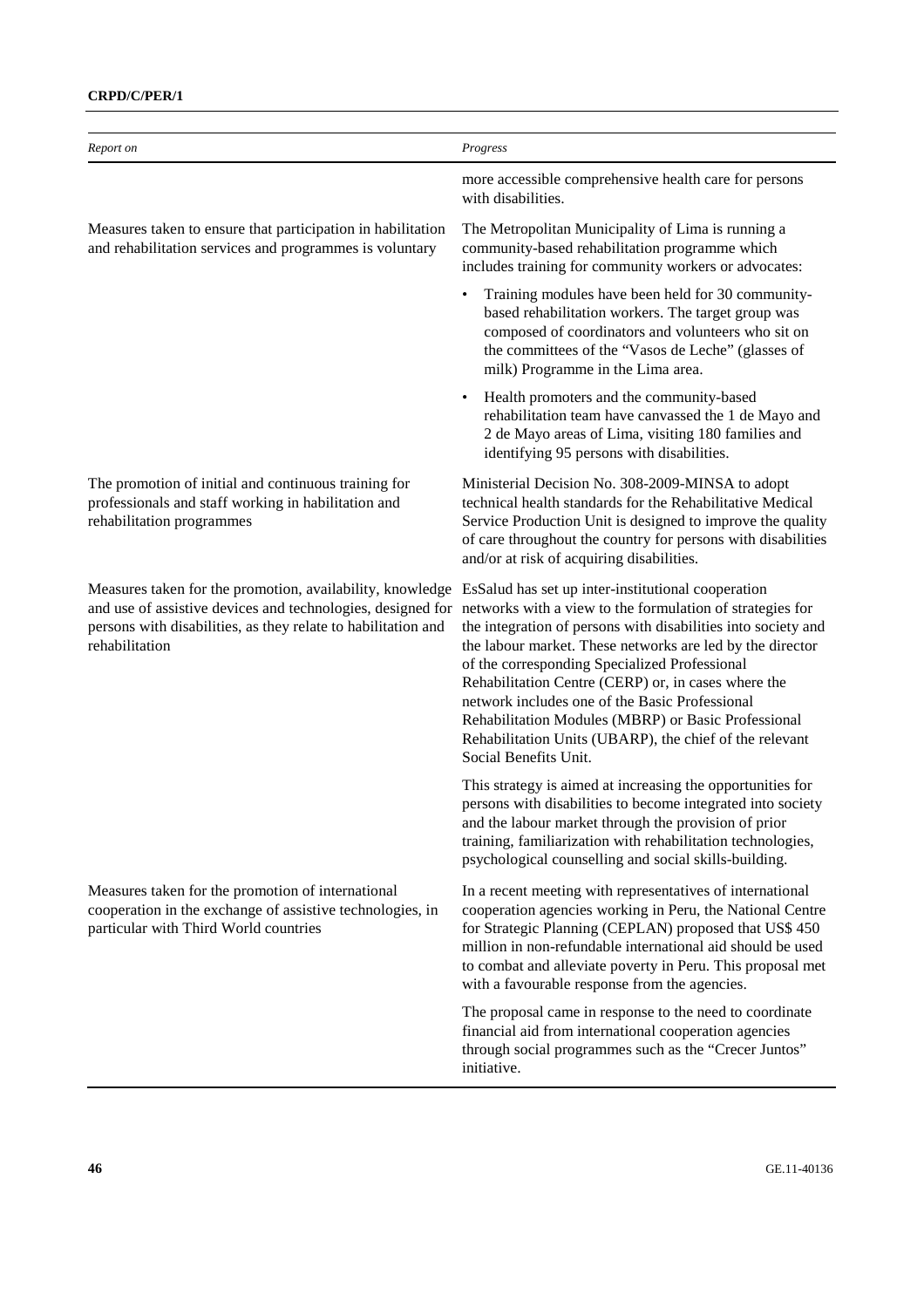### **21. Article 27: Work and employment**

79. This article recognizes the right of persons with disabilities to work and to gain a living in a labour market and work environment that is open, inclusive and accessible, including in the case of those who acquire a disability during the course of employment.

| Report on                                                                                                                                                                                                                                                                                                   | Progress                                                                                                                                                                                                                                                                                                                                                                                                                                                                                                         |  |
|-------------------------------------------------------------------------------------------------------------------------------------------------------------------------------------------------------------------------------------------------------------------------------------------------------------|------------------------------------------------------------------------------------------------------------------------------------------------------------------------------------------------------------------------------------------------------------------------------------------------------------------------------------------------------------------------------------------------------------------------------------------------------------------------------------------------------------------|--|
| The legislative measures taken to ensure protection<br>against discrimination in all stages of employment and in<br>any form of employment and to recognize the right of<br>persons with disabilities to work on a basis of equality<br>with others, in particular the right to equal pay for equal<br>work | Supreme Decree No. 027-2007-PCM establishes that the<br>Omnibus Act on Persons with Disabilities (Act No.<br>27050) reflects a national policy and requires all<br>institutions within the public sector to abide by the<br>provisions of that law under which at least 3 per cent of<br>the total workforce of each public body must be composed<br>of workers with disabilities. As mentioned earlier, failure<br>to achieve this quota is punishable with a fine under the<br>new Offences and Penalties Act. |  |
|                                                                                                                                                                                                                                                                                                             | An important component of the supreme decree concerns<br>the access of persons with disabilities to management<br>positions, provided that they meet the appropriate<br>occupational profile.                                                                                                                                                                                                                                                                                                                    |  |
|                                                                                                                                                                                                                                                                                                             | Legislative proposals that would extend this recruitment<br>system to the private sector have been submitted but have<br>not yet been adopted by Congress.                                                                                                                                                                                                                                                                                                                                                       |  |
| The impact of targeted employment programmes and<br>policies in place to achieve full and productive<br>employment among persons with disabilities according to<br>paragraphs 1 (a to g) of article 27 of the Convention                                                                                    | In accordance with the implementing regulations of the<br>Public Tenders Act (Supreme Decree No. 184-2008-EF),<br>if the bids of two businesses are ranked equally,<br>preference is to be given to the enterprise that employs<br>staff with disabilities.                                                                                                                                                                                                                                                      |  |
| The impact of measures to facilitate re-employment of<br>persons with disabilities, who are made redundant as a<br>result of privatization, downsizing and economic<br>restructuring of public and private enterprises according to<br>paragraph 1 (e) of the Convention                                    | Ministerial Decision No. 027-2010-TR to adopt a<br>methodological guide for the organization of events for<br>persons with disabilities.                                                                                                                                                                                                                                                                                                                                                                         |  |
| Availability of technical and financial assistance for the<br>provision of reasonable accommodations, including<br>promotion of the establishment of cooperatives and start-<br>ups in order to encourage entrepreneurialism                                                                                | A system is in place to finance microenterprises and<br>business ventures run by persons with disabilities through<br>the COFIDE Development Bank. COFIDE operates as a<br>second-tier bank in managing funds that are provided at<br>promotional rates to bodies such as the Trujillo Municipal<br>Fund, which administers strategies for the promotion of<br>self-employment among persons with disabilities (e.g., the<br>"CrediAmigo" (friendly credit) strategy.                                            |  |
| Affirmative and effective action measures for the<br>employment of persons with disabilities in the regular<br>labour market                                                                                                                                                                                | The Ministry of Labour devotes particular attention to<br>persons with disabilities through such programmes as<br>"Construyendo Perú" (building Peru), "ProJoven" (pro-<br>youth) and "Revalora Perú" (adding value to Peru), which<br>provide opportunities for temporary work but also for<br>vocational skills-building; in the case of "Revalora Perú",<br>a vocational retraining programme created in response to<br>the economic crisis, participants are taught skills that are                          |  |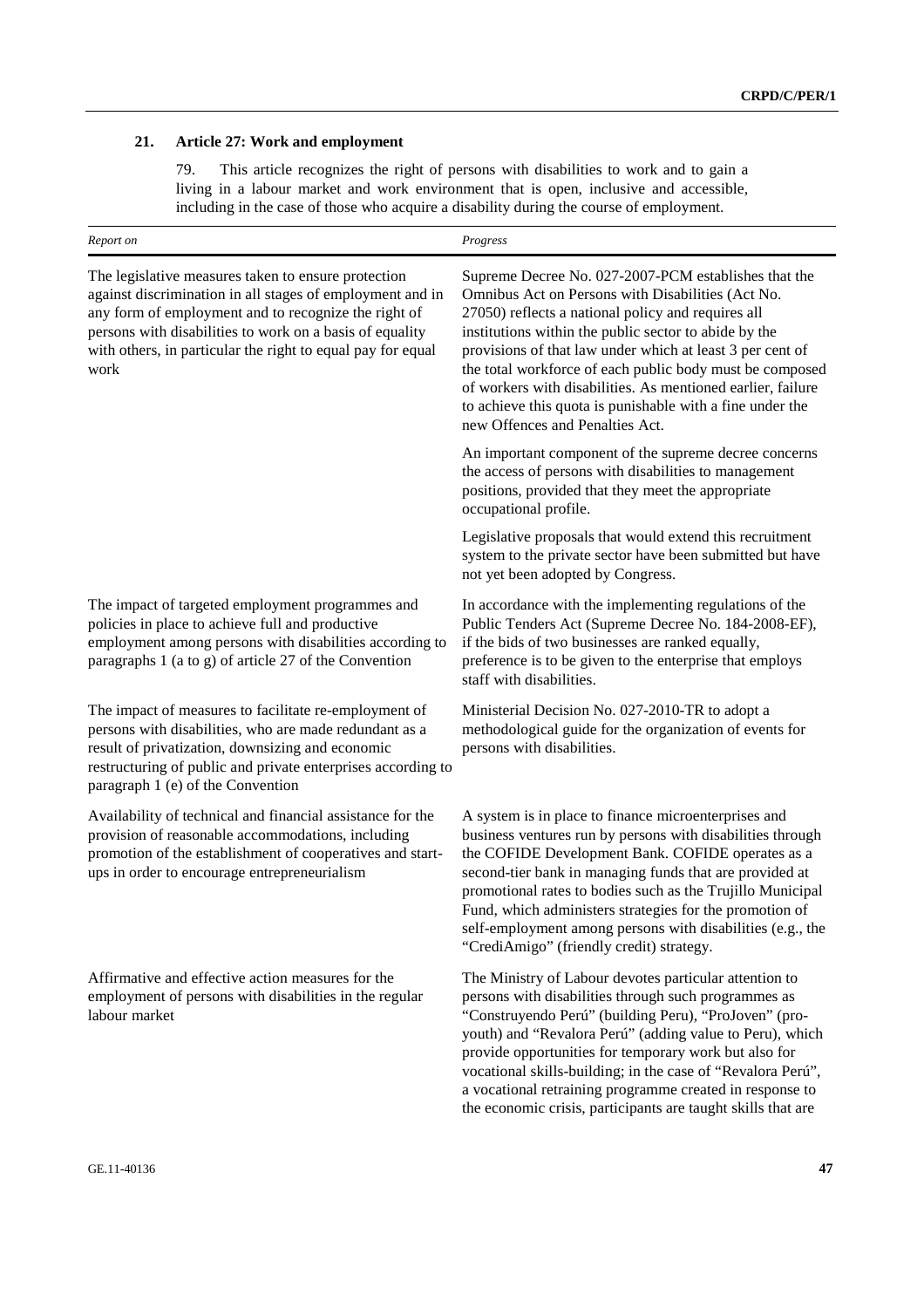### **CRPD/C/PER/1**

| Report on                                                                                                                                                                                                                                                      | Progress                                                                                                                                                                                                                                                                                                                                                                                                                                                                                                                                                         |
|----------------------------------------------------------------------------------------------------------------------------------------------------------------------------------------------------------------------------------------------------------------|------------------------------------------------------------------------------------------------------------------------------------------------------------------------------------------------------------------------------------------------------------------------------------------------------------------------------------------------------------------------------------------------------------------------------------------------------------------------------------------------------------------------------------------------------------------|
|                                                                                                                                                                                                                                                                | in high demand in the labour market in courses held at<br>top-level technical centres.                                                                                                                                                                                                                                                                                                                                                                                                                                                                           |
| Positive and effective action measures for the prevention<br>of harassment of persons with disabilities in the workplace                                                                                                                                       | All public bodies have adopted directives on the<br>application of Act No. 27942 on the Prevention and<br>Punishment of Sexual Harassment.                                                                                                                                                                                                                                                                                                                                                                                                                       |
|                                                                                                                                                                                                                                                                | Acts of discrimination are punishable under the Code of<br>Criminal Procedure.                                                                                                                                                                                                                                                                                                                                                                                                                                                                                   |
|                                                                                                                                                                                                                                                                | Public officials must conduct their work in accordance<br>with the Framework Act on Public Employment:<br>"Principle of probity and public ethics: public employees<br>shall act in accordance with the ethical principles and<br>values established in the Constitution and legislation, as is<br>required for public service."                                                                                                                                                                                                                                 |
| Accessibility of persons with disabilities to open<br>employment and vocational training services, including<br>those for the promotion of self-employment                                                                                                     | Under Supreme Decree No. 001-2003-TR creating the<br>Register of Firms that Promote the Interests of Persons<br>with Disabilities, the Ministry of Labour established a<br>sectoral policy which includes a set of actions aimed at<br>informing firms on the Register and businesses in general<br>about the benefits provided for by law for firms that hire<br>persons with disabilities and at raising managers'<br>awareness of the need to promote the interests of this<br>vulnerable group and the integration of its members into<br>the labour market. |
| Information on existing significant differences in<br>employment between men and women with disabilities<br>and whether there are policies and legislation to cater for<br>these differences in order to promote the advancement of<br>women with disabilities | The eradication of all forms of discrimination against<br>persons with disabilities is a State policy with which all<br>public-sector bodies must comply, as stipulated by the<br>Office of the President of the Council of Ministers in 2007<br>in Supreme Decree No. 027.                                                                                                                                                                                                                                                                                      |
| Identification of the most vulnerable groups among<br>persons with disabilities (including by providing<br>examples) and policies and legislation in place for their<br>inclusion in the labour market                                                         | Bill No. 03112/2008/CR contains proposed amendments<br>to article 65 of National Pensions System Decree-Law No.<br>19990 which would provide for the employment of<br>disabled recipients of orphan's benefits.                                                                                                                                                                                                                                                                                                                                                  |
| Measures taken for the promotion of the trade union rights Peruvian labour legislation protects the trade-union rights<br>of persons with disabilities                                                                                                         | of all workers.                                                                                                                                                                                                                                                                                                                                                                                                                                                                                                                                                  |
| Measures taken to assure the retention and retraining of<br>workers who suffer a workplace injury resulting in a<br>disability preventing them from performing their previous<br>tasks                                                                         | Congressional bill No. 03113/2008 proposes the addition<br>of a twenty-third provision to Legislative Decree No. 816<br>(the Tax Code) and amendments to articles 37 and 46 of<br>Legislative Decree No. 774 (the Income Tax Act) and<br>articles 17, 19, 28 and 37 of Legislative Decree No. 776<br>(the Municipal Taxation Act), which regulate the payment<br>of taxes by persons with disabilities.                                                                                                                                                          |
|                                                                                                                                                                                                                                                                | Adoption of the Comprehensive Health Insurance Act,<br>which covers temporary unemployment.                                                                                                                                                                                                                                                                                                                                                                                                                                                                      |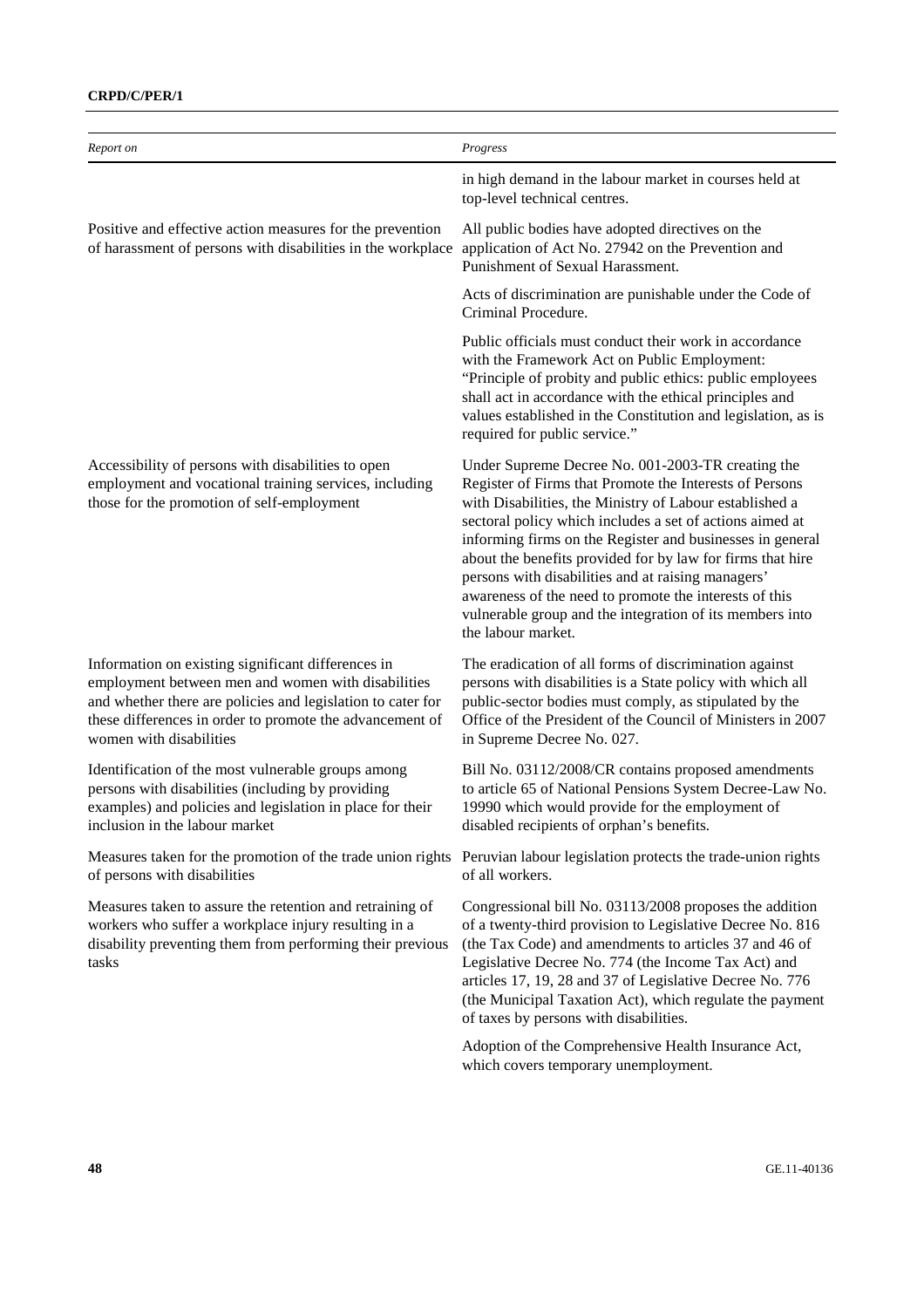| Report on                                                                                                                                                                                                                                                                           | Progress                                                                                                                                                                                                                                                                                                                                                                                                                                                  |
|-------------------------------------------------------------------------------------------------------------------------------------------------------------------------------------------------------------------------------------------------------------------------------------|-----------------------------------------------------------------------------------------------------------------------------------------------------------------------------------------------------------------------------------------------------------------------------------------------------------------------------------------------------------------------------------------------------------------------------------------------------------|
| Information on the work of persons with disabilities in the<br>informal economy in the State party, and the measures<br>taken to enable them to move out of the informal<br>economy, as well as on measures taken to ensure their<br>access to basic services and social protection | The Ministry of Women and Social Development and<br>CONADIS published a baseline study on labour demand<br>for persons with disabilities in Peruvian businesses. This<br>study identifies the professional attributes that businesses<br>seek in persons with disabilities. Financial support was<br>provided by JICA.                                                                                                                                    |
| Legal safeguards in place to protect workers with<br>disabilities from unfair dismissal, and forced or<br>compulsory labour according to article 27, paragraph 2                                                                                                                    | Supreme Decree No. 018-2006-TR establishes the<br>functions of the National Office for the Promotion of<br>Employment of Persons with Disabilities within the<br>Ministry of Labour. This office is responsible for<br>promoting the rights of workers with disabilities, as well<br>as providing and facilitating advisory, legal defence,<br>mediation and conciliation services free of charge on a<br>non-discriminatory and equal opportunity basis. |
| Measures taken to ensure persons with disabilities who<br>have technical and vocational skills are empowered with<br>the support needed for their entry and re-entry to the<br>labour market according to paragraph 1 (k)                                                           | The "Red CIL Proempleo" (CIL pro-employment<br>network) programme works as a national labour exchange<br>that seeks to match up job-seekers with businesses that<br>have job openings.                                                                                                                                                                                                                                                                    |
| Measures taken to ensure students with disabilities the<br>same access to the general labour market                                                                                                                                                                                 | CONADIS runs the Alcides Salomón Zorilla<br>Technical/Vocational Education Centre, which provides<br>training to persons with disabilities in areas such as<br>carpentry, gardening, bread-making, sewing and computer<br>sciences. Several fairs have been organized in which<br>goods produced at the Centre are exhibited and sold.                                                                                                                    |
| Measures taken to ensure various forms of work, such as<br>work on location, telecommuting (off-site/at home) and<br>subcontracting, and work opportunities offered by new<br>communication technologies                                                                            | The National University of Engineering, through its<br>National Institute for Telecommunications Research and<br>Training (INICTEL), offers training courses in<br>information and communications technologies. The<br>achievements of this initiative can be viewed at<br>http://cetic.inictel.net (in Spanish). The courses are<br>approved for persons with disabilities.                                                                              |
|                                                                                                                                                                                                                                                                                     | Peru is part of the Partnership in Opportunities for<br>Employment through Technology in the Americas<br>(POETA), under the auspices of the Organization of<br>American States (OAS), which promotes opportunities for<br>training in information and communications technologies<br>for persons with disabilities. CONADIS is in the process<br>of joining the National Advisory Committee.                                                              |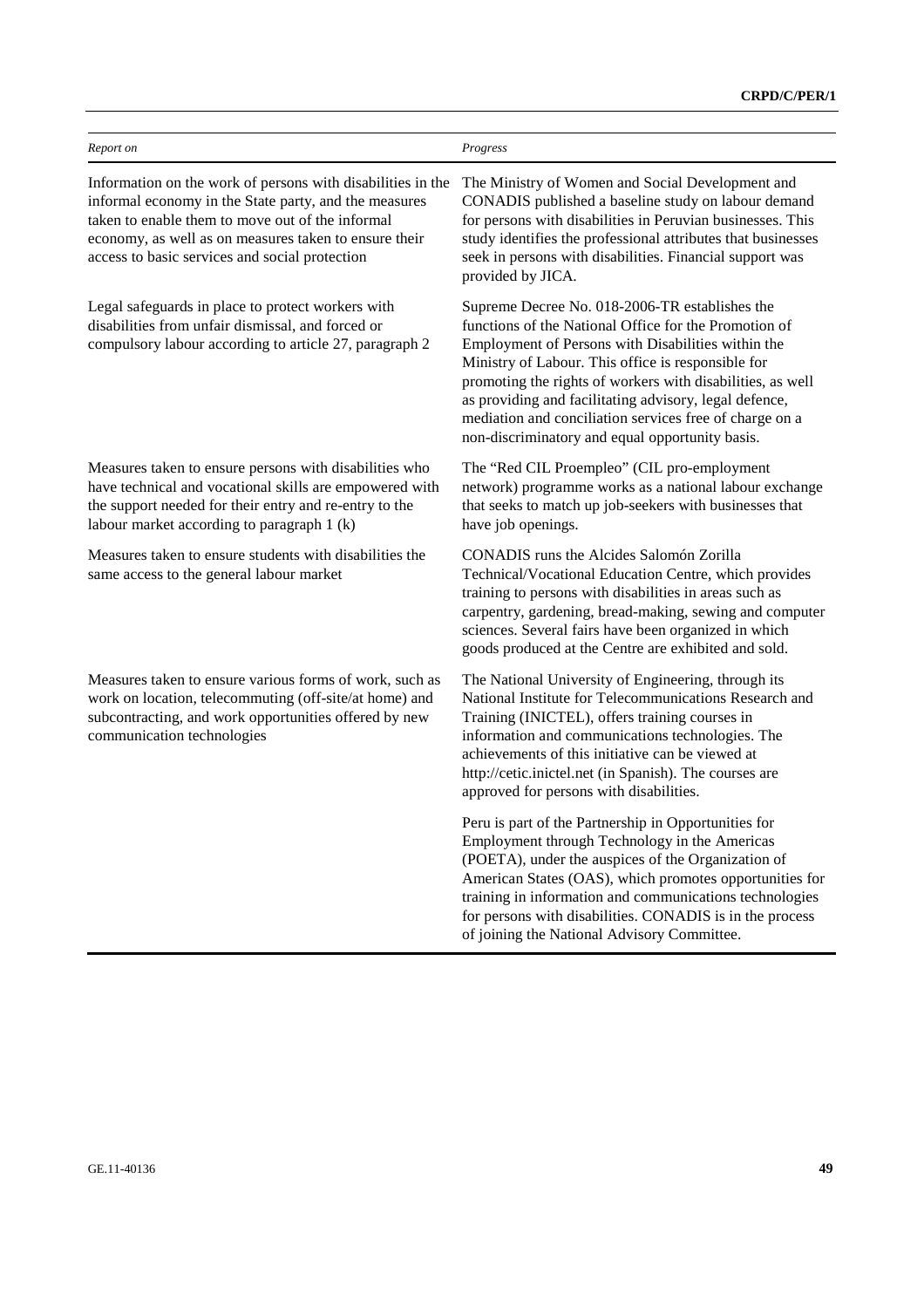# **22. Article 28: Adequate standard of living and social protection**

80. This article recognizes the right of persons with disabilities to an adequate standard of living and to social protection.

| Report on                                                                                                                                                                                                                                         | Progress                                                                                                                                                                                                                                                                                                                                                                                                                                                                                                                                                                                                                                                                                                                                                                                                                                                                                                                                                                                                                                                                                   |  |  |
|---------------------------------------------------------------------------------------------------------------------------------------------------------------------------------------------------------------------------------------------------|--------------------------------------------------------------------------------------------------------------------------------------------------------------------------------------------------------------------------------------------------------------------------------------------------------------------------------------------------------------------------------------------------------------------------------------------------------------------------------------------------------------------------------------------------------------------------------------------------------------------------------------------------------------------------------------------------------------------------------------------------------------------------------------------------------------------------------------------------------------------------------------------------------------------------------------------------------------------------------------------------------------------------------------------------------------------------------------------|--|--|
| Measures taken to ensure availability and access by<br>persons with disabilities to clean water, adequate food,<br>clothing and housing and provide examples                                                                                      | • Ministerial Decision No. 453-2007-VIVIENDA to<br>approve the operating regulations for the family<br>housing subsidy programme for new home purchases<br>(one-time grant). The decision defines "disability"<br>and establishes that a household can be defined as a<br>head of household and children and/or grandchildren<br>with disabilities who are over 25 years of age.                                                                                                                                                                                                                                                                                                                                                                                                                                                                                                                                                                                                                                                                                                           |  |  |
|                                                                                                                                                                                                                                                   | • Ministerial Decision No. 733-2008-VIVIENDA to<br>approve the operating regulations on eligibility for the<br>family housing subsidy for new home purchases. The<br>decision defines "disability" and establishes that<br>social housing must comply with national building<br>regulations, which include technical standard A.120:<br>"Accessibility for persons with disabilities" (currently<br>"Accessibility for persons with disabilities and older<br>persons"). It also extends the definition of a<br>household to include a head of household and his or<br>her own children or those of the spouse who are over<br>25 years of age and have disabilities. The family<br>housing subsidy is allocated using a points system<br>when the number of applicant households exceeds the<br>number of available grants. The points system takes<br>into account applicants' economic and social<br>situation. A certain number of points are allocated for<br>each household member with disabilities, and extra<br>points are assigned for heads of households with<br>disabilities. |  |  |
| Measures taken to ensure access by persons with<br>disabilities to services, devices and other appropriate<br>assistance at affordable prices, including the availability<br>of programmes that cover disability-related extra financial<br>costs | The Ministry of Housing and the Ministry of Defence<br>have been working to conclude agreements for the<br>implementation of housing projects on designated tracts of<br>land used and owned by the Ministry of Defence or its<br>agencies. These projects are aimed at facilitating access to<br>housing for the general population, with priority access for<br>armed forces personnel in the different regions of the<br>country. The projects will include a certain number of<br>homes under the "Techo Propio" (roof over my head)<br>Programme, which will be allocated to relatives of<br>deceased members of the armed forces and to personnel<br>with total and permanent disabilities resulting from<br>injuries sustained in the line of duty.                                                                                                                                                                                                                                                                                                                                 |  |  |
| Measures taken to ensure access by persons with<br>disabilities, in particular women and girls and older<br>persons with disabilities, to social protection programmes<br>and poverty reduction programmes                                        | • Ministerial Decision No. 161-2009-VIVIENDA to<br>approve the operating regulations on eligibility for the<br>family housing subsidy for construction on self-<br>owned property and home improvements. The<br>decision also defines "disability", extends the                                                                                                                                                                                                                                                                                                                                                                                                                                                                                                                                                                                                                                                                                                                                                                                                                            |  |  |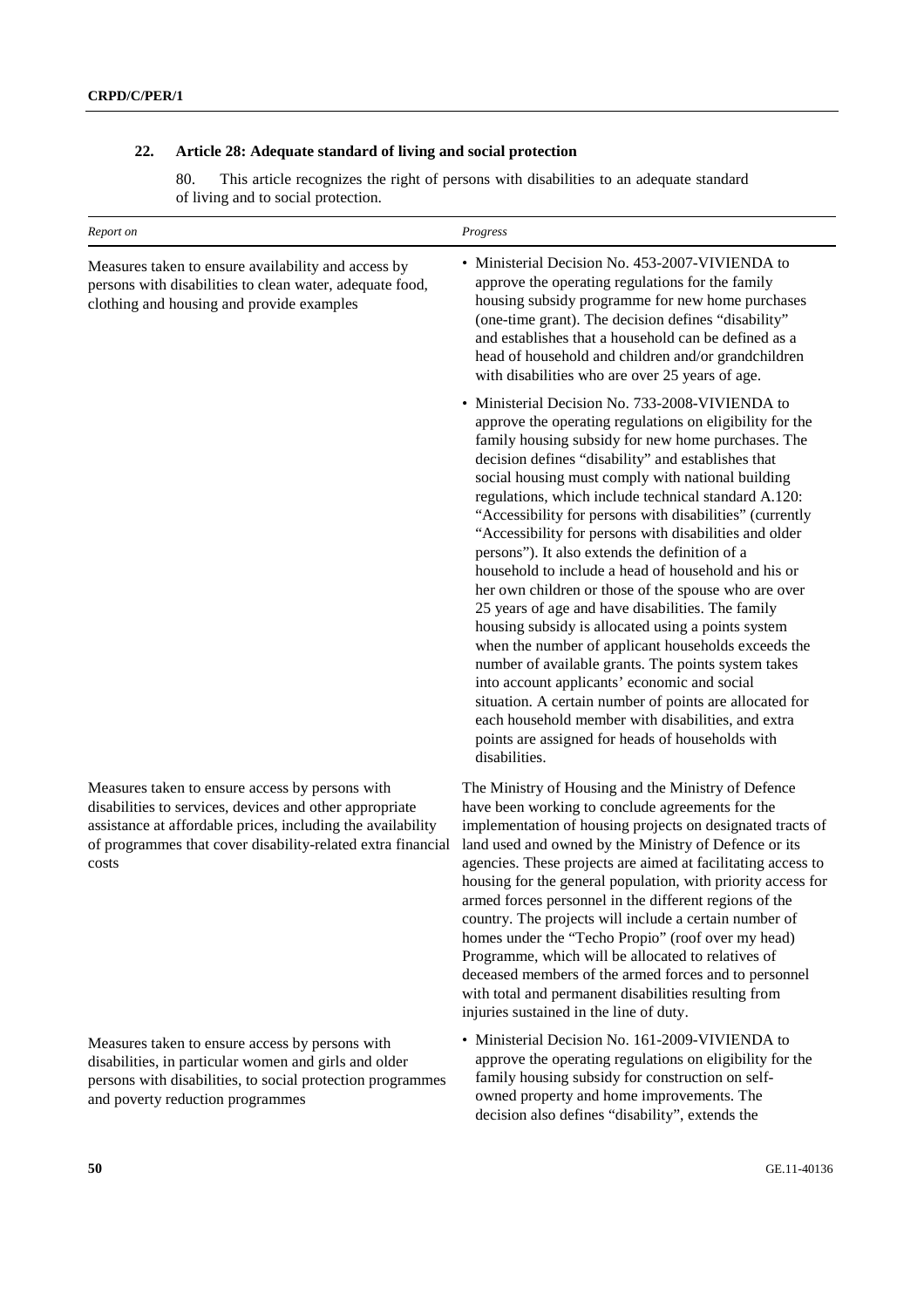| Report on                                                                                                             | Progress                                                                                                                                                                                                                                                                                                                                                                                                                                 |
|-----------------------------------------------------------------------------------------------------------------------|------------------------------------------------------------------------------------------------------------------------------------------------------------------------------------------------------------------------------------------------------------------------------------------------------------------------------------------------------------------------------------------------------------------------------------------|
|                                                                                                                       | definition of a household to include partners' children<br>and grandchildren and provides for the allocation of<br>bonus points under the points-based system to single<br>heads of household with disabilities.                                                                                                                                                                                                                         |
|                                                                                                                       | Ministerial Decision No. 320-2009-VIVIENDA to<br>approve the operating regulations on eligibility for the<br>family housing subsidy in rural areas for construction<br>on self-owned property and home improvements. This<br>decision contains the same definition of "disability"<br>as Ministerial Decision No. 733-2008-VIVIENDA.                                                                                                     |
|                                                                                                                       | • Some 200 persons with disabilities will work in sales<br>kiosks to be set up at Ministry of Health facilities<br>under a special employment programme. Through this<br>initiative, the State will provide disadvantaged groups<br>with opportunities for improving their situation; the<br>persons selected for the programme will work in<br>clinics, mother and child health centres, hospitals and<br>specialized health institutes |
| Measures towards public housing programmes and<br>retirement benefits and programmes for persons with<br>disabilities | Act No. 29231 on debt restructuring arrangements for<br>Banco de Materiales borrowers and its implementing<br>regulations, which were adopted by Supreme Decree No.<br>005-2009-VIVIENDA, authorize the Banco de Materiales<br>to write off the entire sum outstanding on housing loans<br>held by borrowers meeting any of a number of criteria,<br>which include the presence of physical or mental<br>disability.                     |
| Measures taken to recognize the connection between<br>poverty and disability                                          | Congressional bill No. 03113/2008-CR proposes the<br>addition of a twenty-third provision to Legislative Decree<br>No. 816 (the Tax Code) and amendments to articles 37<br>and 46 of Legislative Decree No. 774 (the Income Tax<br>Act) and articles 17, 19, 28 and 37 of Legislative Decree<br>No. 776 (the Municipal Taxation Act), which regulates the<br>payment of taxes by persons with disabilities.                              |

# **23. Article 29: Participation in political and public life**

81. This article guarantees political rights to persons with disabilities.

| Report on                                                                                                                                                                                                                                             | Progress                                                                                                                                                                                                    |
|-------------------------------------------------------------------------------------------------------------------------------------------------------------------------------------------------------------------------------------------------------|-------------------------------------------------------------------------------------------------------------------------------------------------------------------------------------------------------------|
| Legislation and measures to guarantee to persons with<br>disabilities, in particular persons with mental or<br>intellectual disability, political rights, including, if it is the<br>case, existing limitations and actions taken to overcome<br>them | Since the adoption of Act No. 29478 by Congress in<br>December 2009, the National Election Procedures Office<br>has had the necessary legal framework to facilitate voting<br>by persons with disabilities. |
| Measures taken to ensure the right to vote of all persons<br>with disabilities, on their own or to be assisted by a person<br>of their choice                                                                                                         | The national identity card also serves as the one and only<br>type of voter registration card. Its use is compulsory for all<br>citizens, and the National Identity and Civil Status                        |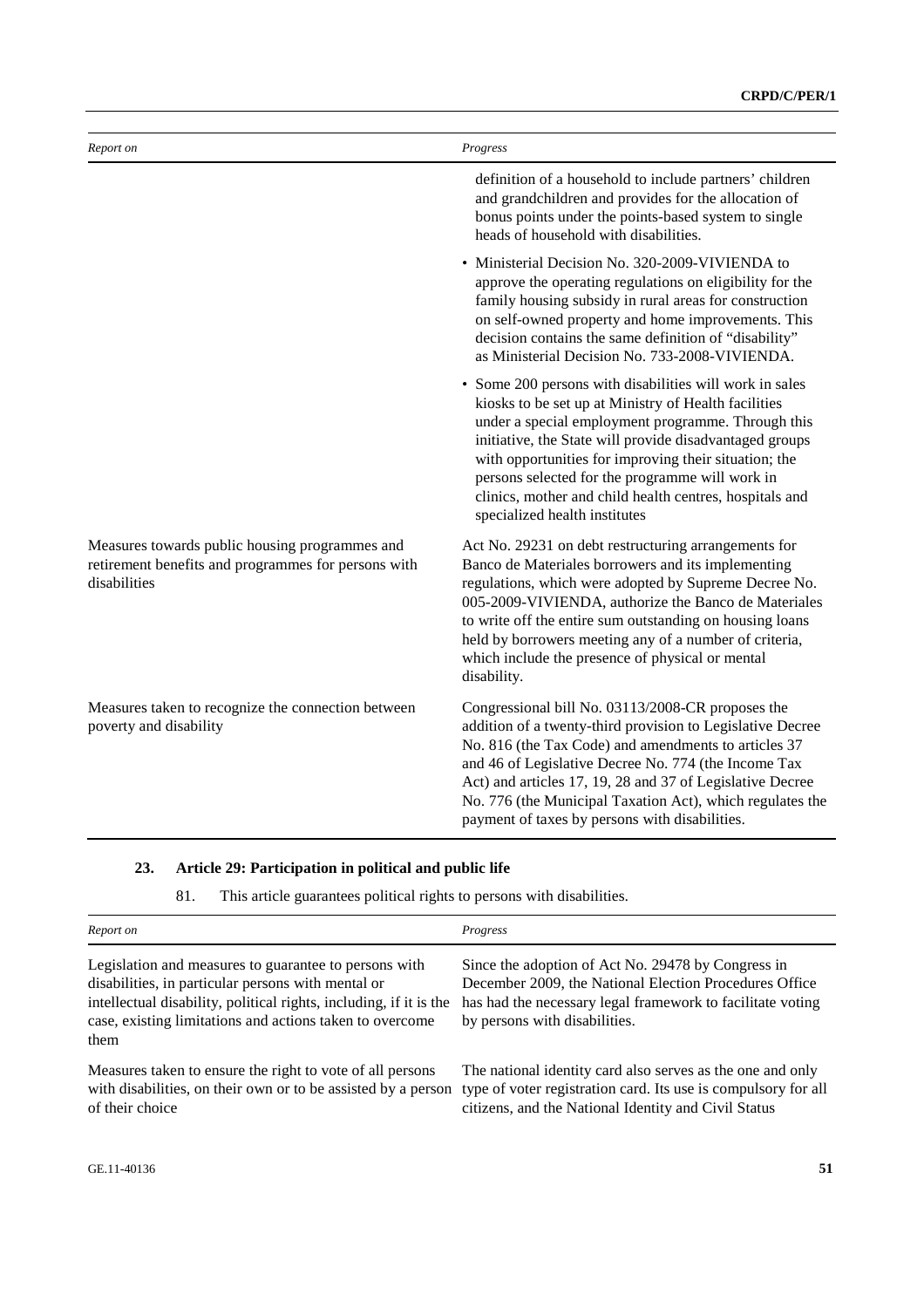| Report on                                                                                                                                                                                            | Progress                                                                                                                                                                                                                                                                                                                                                                                                                                                                                                                                                                                                                                                                                                                                                     |
|------------------------------------------------------------------------------------------------------------------------------------------------------------------------------------------------------|--------------------------------------------------------------------------------------------------------------------------------------------------------------------------------------------------------------------------------------------------------------------------------------------------------------------------------------------------------------------------------------------------------------------------------------------------------------------------------------------------------------------------------------------------------------------------------------------------------------------------------------------------------------------------------------------------------------------------------------------------------------|
|                                                                                                                                                                                                      | Registry has issued an administrative decision under<br>which national identity cards are to be issued free of<br>charge to persons with disabilities, following verification<br>of eligibility.                                                                                                                                                                                                                                                                                                                                                                                                                                                                                                                                                             |
| Measures taken to ensure the full accessibility of the<br>voting procedures, facilities and materials                                                                                                | Under Act No. 29478, the National Election Procedures<br>Office maintains a register of citizens with disabilities in<br>order to facilitate their access to the ballot box by: (a)<br>preparing ballot papers in Braille (Braille templates) for<br>citizens with visual disabilities; (b) setting up voting<br>booths at ground-floor level in polling stations; (c)<br>temporarily moving voting booths from upper floors in<br>polling stations to ensure that persons with disabilities do<br>not have to climb stairs; (d) putting up signs in polling<br>stations to guide citizens with disabilities and publicizing<br>the measures taken to facilitate their access to voting<br>booths. The register can be consulted on the Office's<br>website. |
| Indicators measuring the full enjoyment of the right to<br>participate in political and public life of persons with<br>disabilities                                                                  | In 2004–2007, 10,758 persons with disabilities exercised<br>their right to vote.                                                                                                                                                                                                                                                                                                                                                                                                                                                                                                                                                                                                                                                                             |
|                                                                                                                                                                                                      | • Nationally, the total number of identity cards issued free<br>of charge to persons with disabilities between 2003 and<br>5 March 2010 was 67,729, of which 38,805 were issued<br>to adults and 28,924 to minors                                                                                                                                                                                                                                                                                                                                                                                                                                                                                                                                            |
| Support provided, if any, to persons with disabilities for<br>the establishment and maintenance of organizations to<br>represent their rights and interests at local, regional and<br>national level | Since 2001, CONADIS has maintained a register of<br>associations, NGOs and other organizations that work to<br>benefit persons with disabilities and to address the<br>problems they face; in a number of those organizations,<br>parents and relatives of persons with disabilities sit on the<br>board of directors. Currently, 310 institutions have been<br>entered on the roster maintained by the National Registry;<br>this authorizes them to enter into cooperative<br>arrangements, gives them access to international<br>cooperation funding and enables them to promote the<br>social integration of their members.                                                                                                                              |

#### **24. Article 30: Participation in cultural life, recreation, leisure and sport**

82. This article recognizes the right of persons with disabilities to take part in cultural life, develop and utilize their creative, artistic and intellectual potential, to receive recognition and support for their specific cultural and linguistic identity, and to participate in recreational, leisure and sports activities on an equal basis with others.

| Report on                                                                                                                                                                                                                                                  | Progress                                                                                                                                                                                             |
|------------------------------------------------------------------------------------------------------------------------------------------------------------------------------------------------------------------------------------------------------------|------------------------------------------------------------------------------------------------------------------------------------------------------------------------------------------------------|
| Measures taken to recognize and promote the right of<br>persons with disabilities to take part on an equal basis<br>with others in cultural life, including opportunities to<br>develop and utilize their creative, artistic and intellectual<br>potential | A sociocultural, recreational and sports programme is in<br>place which includes:<br>• A singing workshop entitled "Developing Talents" for<br>children and young people with special needs from the |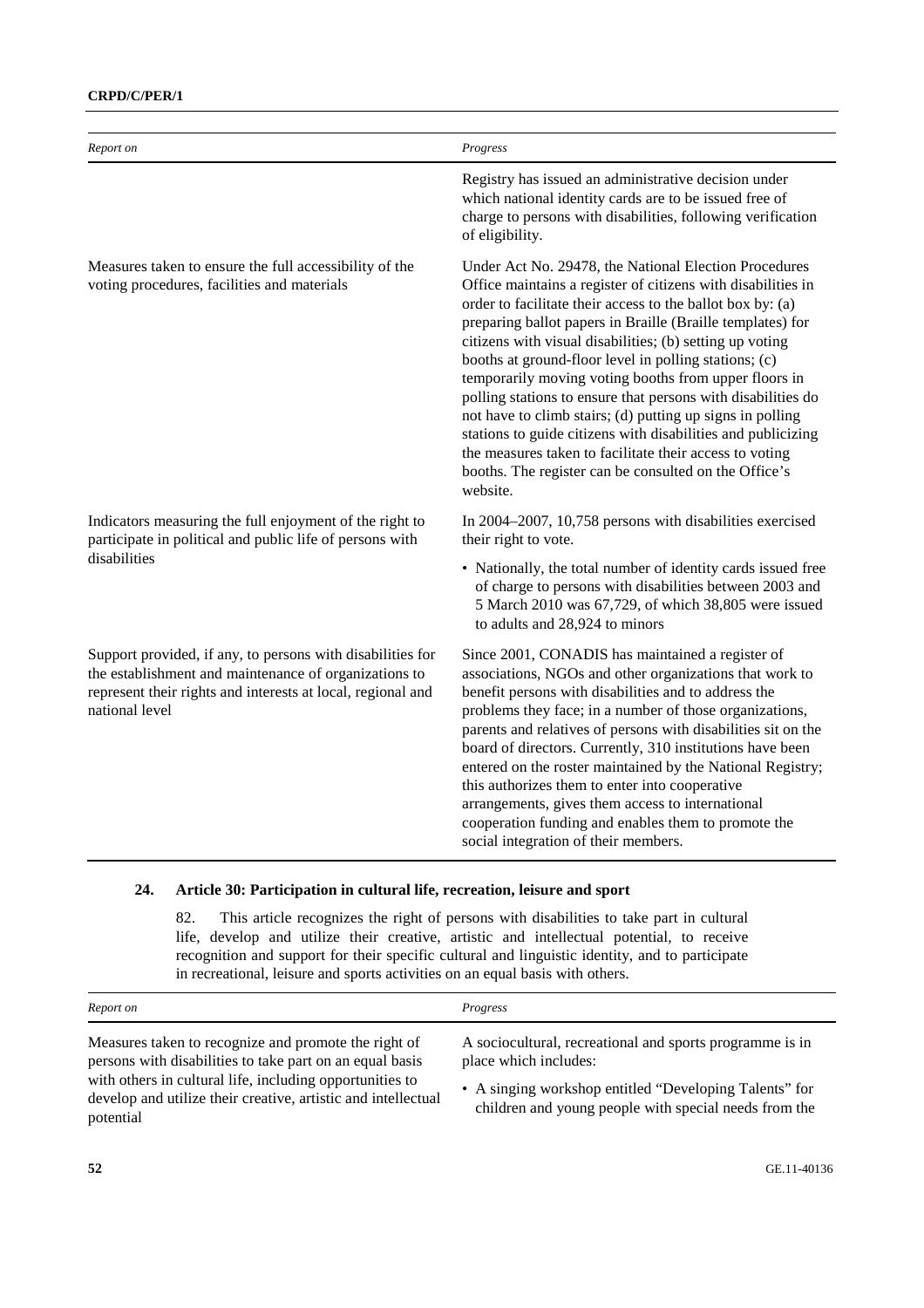| Report on                                                                                                                                                                                                                                                                | Progress                                                                                                                                                                                                                                                                                                                                                                                                                                                                                  |
|--------------------------------------------------------------------------------------------------------------------------------------------------------------------------------------------------------------------------------------------------------------------------|-------------------------------------------------------------------------------------------------------------------------------------------------------------------------------------------------------------------------------------------------------------------------------------------------------------------------------------------------------------------------------------------------------------------------------------------------------------------------------------------|
|                                                                                                                                                                                                                                                                          | following Special Basic Education Centres: San<br>Bartolomé, los Cipreses, las Palomitas and Santa Lucia                                                                                                                                                                                                                                                                                                                                                                                  |
|                                                                                                                                                                                                                                                                          | • A Marinera dance show which differently-abled<br>adolescents and young people from Lima's Special<br>Basic Education Centres perform in the Pasaje Santa<br>Rosa in the historic quarter of Lima                                                                                                                                                                                                                                                                                        |
|                                                                                                                                                                                                                                                                          | • A performing arts workshop for persons with<br>disabilities which is designed to facilitate their<br>participation in the cultural development of our city                                                                                                                                                                                                                                                                                                                              |
|                                                                                                                                                                                                                                                                          | • Activities in special educational institutions that impart<br>educational messages through art, educational theatre<br>and educational puppet shows                                                                                                                                                                                                                                                                                                                                     |
|                                                                                                                                                                                                                                                                          | • The first edition of a contest entitled "Children with<br>Special Talent", which aims to recognize, encourage<br>and develop the creative and acting potential of children<br>and young people with special needs in order to<br>facilitate their comprehensive development and to<br>promote the dissemination of inclusive education                                                                                                                                                  |
| Measures taken to ensure that cultural, leisure, tourism<br>and sporting facilities are accessible to persons with<br>disabilities, taking into account children with disabilities,<br>including through the conditional use of public<br>procurement and public funding | Tourism Act No. 29408, published on 18 September 2009,<br>establishes, in article 46, that the Ministry of Foreign Trade<br>and Tourism is responsible for working with other public<br>and private organizations to design and implement the<br>Social Tourism Programme; this programme seeks to<br>facilitate and create opportunities for different groups<br>within the population, including persons with disabilities, to<br>enjoy the right to participate in tourism activities. |
|                                                                                                                                                                                                                                                                          | Accordingly, the Office of the Deputy Ministry for<br>Tourism, through the National Directorate of Tourism, has<br>been developing the Social Tourism Programme, which,<br>pursuant to Act No. 29408, is to include measures to<br>enable persons with disabilities to engage in tourism<br>activities; this means that facilities providing tourism<br>services are to be accessible to persons with disabilities.                                                                       |
| Measures taken to ensure that intellectual property laws<br>do not become a barrier for persons with disabilities in<br>accessing cultural materials, including participation in<br>relevant international efforts                                                       | The Metropolitan Municipality of Lima has reported on<br>the implementation of a pilot scheme, in partnership with<br>the National Institute of Culture, entitled "Promoting<br>Tourism: Special Guides", to provide training to six young<br>persons with intellectual disabilities.                                                                                                                                                                                                     |
|                                                                                                                                                                                                                                                                          | Eight young persons with intellectual disabilities are being<br>trained as special guides to promote tourism in<br>cooperation with the Parque de las Leyendas Foundation.                                                                                                                                                                                                                                                                                                                |
| Measures taken to promote deaf culture                                                                                                                                                                                                                                   | • The Health Commission has approved bill No.<br>02752/2008-CR, which proposes that Peruvian Sign<br>Language be officially recognized as a means of<br>communication for persons with hearing disabilities                                                                                                                                                                                                                                                                               |

throughout the country.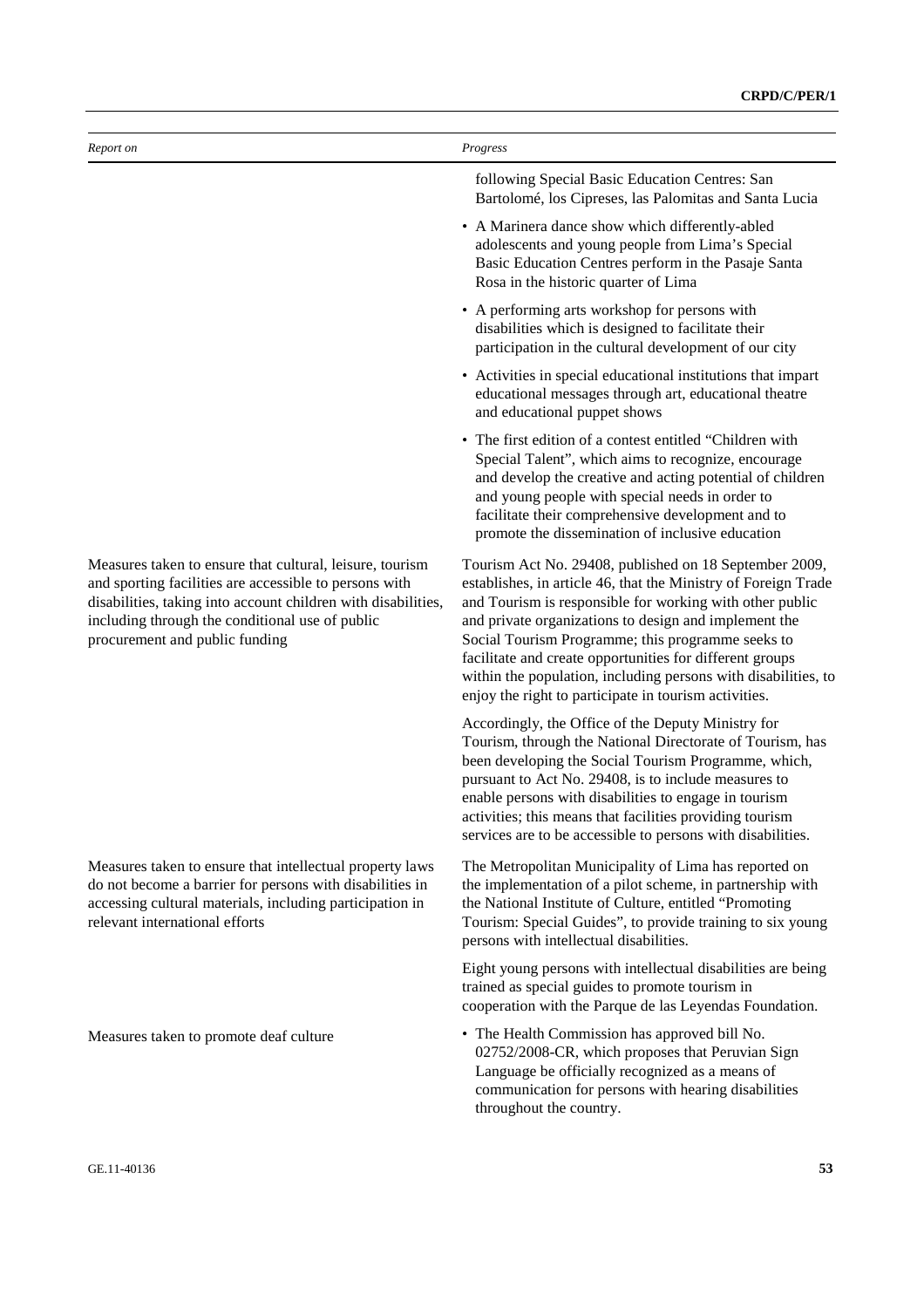| Report on                                                                                                                                                                                                                                    | Progress                                                                                                                                                                                                                                                                                                                                                                                                                                           |
|----------------------------------------------------------------------------------------------------------------------------------------------------------------------------------------------------------------------------------------------|----------------------------------------------------------------------------------------------------------------------------------------------------------------------------------------------------------------------------------------------------------------------------------------------------------------------------------------------------------------------------------------------------------------------------------------------------|
|                                                                                                                                                                                                                                              | • It has been established by an act of Congress that<br>deafblindness is to be considered to be a single<br>disability in accordance with the provisions of article 2<br>of the Constitution regarding equality among persons.                                                                                                                                                                                                                     |
| Measures taken to support the participation of persons<br>with disabilities in sports, including elimination of<br>discriminatory and differentiated treatment of persons<br>with disabilities in the awarding of prizes and medals          | Under the Act on Offences and Penalties, any failure by<br>the Peruvian Sports Institute or the Peruvian Olympic<br>Committee to accord the same recognition to athletes with<br>disabilities who win Olympic or world titles in their<br>respective events as it does to victorious able-bodied<br>athletes is defined as a very serious offence.                                                                                                 |
| Measures taken to ensure that children with disabilities<br>have access on an equal basis with all other children to<br>participation in play, recreation, leisure and sporting<br>facilities, including those made within the school system | The Ministry of Women and Social Development<br>administers the national Wawa Wasi and National Family<br>Welfare Institute programmes, whose direct beneficiaries<br>include children under the age of 4 years who require<br>supervision and protection because their parents are<br>working or seeking work and lack the assistance of an<br>adult who would be able to look after the children and<br>ensure that they are properly cared for. |

# **D. The specific situation of boys, girls and women with disabilities**

#### **1. Article 6: Women with disabilities**

83. Although gender aspects should be mainstreamed in each of the articles, where applicable, under this specific article the report should include information regarding measures taken by the State party to ensure the full development, advancement and empowerment of women for the purpose of guaranteeing them the exercise and enjoyment of the Convention rights and fundamental freedoms and the elimination of all forms of discrimination.

| Report on                                                                                                                                                    | Progress                                                                                                                                                                                                                                                                                                                                                                                   |
|--------------------------------------------------------------------------------------------------------------------------------------------------------------|--------------------------------------------------------------------------------------------------------------------------------------------------------------------------------------------------------------------------------------------------------------------------------------------------------------------------------------------------------------------------------------------|
| Whether gender inequality of women and girls with<br>disabilities is recognized at legislative and policy levels,<br>as well as within programme development | The Government of Peru hopes to see progress in this area<br>reflected in the inclusion of the issue of disability in the<br>strategic budgetary programming of the Ministry of<br>Economic Affairs and Finance and in the establishment of<br>a cluster of indicators that will ensure improved<br>monitoring of commitments in each sector.                                              |
|                                                                                                                                                              | In 2010, at the initiative of the multisectoral commission<br>responsible for recommending measures to implement the<br>Convention, work started on the development of a strategic<br>programme on disability which will allow system-wide,<br>verifiable computerized monitoring (integrated financial<br>management system) of public policies relating to persons<br>with disabilities. |
|                                                                                                                                                              | The aim is to improve upon what is as yet a piecemeal<br>approach to the issue in all areas, including its legal<br>framework.                                                                                                                                                                                                                                                             |
|                                                                                                                                                              |                                                                                                                                                                                                                                                                                                                                                                                            |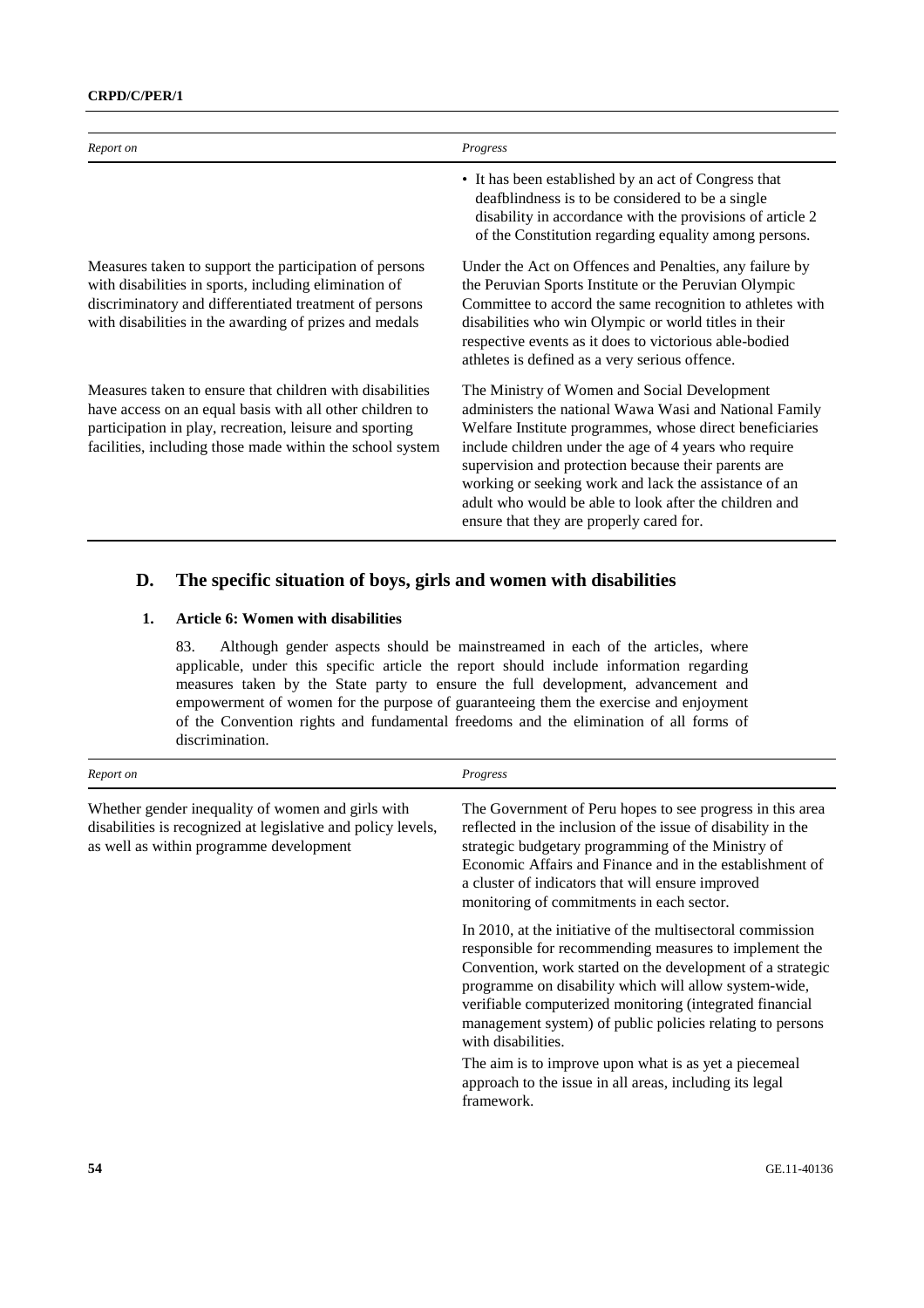| Report on                                                                                                                                                         | Progress                                                                                                                                                                                                                                                                                                                                                         |
|-------------------------------------------------------------------------------------------------------------------------------------------------------------------|------------------------------------------------------------------------------------------------------------------------------------------------------------------------------------------------------------------------------------------------------------------------------------------------------------------------------------------------------------------|
| Whether girls and women with disabilities enjoy all<br>human rights and fundamental freedoms on an equal basis<br>with boys and men with disabilities             | Although the law provides for equal rights, this is not<br>always sufficient. Peru therefore also promotes agreements<br>and fosters the work of non-governmental organizations; its<br>Code of Ethics for Public Servants contains provisions<br>aimed at eliminating all forms of discrimination against<br>persons with disabilities, irrespective of gender. |
| Whether girls and women with disabilities enjoy all<br>human rights and fundamental freedoms on an equal basis<br>with other girls and women without disabilities | Both the recently approved Universal Insurance Act and<br>the promotion of inclusive education through the National<br>Education Council, which includes representatives from<br>civil society, are examples of initiatives that will enhance<br>opportunities for the social and economic inclusion of<br>women with disabilities.                              |

#### **2. Article 7: Children with disabilities**

84. The report should include supplementary information where applicable, regarding measures taken by the State party to ensure the full enjoyment by children with disabilities of all Convention rights and fundamental freedoms, in particular to ensure that all actions concerning children with disabilities are in the best interests of the child.

| Report on                                                                                                                                                                                                                 | Progress                                                                                                                                                                                                                                                                                                                                                                                                                                                                                                                                                                                                                                                                                           |
|---------------------------------------------------------------------------------------------------------------------------------------------------------------------------------------------------------------------------|----------------------------------------------------------------------------------------------------------------------------------------------------------------------------------------------------------------------------------------------------------------------------------------------------------------------------------------------------------------------------------------------------------------------------------------------------------------------------------------------------------------------------------------------------------------------------------------------------------------------------------------------------------------------------------------------------|
| The principles that underpin decision-making in relation<br>to boys and girls with disabilities                                                                                                                           | All public policy decisions are taken on the basis of such<br>principles as non-discrimination and absolute respect for<br>the dignity of the human person.                                                                                                                                                                                                                                                                                                                                                                                                                                                                                                                                        |
| Whether boys and girls with disabilities are able to<br>express their views on all matters that affect them freely,<br>and receive appropriate assistance according to their<br>disability and age to practise this right | Freedom of expression is exercised at all levels of society.<br>State assistance to children with disabilities is primarily<br>provided by the Ministry of Health and the Ministry of<br>Education. While the goal of total coverage has not yet<br>been achieved, the pattern of targeted public spending that<br>is in place is focused on reducing and eliminating child<br>undernutrition as a basic building block for economic<br>development. The Ministry of Economic Affairs and<br>Finance administers strategic programmes relating to<br>children as regards nutrition, reading and writing, and<br>neonatal and post-natal care.                                                      |
| Relevant differences in the situations among boys and<br>girls with disabilities                                                                                                                                          | The promotion of gender equity and the monitoring of the<br>situation in this respect are cross-cutting features that<br>apply to all age groups. The Ministry of Women and<br>Social Development is responsible for a national action<br>plan for children and adolescents (2002–2010), and one of<br>the modifications that has been proposed in this<br>connection is the establishment of a specific strategic<br>objective for children with disabilities. This approach to<br>mainstreaming is to be gradually incorporated into each<br>area of social policy in Peru; hence the importance of<br>linking the situation of vulnerable populations to the<br>budgeting-for-results approach. |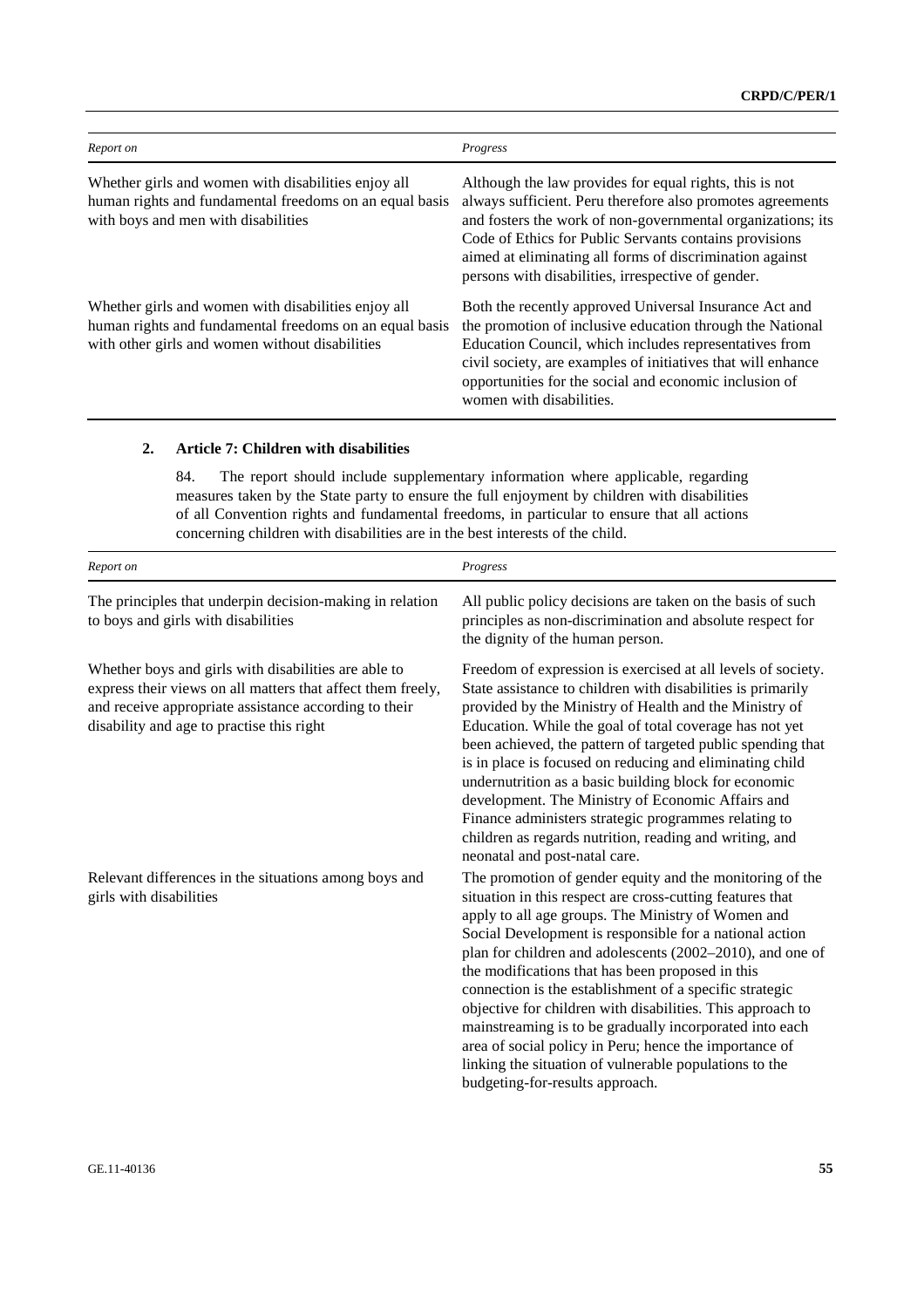| Report on                                                                                                   | Progress                                                                                                                                                                                                     |
|-------------------------------------------------------------------------------------------------------------|--------------------------------------------------------------------------------------------------------------------------------------------------------------------------------------------------------------|
| Whether children with disabilities are viewed as right-<br>bearers on an equivalent basis to other children | A list of categories of jobs and activities that are deemed<br>to be dangerous or harmful to the general health and moral<br>well-being of adolescents was approved by Supreme<br>Decree No. 003-2010-MIMDES |

# **E. Specific obligations**

# **1. Article 31: Statistics and data collection**

85. This article regulates the process of collection of data by the State party.

| Report on                                                                                                                                                                                                                                                                                                                             | Progress                                                                                                                                                                                                                                                                                                                                                                                                                                                                                                                                                                                                                       |
|---------------------------------------------------------------------------------------------------------------------------------------------------------------------------------------------------------------------------------------------------------------------------------------------------------------------------------------|--------------------------------------------------------------------------------------------------------------------------------------------------------------------------------------------------------------------------------------------------------------------------------------------------------------------------------------------------------------------------------------------------------------------------------------------------------------------------------------------------------------------------------------------------------------------------------------------------------------------------------|
| Measures taken to collect disaggregated appropriate<br>information, including statistical and research data, to<br>enable them to formulate and implement policies to give<br>effect to the Convention respecting human rights and<br>fundamental freedoms, ethics, legal safeguards, data<br>protection, confidentiality and privacy | The 2009 report on the level of human development in<br>Peru stated that, if a substantial improvement can be made<br>in the collection, organization and processing of<br>information by the national statistics system, it would be<br>advisable for future studies on the scope of State services<br>to delve more deeply into the areas that the 2009 report<br>had only begun to explore. However, it should be pointed<br>out that the procedures used in conducting Peru's national<br>censuses are approved by the lead agency, the National<br>Institute of Statistics, and are in accordance with the<br>Convention. |
| The dissemination of these statistics and measures to<br>ensure their accessibility by persons with disabilities                                                                                                                                                                                                                      | In 2009, by Supreme Decree No. 013-2009-MIMDES, the<br>implementing regulations for Act No. 28530 on the<br>Promotion of Internet Access for Persons with Disabilities<br>and Adaptation of Public Internet Booths were approved;<br>under this law, the use of inclusive software in Internet<br>businesses and on institutions' web portals is mandatory.                                                                                                                                                                                                                                                                    |
|                                                                                                                                                                                                                                                                                                                                       | In the interest of transparency and access to public<br>information, public bodies are also under an obligation to<br>disclose all their management reports, as well as the<br>statistical sources within their purview.                                                                                                                                                                                                                                                                                                                                                                                                       |
| Measures taken to ensure the full participation of persons<br>with disabilities in the process of data collection and<br>research                                                                                                                                                                                                     | Associations, NGOs, and organizations of persons with<br>disabilities and their family members coordinate with the<br>National Registry administered by CONADIS to ensure<br>the submission of information by their members in<br>compliance with registration procedures for job<br>applications that require proof of disability and for<br>applications for tax and duty waivers. There are 310 legal<br>entities registered nationally.                                                                                                                                                                                    |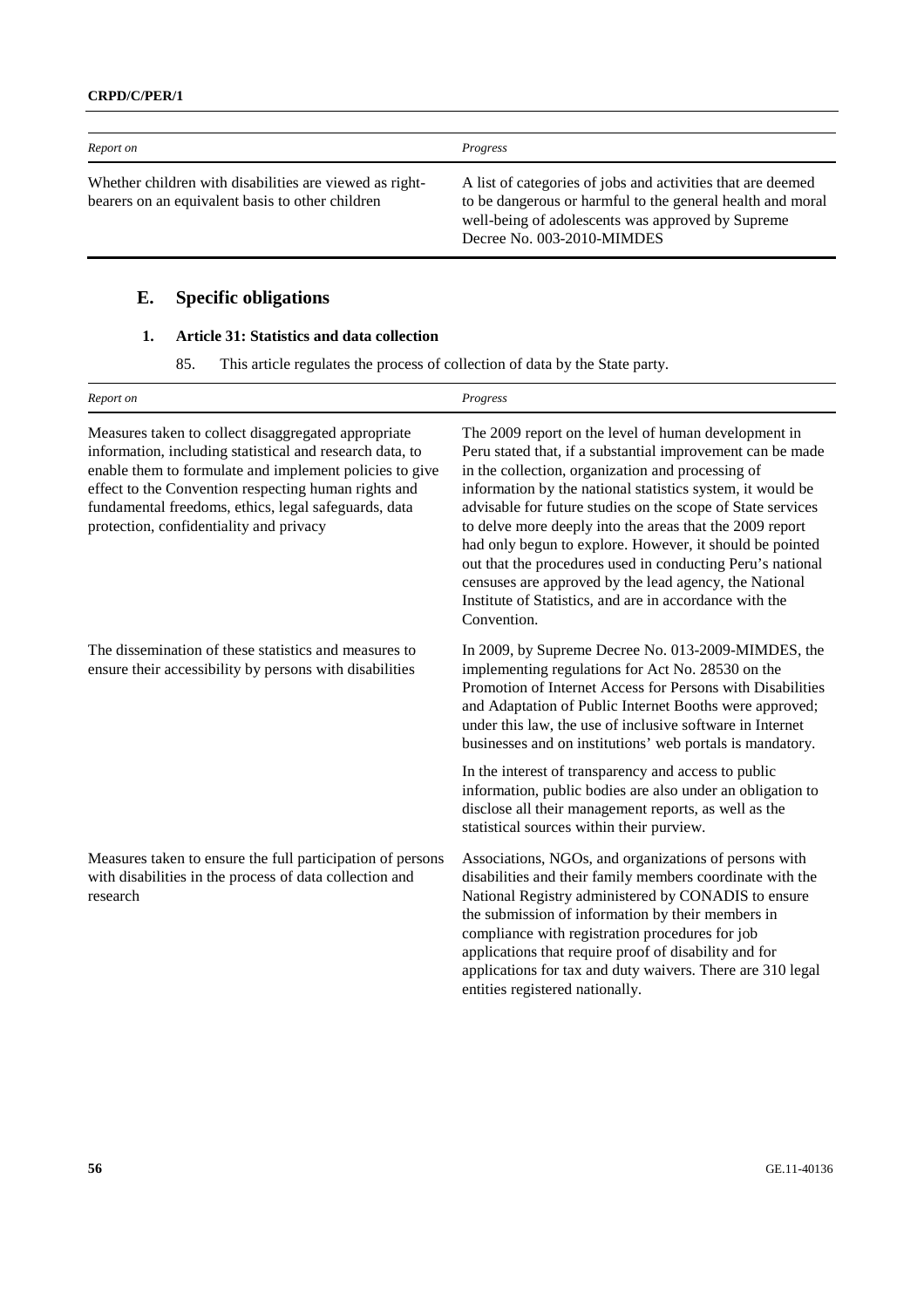| Report on | Progress                                                                                                                                                                                                                                                                                                                                                                                                                                                               |
|-----------|------------------------------------------------------------------------------------------------------------------------------------------------------------------------------------------------------------------------------------------------------------------------------------------------------------------------------------------------------------------------------------------------------------------------------------------------------------------------|
|           | In order to recognize the work of persons and institutions<br>that contribute to social inclusion and the implementation<br>of activities for persons with disabilities, the Ministry of<br>Women and Social Development will award the Order of<br>Merit for the Social Inclusion of Persons with Disabilities<br>to further encourage efforts to benefit this vulnerable<br>group. This initiative has been approved by Ministerial<br>Decision No. 498-2009-MIMDES. |

### **2. Article 32: International cooperation**

86. This article recognizes the importance of the State's international cooperation in support of national efforts towards the realization of the purpose and objectives of the Convention.

| Report on                                                                                                                                                                          | Progress                                                                                                                                                                                                                                                                                                                                                                                                                                                            |
|------------------------------------------------------------------------------------------------------------------------------------------------------------------------------------|---------------------------------------------------------------------------------------------------------------------------------------------------------------------------------------------------------------------------------------------------------------------------------------------------------------------------------------------------------------------------------------------------------------------------------------------------------------------|
| Measures taken to guarantee that international cooperation<br>be inclusive and accessible by persons with disabilities                                                             | Since 2004, the Ministry of Foreign Affairs has been<br>promoting a solidarity programme aimed at ensuring equal<br>opportunities for persons with disabilities to exercise their<br>rights and facilitating their access to the resources they<br>need to participate in society. To this end, efforts are made<br>to secure international technical and economic<br>cooperation. The number of biomechanical aids donated<br>under this programme comes to 2,531. |
| Measures taken to guarantee that donor funds are properly<br>used by recipient States (including by providing examples,<br>numbers and percentages of successful targeted funding) | Peruvian law provides for the monitoring of compliance<br>with the requirements relating to access to international<br>cooperation; the agency responsible for this is the<br>Peruvian Agency for International Cooperation.                                                                                                                                                                                                                                        |
|                                                                                                                                                                                    | The public-sector apparatus for the evaluation and<br>monitoring of social investment projects is overseen by<br>the National Public Investment System, which, in turn,<br>has, as of this year, mandated the Ministry of Economic<br>Affairs and Finance to formulate a multi-year programme<br>to coordinate the implementation of projects and the use<br>made of all funding sources.                                                                           |
| Programmes and projects which specifically target<br>persons with disabilities and the percentage of the total<br>budget allocated to them                                         | Until a public spending tracking system is in place that is<br>capable of classifying, quantifying and helping to monitor<br>the specific services provided by the State to persons with<br>disabilities, there will be a degree of dispersion in such<br>spending that prevents progress in the area from being<br>evaluated in budgetary terms.                                                                                                                   |
|                                                                                                                                                                                    | A strategic programme on disability is being developed to<br>address this issue.                                                                                                                                                                                                                                                                                                                                                                                    |
|                                                                                                                                                                                    | One precise figure that is available, however, is the budget<br>allocated to CONADIS, as the lead agency, which totals<br>5,450,000 nuevos soles (approximately US\$ 1,800,000).                                                                                                                                                                                                                                                                                    |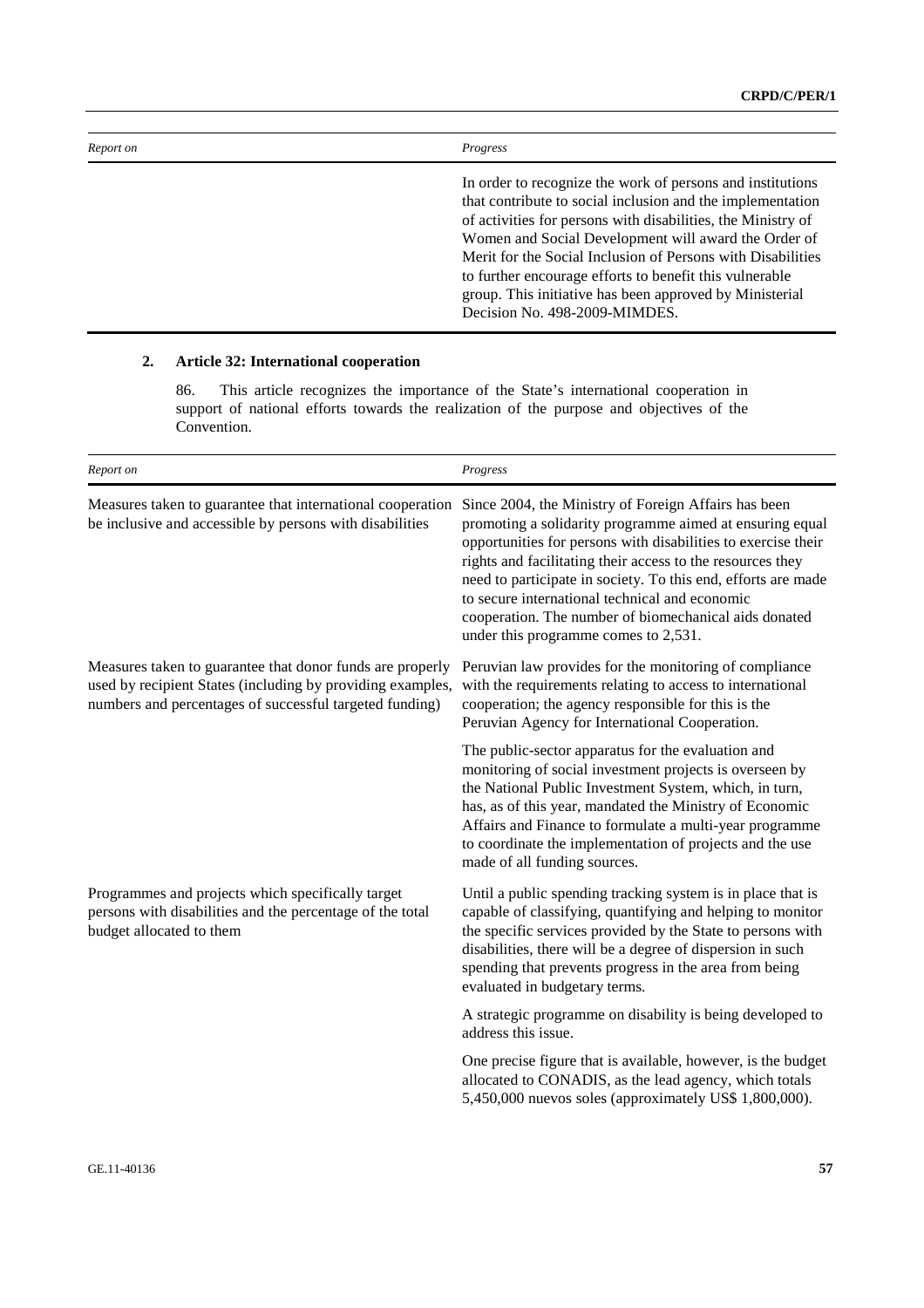### **CRPD/C/PER/1**

| Report on                                                                                                                                                                              | Progress                                                                                                                                                                                                                                                                                                                                                                                                                                                                                                                                                                                                                                                                                                                                     |
|----------------------------------------------------------------------------------------------------------------------------------------------------------------------------------------|----------------------------------------------------------------------------------------------------------------------------------------------------------------------------------------------------------------------------------------------------------------------------------------------------------------------------------------------------------------------------------------------------------------------------------------------------------------------------------------------------------------------------------------------------------------------------------------------------------------------------------------------------------------------------------------------------------------------------------------------|
| Affirmative-action measures taken towards the inclusion<br>of the most vulnerable groups among persons with<br>disability, such as women, children, etc.                               | In December 2009, within the framework of the<br>Convention, the multisectoral commission responsible for<br>monitoring its implementation organized the first<br>International Meeting on Inclusive Projects through<br>CONADIS. The main outcome of this meeting was the<br>conclusion of an agreement by cooperation agencies<br>operating in Peru to, inter alia, raise the profile of projects<br>dealing with disability issues; in March 2010, the First<br>International Congress on Women and Disability was<br>organized along the same lines. An Ibero-American<br>meeting aimed at establishing a baseline for successful<br>inclusive projects and strengthening strategic alliances is<br>to be held in December 2010 in Lima. |
| Degree of participation of persons with disabilities in the<br>design, development and evaluation of programmes and<br>projects                                                        | The National Wawa Wasi (children's homes) Programme<br>cares for children aged between 6 and 47 months;<br>depending on the nature of the children's disability, field<br>coordinators assess their need to continue in the programme<br>on a non-discriminatory basis.                                                                                                                                                                                                                                                                                                                                                                                                                                                                      |
|                                                                                                                                                                                        | Since October 2009, the Programme has been using the<br>Household Targeting System (SISFOH) form, which<br>provides a space for indicating whether the members of the<br>target population (children, fathers, mothers, community<br>stakeholders) have some form of disability.                                                                                                                                                                                                                                                                                                                                                                                                                                                             |
|                                                                                                                                                                                        | The minimum level of employment of persons with<br>disabilities by each public institution has been set at 3 per<br>cent of total staff; the Act on Offences and Penalties<br>requires compliance with this quota as from this year.                                                                                                                                                                                                                                                                                                                                                                                                                                                                                                         |
| Degree of mainstreamed action towards persons with<br>disabilities in the general programmes and projects<br>developed                                                                 | Training materials prepared by the National Cooperation<br>for Development Fund for each module (citizenship and<br>leadership, healthy lifestyles and entrepreneurial vision)<br>incorporate a cross-cutting approach to the social<br>inclusion of such vulnerable groups as children, older<br>adults, women and persons with disabilities.                                                                                                                                                                                                                                                                                                                                                                                               |
| Actions toward facilitating and supporting capacity-<br>building, including through the exchange and sharing of<br>information, experiences, training programmes and best<br>practices | Meetings have been held with technical teams from<br>Ecuador in order to develop a common agenda on disability<br>within the framework of the Binational Good Neighbour<br>Agreement. It has been proposed that a census should be<br>carried out in the border region of Tumbes, Peru, in order to<br>help develop a disability baseline; this pilot project could<br>then be replicated in other regions of the country.<br>A draft agreement is being prepared with a view to<br>replicating the Ecuadorian "Manuela Espejo" technical<br>and scientific mission in Peru.                                                                                                                                                                 |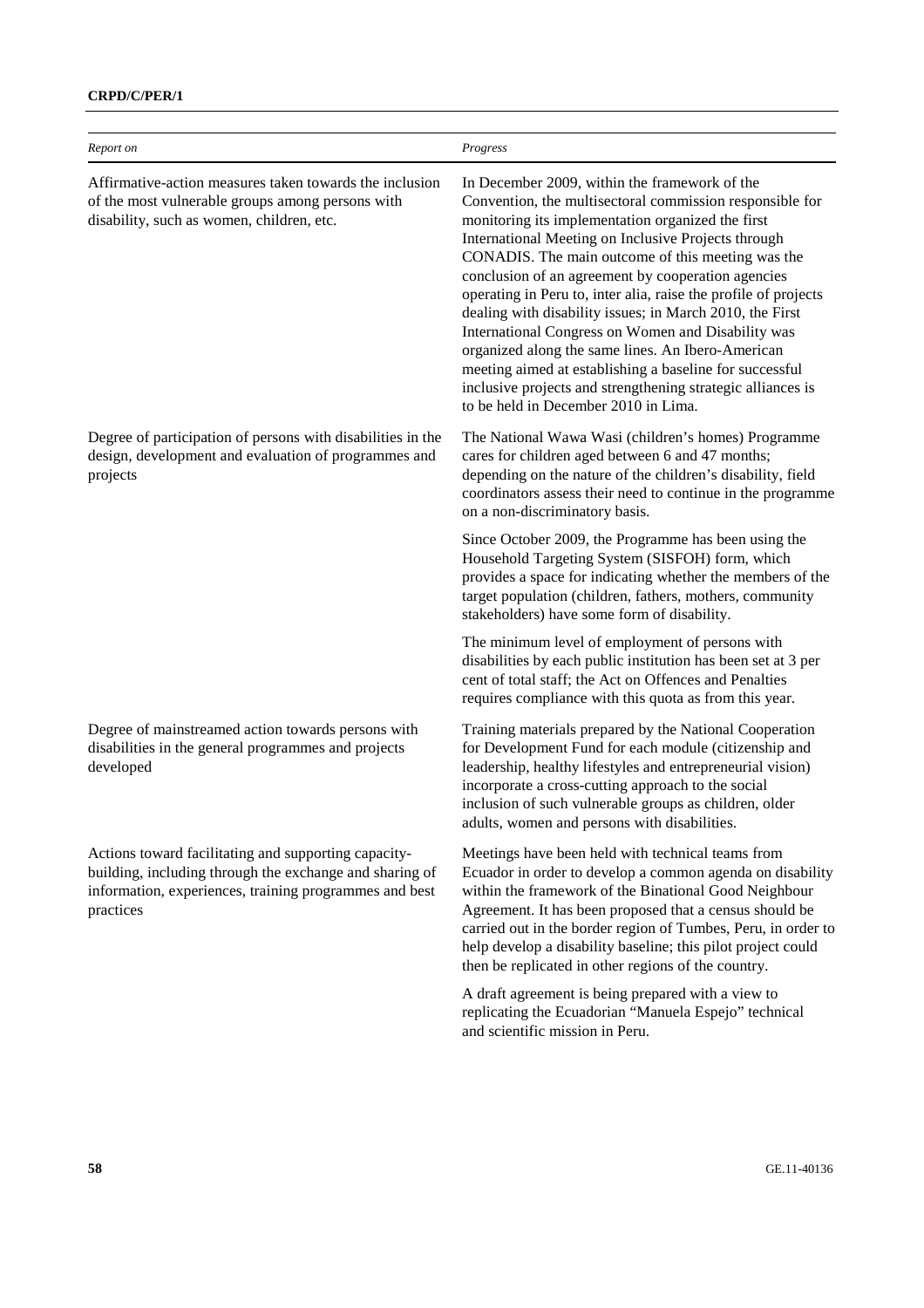| Report on                                                                                                                                                             | Progress                                                                                                                                                                                                                                                                                                                                                                                                                                                                                                                                                                                                                                                                                                                                                                                                                                                                                                                                                                                                                                                                                                                               |
|-----------------------------------------------------------------------------------------------------------------------------------------------------------------------|----------------------------------------------------------------------------------------------------------------------------------------------------------------------------------------------------------------------------------------------------------------------------------------------------------------------------------------------------------------------------------------------------------------------------------------------------------------------------------------------------------------------------------------------------------------------------------------------------------------------------------------------------------------------------------------------------------------------------------------------------------------------------------------------------------------------------------------------------------------------------------------------------------------------------------------------------------------------------------------------------------------------------------------------------------------------------------------------------------------------------------------|
| Whether policies and programmes targeting the<br>Millennium Development Goals (MDGs) take into<br>account the rights of persons with disabilities                     | Peru has been aligning its public budgets with the<br>requirements of the Millennium Development Goals. In<br>2010, it was established that national, regional and local<br>government bodies should give priority to achieving the<br>following results: (a) a reduction in chronic child<br>malnutrition; (b) a reduction in maternal and neonatal<br>mortality; (c) an improvement in the levels of reading<br>comprehension and mathematics; (d) an increase in the<br>availability of identity documents; (e) a reduction in<br>waiting times for access to social service (health and<br>education) centres and markets; (f) an increase in access to<br>safe drinking water and sewage disposal services in rural<br>areas; (g) an increase in the coverage and use of telephone<br>and Internet service in rural areas; and (h) an increase in<br>operational power coverage in rural homes. All these items<br>have been included in the strategic budgetary programming<br>of the Ministry of Economic Affairs and Finance, which, as<br>reported earlier, accounted for 14 per cent of the total<br>public budget for 2010. |
|                                                                                                                                                                       | This trend has been in evidence since 2007; given the cross-<br>cutting nature of disability, it is considered to be an integral<br>component of budgetary expenditure, and work has begun<br>on the development of a strategic programme on disability.                                                                                                                                                                                                                                                                                                                                                                                                                                                                                                                                                                                                                                                                                                                                                                                                                                                                               |
| The development, progress, and effectiveness of<br>programmes for the exchange of technical know-how and<br>expertise for the assistance of persons with disabilities | The Municipal and Regional Advisory Offices for Persons<br>with Disabilities are called upon to play a key role in<br>building capacities and strengthening the active<br>participation of disability organizations. To this end, in<br>their execution of the 2010 public budget, regional and<br>local governments are authorized to use up to one UIT to<br>finance the operating costs of legally mandated plans,<br>programmes and services for persons with disabilities<br>within their jurisdictions.                                                                                                                                                                                                                                                                                                                                                                                                                                                                                                                                                                                                                          |
|                                                                                                                                                                       | In fulfilment of its role as the lead agency in this area,<br>CONADIS provides technical assistance and prepares<br>manuals on implementation of the Convention. One such<br>manual takes the form of basic guidelines for incorporating<br>disability issues into public planning. $11$                                                                                                                                                                                                                                                                                                                                                                                                                                                                                                                                                                                                                                                                                                                                                                                                                                               |

11 www.conadisperu.gob.pe/web/principal.php.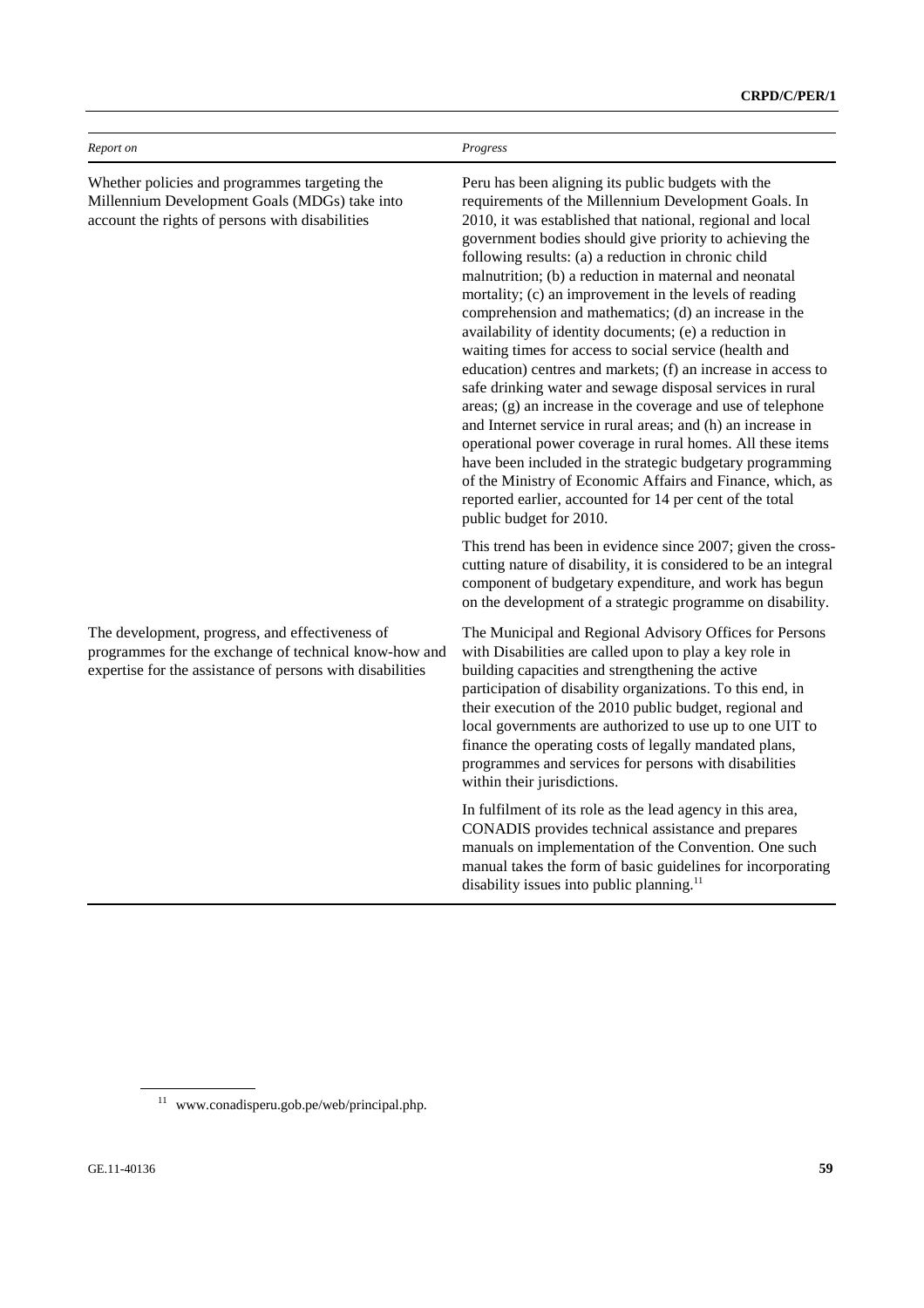# **3. Article 33: National implementation and monitoring**

87. This article regulates national application and follow-up of the Convention.

| Report on                                                                                                                                                                                                                                                                                                                                           | Progress                                                                                                                                                                                                                                                                                                                                                                                                                                                                                                                |
|-----------------------------------------------------------------------------------------------------------------------------------------------------------------------------------------------------------------------------------------------------------------------------------------------------------------------------------------------------|-------------------------------------------------------------------------------------------------------------------------------------------------------------------------------------------------------------------------------------------------------------------------------------------------------------------------------------------------------------------------------------------------------------------------------------------------------------------------------------------------------------------------|
| Measures taken to designate one or more focal points<br>within the Government for matters relating to the<br>implementation of the Convention, giving due<br>consideration to the establishment or designation of a<br>coordination mechanism within the Government to<br>facilitate related action in different sectors and at different<br>levels | The multisectoral commission responsible for follow-up<br>and for the proposal of measures for implementing the<br>Convention on the Rights of Persons with Disabilities was<br>established by Supreme Decree No. 080-2008-PCM.                                                                                                                                                                                                                                                                                         |
|                                                                                                                                                                                                                                                                                                                                                     | The multisectoral commission responsible for monitoring<br>and follow-up of the 2009-2018 Equal Opportunities Plan<br>for Persons with Disabilities was established by Supreme<br>Decree No. 007-2008-MIMDES.                                                                                                                                                                                                                                                                                                           |
|                                                                                                                                                                                                                                                                                                                                                     | Bill No. 03173/2008-CR proposes that Supreme Decree<br>No. 007-2008-MIMDES, by which the 2009-2018 Equal<br>Opportunities Plan for Persons with Disabilities was<br>approved, should be given the rank of a law.                                                                                                                                                                                                                                                                                                        |
| The establishment of a framework, including one or more<br>independent mechanisms, as appropriate and measures<br>taken to promote, protect and monitor implementation of<br>the Convention, taking into account the principles relating<br>to the status and function of national institutions for the<br>protection and promotion of human rights | The multisectoral commission which monitors<br>implementation of the Convention is planning to include<br>representatives of each type of disability; the procedure<br>for the election of those representatives has been<br>approved.                                                                                                                                                                                                                                                                                  |
| Measures taken to involve civil society, in particular<br>persons with disabilities and their representative<br>organizations, including gender perspectives, in the<br>monitoring process and the preparation of the report                                                                                                                        | The Act on Offences and Penalties establishes that civil<br>organizations and private individuals may submit<br>complaints to CONADIS when they consider that an<br>institution is violating the rights of persons with<br>disabilities.                                                                                                                                                                                                                                                                                |
| The integration of disability issues on the agenda of all<br>governmental agencies to assure that various departments<br>are equally aware of disability rights and can work<br>towards their promotion                                                                                                                                             | According to information provided to the multisectoral<br>commission responsible for compiling the national report,<br>two regional governments have indicated that they have<br>approved their regional equal opportunity plans for<br>persons with disabilities (Ancash and Amazonas); Puno is<br>currently preparing its plan. This is a significant point of<br>departure, since such initiatives promote greater<br>participation by civil society and encourage the authorities<br>to find funding for the plans. |
| The operations of government departments and their<br>programmes and functions relating to persons with<br>disabilities                                                                                                                                                                                                                             | The Office of the President of the Council of Ministers<br>has approved the instructions concerning the<br>implementation of legislation on the social inclusion of<br>persons with disabilities in this sector.                                                                                                                                                                                                                                                                                                        |
|                                                                                                                                                                                                                                                                                                                                                     |                                                                                                                                                                                                                                                                                                                                                                                                                                                                                                                         |